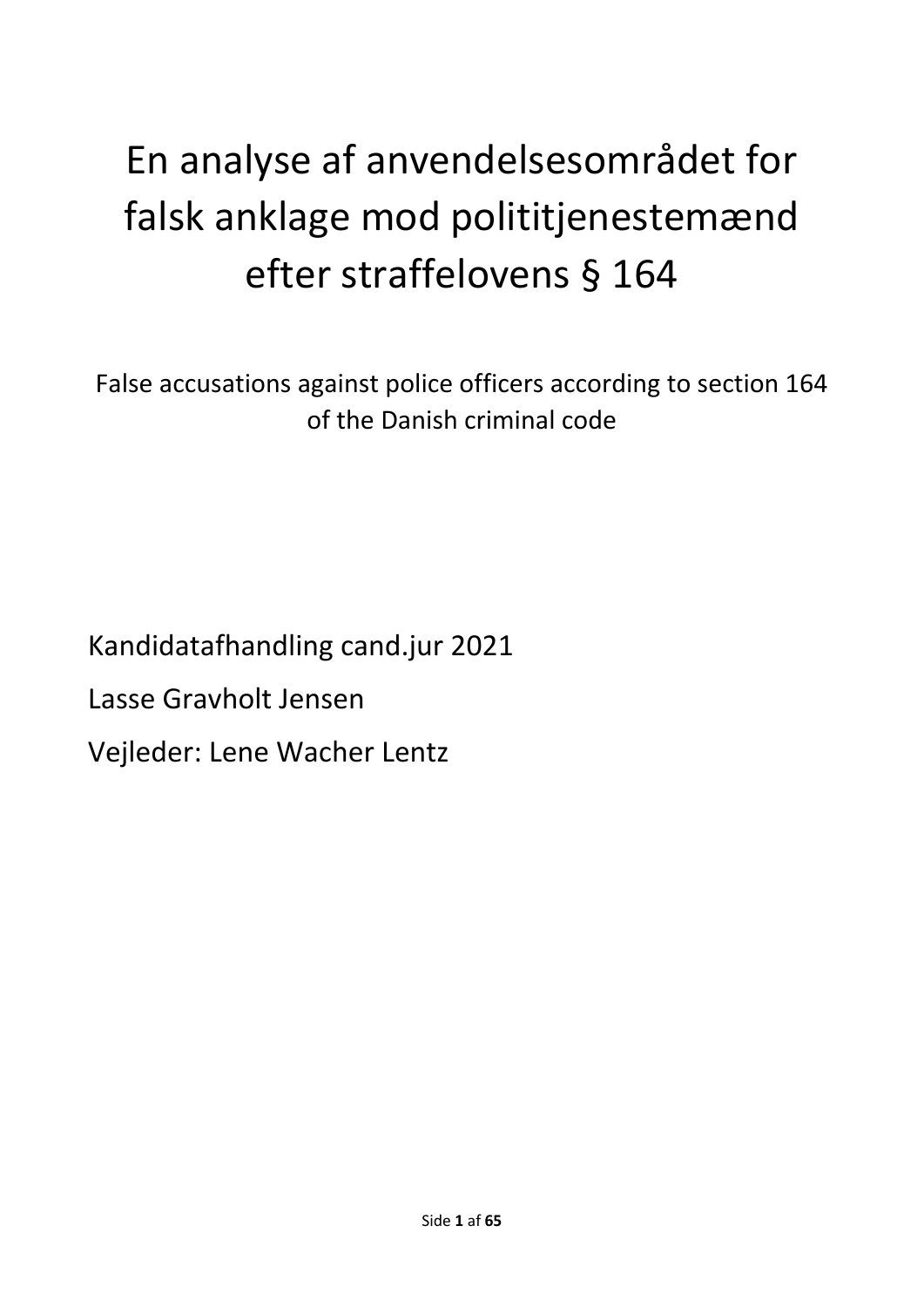#### **Abstract**

This master's thesis examines false accusations against police officers according to section 164 of the Danish criminal code.

The wording of section 164 is as follows: *any person who gives incorrect information to a public authority with the intent that an innocent person will thereby be charged with, convicted of or subjected to a penal sanction for a criminal offence is sentenced to imprisonment for a term not exceeding six years*.

The latest written judgement using section 164 in a case involving a falsely accused police officer is more than eight years old.

To begin the analysis the thesis examines the objective and subjective requirements for the usage of section 164 in general. It then goes on to examine and analyze the specific case-law of false accusations against police officers. A comparison is then made with the case-law from section 164 cases which does not involve police officers. The purpose of this analysis is to determine what differences there are in the usage of section 164 specific to cases relating to police officers.

The result of this analysis shows, in general, that the standard of proof in cases of false accusations against police officers is very high. This coupled with the lack of recent written judgements seems to indicate that section 164 is not used often in practice in cases of false accusations against police officers. It is then necessary to further examine whether this is the result of lack of police reports or an unwillingness of the public prosecutor's office to issue indictments against the accusers.

A section 164 case usually starts out as a police report accusing someone of a criminal conduct. The Danish Independent Police Complaints Authority handles investigations of criminal cases and cases of misconduct against police officers. It is therefor relevant to include cases decided by the Police Complaints Authority to further examine how the cases are decided and compare the results to the standard of proof used in criminal cases.

In some cases, the Police Complaints Authority found the accusations to be completely unfounded and dismissed the police report and subsequently the public prosecutor's office indicted the accuser according to section 164. This was generally the case if the facts clearly demonstrated that the accusations were false. On the other hand, there were also several examples of serious accusations were the public prosecutor's office decided not to indict the accuser.

On this basis it can be concluded that the usage of section 164 is very complicated. It is necessary to protect the individual rights of someone who is falsely accused, and it is equally important in a democracy to have a well-functioning authority which handles complaints against police officers, where the citizen is not afraid of reprisals when he or she suspects a police officer of criminal conduct.

It is however also necessary to protect police officers, who due to the special nature of their job, is at higher risk of disciplinary sanctions when interacting with citizens compared to other professional groups. These two issues can be seen as conflicting interests and as such the law must provide adequate protection for both parties.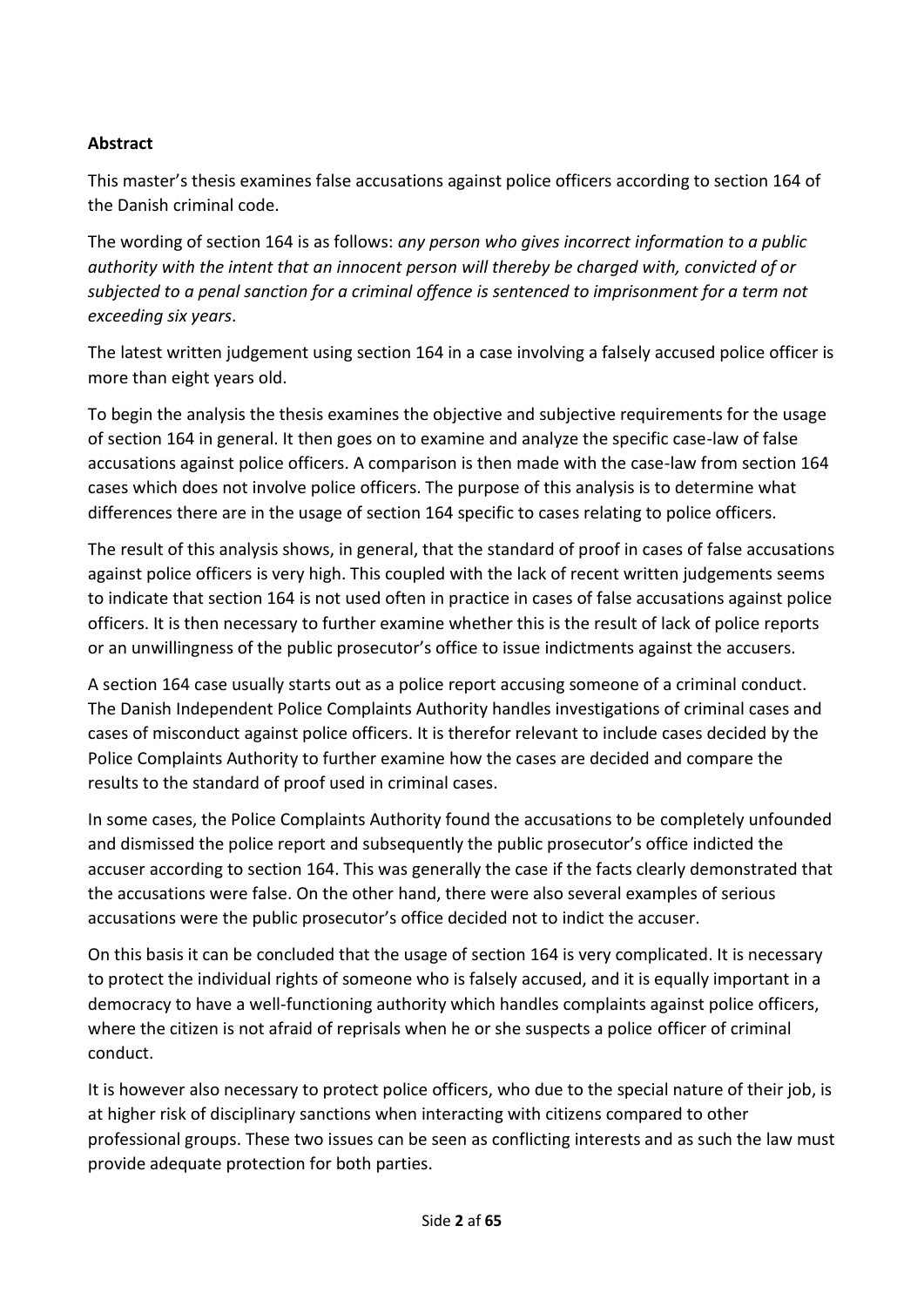# Indhold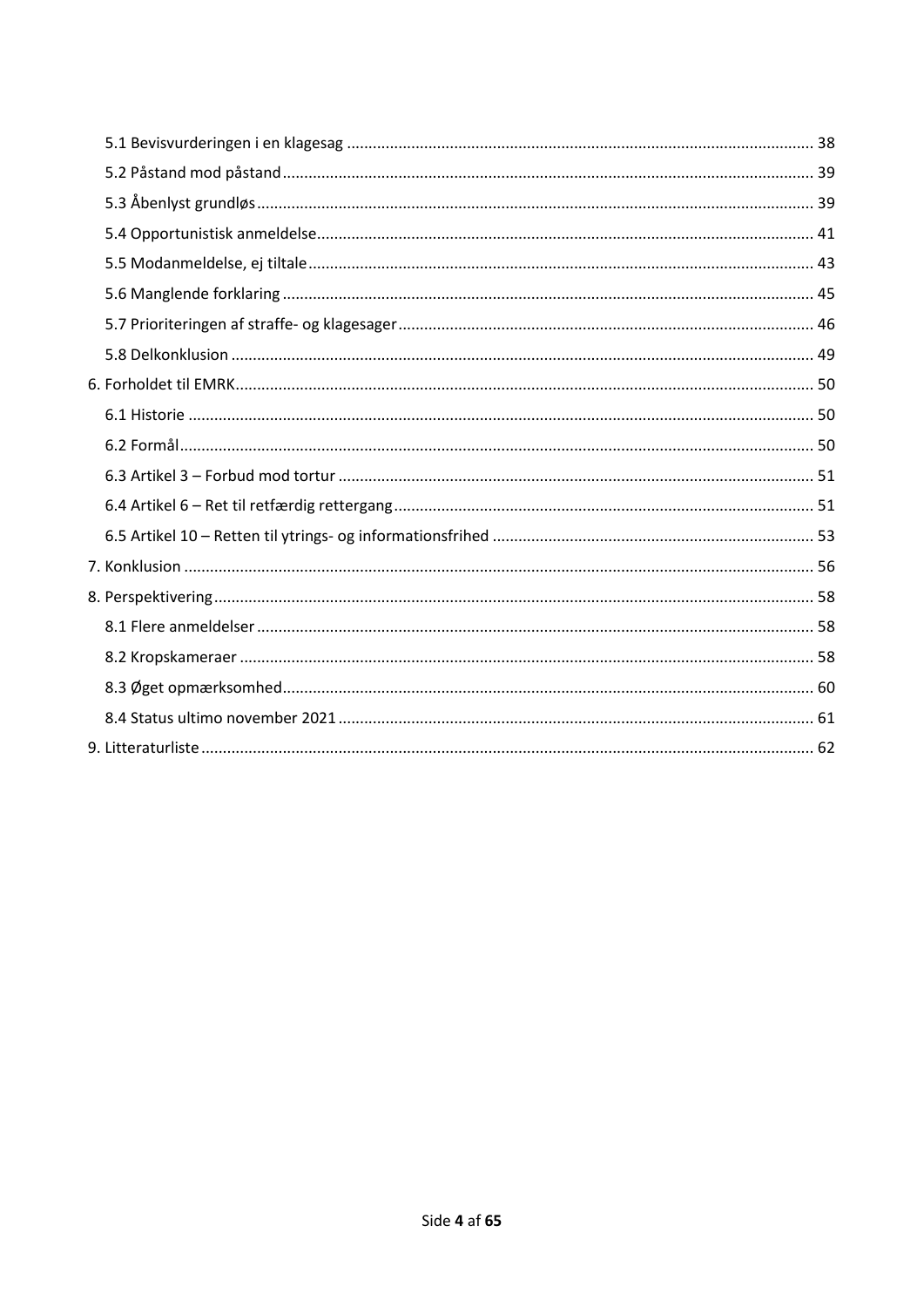# <span id="page-4-0"></span>1. Indledning

# <span id="page-4-1"></span>1.1 Problemstillingen

Falsk anklage indebærer at en person afgiver urigtige oplysninger til en offentlig myndighed med forsæt til at uskyldig derved bliver sigtet eller undergivet strafferetlig retsfølge. En falsk anklage kan derfor være årsag til at domstolene træffer en forkert afgørelse. Det kan i yderste konsekvens betyde, at en uskyldig kommer til at afsone en straf for en forbrydelse, som han ikke har begået. Falsk anklage er strafbart efter straffelovens § 164, stk. 1.

En person der er tiltalt for at have begået vold mod en polititjenestemand, kan påvirke straffesagens gang ved fremsætte en falsk anklage. Det kan ske ved at den tiltalte beskylder polititjenestemanden for overdreven magtanvendelse. Den falske anklage kan føre til en klagesag mod polititjenestemanden eller en efterforskning for strafbart forhold.

I det tilfælde, hvor der både verserer en straffesag og en klagesag vedrørende den samme hændelse, opstår der et spørgsmål om prioriteringen af sagerne. I praksis bliver straffesagen behandlet først, og klagesagen sat i bero. I den forbindelse bortfalder polititjenestemandens vidnepligt henset til forbuddet mod selvinkriminering. Anklagemyndigheden mister derved et centralt vidne i straffesagen mod borgeren.

Den problematik rejser spørgsmålet om hvorvidt klagesystemet kan misbruges ved brug af falske anmeldelser. En sådan anklage kan være med til at lede til en frifindelse eller strafnedsættelse på grund af sagens varighed.

Viser det sig efter endt klagebehandling, at anklagen var grundløs, bør det overvejes om der skal indgives en modanmeldelse for falsk anklage.

I rets- og administrativ praksis kan der spores en tilbageholdenhed mod at rejse i tiltale for falsk anklage i sager, hvor anmeldelsen mod polititjenestemanden har vist sig at være grundløs.

Det kan eventuelt skyldes, at anklagemyndigheden ikke ønsker at give det indtryk, at systemet hævner sig på personer der klager over politiet.

Det medfører at der er en usikkerhed om anvendelsesområdet for straffelovens § 164 i sager om falsk anklage mod polititjenestemænd.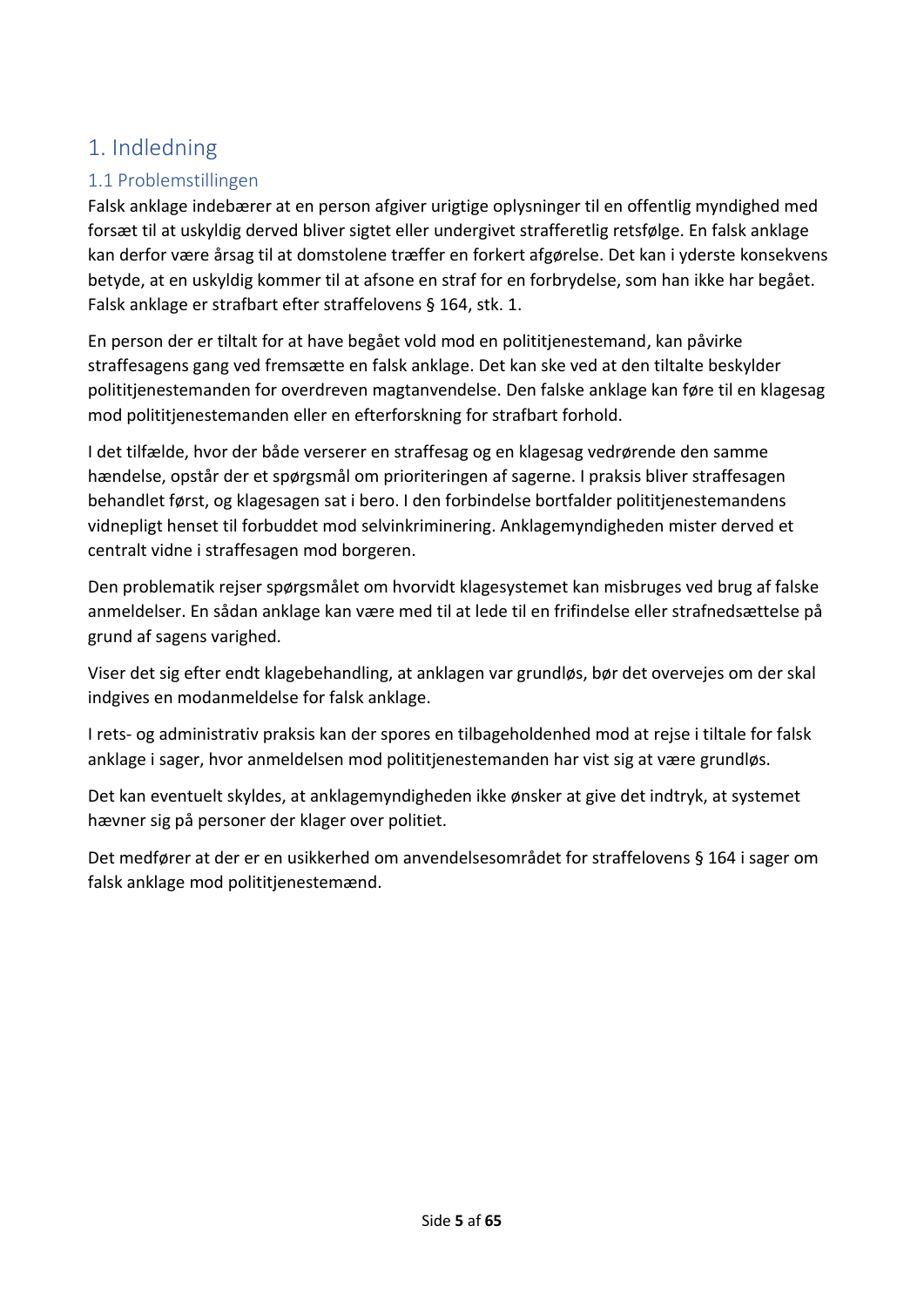#### <span id="page-5-0"></span>1.2 Problemformulering

Med specialet ønskes følgende problemformulering besvaret: Hvordan anvendes straffelovens § 164 i praksis i sager om falsk anklage mod polititjenestemænd?

På baggrund af problemformuleringen er det nødvendigt at analysere af anvendelsesområdet for falsk anklage mod polititjenestemænd efter straffelovens § 164.

#### <span id="page-5-1"></span>1.3 Afgrænsning

Straffelovens kapitel 17 indeholder bestemmelser om falsk forklaring for retten (§§ 158-160), falsk erklæring (§§ 161-163), falsk anklage og anmeldelse (§§ 164-165) og undladelse af at oplyse om omstændigheder der peger på en dømt eller sigtets uskyld (§ 164a).

I specialet behandles problemstillingen vedrørende falsk anklage mod polititjenestemænd efter straffelovens § 164, stk. 1. Bestemmelsens stk. 2 om bevisforvanskning og stk. 3 om falsk selvanmeldelse og falsk anmeldelse med samtykke, er ikke relevant, og behandles derfor ikke.

Falsk anmeldelse efter § 165 angår typisk forsikringsbedrageri og bombetrusler. I forhold til falsk anklage er den falske anmeldelse ikke rettet mod en bestemt person, og er derfor ikke videre relevant for specialets problemformulering.

Det bør indledningsvis bemærkes, at i specialet bruges begreberne anklage og anmeldelse ombytteligt. Det skyldes at en falsk anklage typisk fremsættes i en anmeldelse. Det vil sige, at når begrebet anmeldelse anvendes, er der ikke tale om en falsk anmeldelse efter § 165, men at den falske anklage efter straffelovens § 164, stk. 1, er fremsat i en anmeldelse til politiet.

I det tilfælde hvor en falsk anklage sker i retten er gerningsindholdet i både § 158, stk. 1 og § 164, stk. 1 realiseret. I den forbindelse er det mest almindeligt, at § 158 bliver absorberet.<sup>1</sup>

Bestemmelserne om falsk erklæring er ikke relevant i forhold til problemstillingen, og behandles derfor ikke.

Efter § 164a er det strafbart at undlade, at oplyse om omstændigheder der bestemt taler for en dømt eller sigtets uskyld. Bestemmelsen kan give anledning til nogle spørgsmål angående forsvarerens vejledning af klienten, og behandles derfor kort.

I medfør af princippet om offentlighed i retsplejen, kan en falsk anmeldelse komme til offentlighedens kendskab. I den forbindelse kan der potentielt foreligge en selvstændig krænkelse af straffelovens § 267 om injurier. Den problemstilling er ikke relevant, og behandles derfor ikke.

<sup>1</sup> Knud Waaben v/Lars Bo Langsted, Strafferettens specielle del, 6. udgave, Karnov Group Denmark A/S København, 2016, s. 321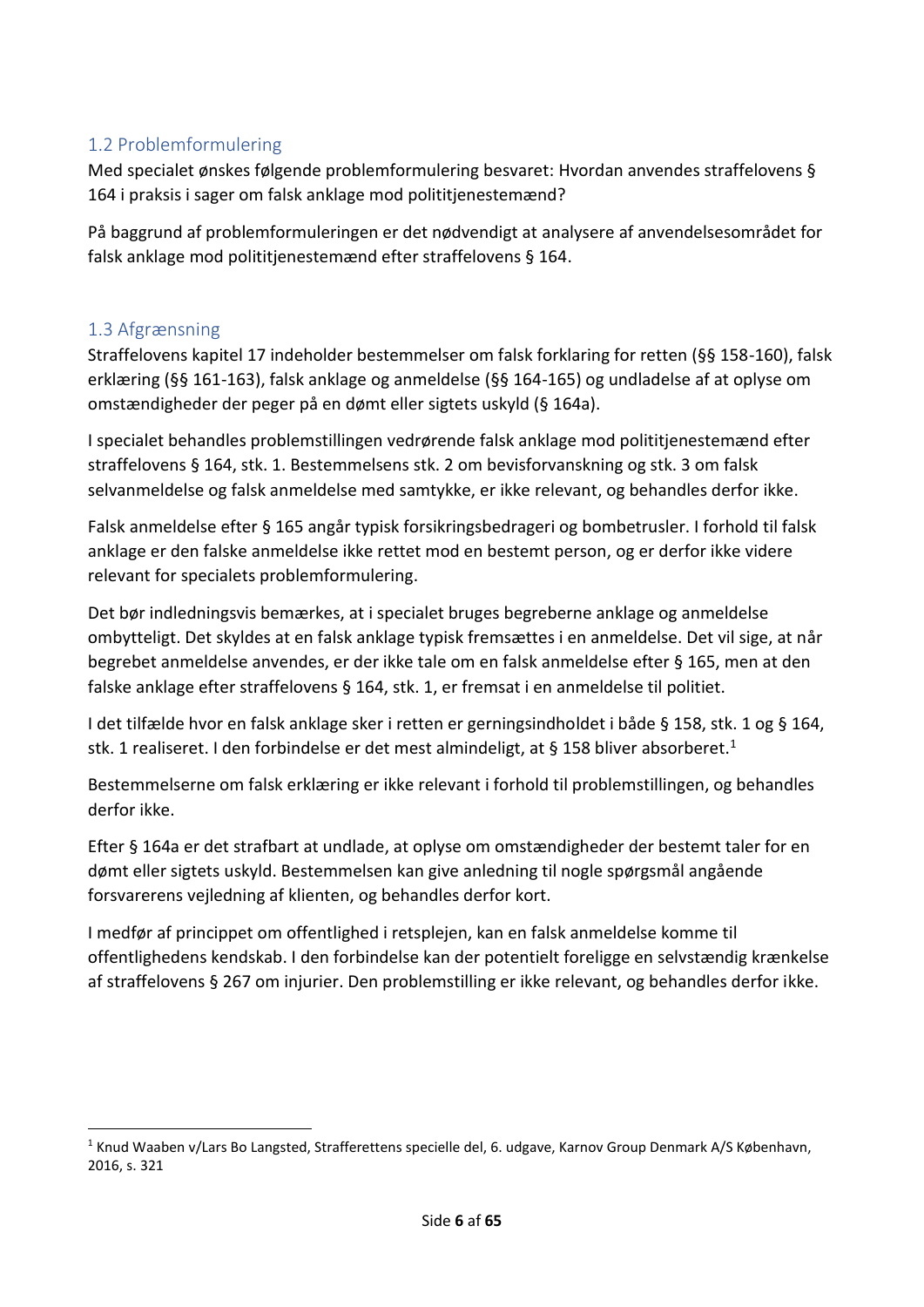#### <span id="page-6-0"></span>1.4 Metode

Til besvarelse af specialets problemformulering anvendes den retsdogmatiske metode til at analysere og beskrive gældende ret. Carsten Munk-Hansen skriver om den retsdogmatiske metode at »*overordnet er formålet med analysen at finde ny viden om gældende ret gennem en systematisk, metodisk og transparent virksomhed*«. <sup>2</sup> Der kan sondres til den juridiske metode, som anvendes i praksis til at tage stilling til at tage stilling til et konkret retligt problem.

I den retsdogmatiske metode beskrives, systematiseres, fortolkes og analyseres retskilder til at finde den gældende ret.

Der anvendes som indgangsvinkel en objektiv ordlydsfortolkning. Ved denne type fortolkning forstås en naturlig sproglig forståelse, hvor fortolkeren ikke støtter sig på lovforarbejderne.<sup>3</sup> I det omfang hvor en objektiv fortolkning ikke er tilstrækkelig anvendes i stedet en subjektiv formålsfortolkning. Den subjektive fortolkning beskrives som »*en fortolkning ud fra lovgivers hensigt med de fortolkede regler. Dette støtter sig på lovens forarbejder og undertiden eventuelle efterarbejder til den fortolkede lov*«. 4

I specialet behandles kort en række retspolitiske betragtninger, hvilket typisk beskrives som retten som den bør være (de lege ferenda) i modsætning til retten som den er (de lege lata).

Ifølge den traditionelle nordiske retskildeteori kan retskilderne inddeles hierarkisk i fire grupper. Den skrevne retskilde er loven. De uskrevne retskilder er retspraksis, sædvanen og forholdets natur.<sup>5</sup> I Retsvidenskabsteori er Carsten Munk-Hansen kritisk over for konceptet om retskildehierarki, og stiller spørgsmålstegn ved om konceptet bidrager med noget meningsfuldt.<sup>6</sup>

#### <span id="page-6-1"></span>1.4.1 Retskilder

I specialet anvendes den relevante lovgivning, retspraksis, administrativ praksis fra Rigsadvokaten og Den Uafhængige Politiklagemyndighed, betænkninger og beretninger fra Folketingets Ombudsmand.

Den konkrete lovgivning der anvendes er straffeloven. Specialet behandler falske anklager efter straffelovens § 164, stk. 1, og derfor er hovedområdet retspraksis og administrativ praksis. I mindre omfang beskrives Den Uafhængige Politiklagemyndighed, hvilket er reguleret i retsplejelovens kapitel 99 b og 99 c.

I specialet perspektiveres falske anklager til retspraksis fra Den Europæiske Menneskerettighedsdomstol. Den Europæiske Menneskerettighedskonvention indgår derfor også.

De domme der behandles, er inkluderet på baggrund af et kriterie for deres præjudikatsværdi. Ved præjudikat forstås en dom, der danner præcedens, og derfor har betydning for fremtidige

<sup>2</sup> Carsten Munk-Hansen, Retsvidenskabsteori, 2. udgave, Djøf Forlag, 2018, s. 204.

<sup>3</sup> Carsten Munk-Hansen, Retsvidenskabsteori, 2. udgave, Djøf Forlag, 2018, s. 303 f.

<sup>4</sup> Carsten Munk-Hansen, Retsvidenskabsteori, 2. udgave, Djøf Forlag, 2018, s. 299.

<sup>5</sup> Carsten Munk-Hansen, Den juridiske løsning, 1. udgave, Jurist- og Økonomiforbundets Forlag, 2017, s. 16.

<sup>6</sup> Carsten Munk-Hansen, Retsvidenskabsteori, 2. udgave, Djøf Forlag, 2018, s. 383 f.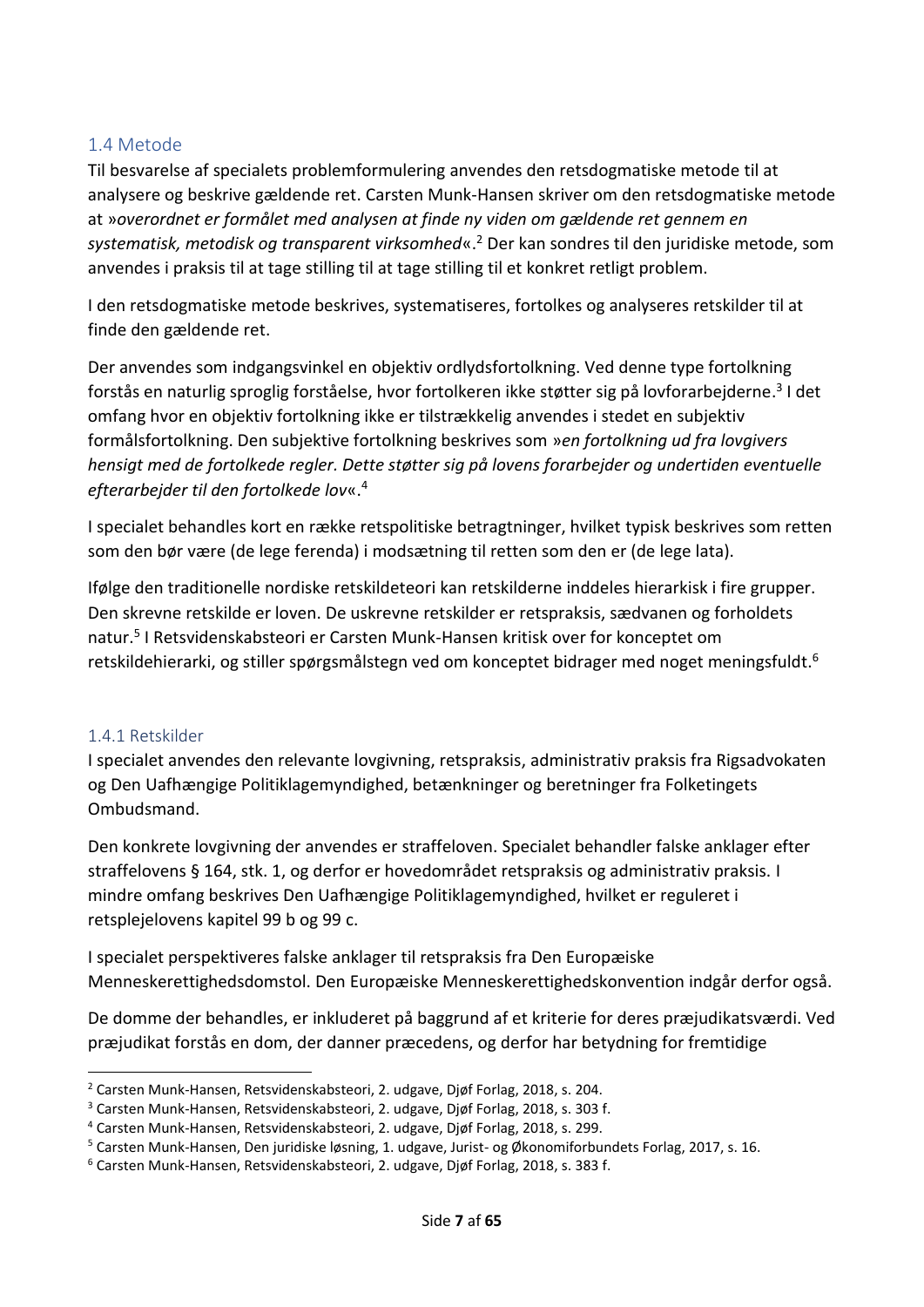afgørelser. En doms præjudikatsværdi vurderes på baggrund af flere faktorer. En dom fra højesteret vil have større præjudikatsværdi end en dom fra landsretten. En nyere dom vil som udgangspunkt have større præjudikatsværdi end en ældre dom. Det er også af betydning for præjudikatsværdien, hvorvidt dommen drejer sig om et begrænset område, eller er af mere generel karakter. En anden faktor er om dommen er afsagt med dissens.

I den forbindelse bør det bemærkes, at der i specialet behandles en del ældre retspraksis. Der kan derfor stilles spørgsmålstegn ved deres præjudikatsværdi. Det er tidligere beskrevet i indledningen, at retspraksis på området for falske anklage mod polititjenestemænd er forholdsvis begrænset, og at den seneste dom er fra 2013. De ældre domme er derfor stadig relevante i forbindelse med at finde gældende ret.

Lovforarbejder og efterarbejder er ikke en retskilde, men er ofte en central kilde til fortolkning af loven. Det betyder at forarbejder er ikke bindende for domstolene. I specialet bruges forarbejder derfor alene som fortolkningsbidrag.

Administrativ praksis udgør ikke en retskilde i klassisk forstand. I forvaltningsretten er administrativ praksis imidlertid, som udgangspunkt, bindende henset til indretningshensyn og lighedshensyn. Administrativ praksis er ikke bindende for domstolene, men i praksis er domstolene tilbageholdende med at tilsidesætte forvaltningsmyndighedernes konkrete skøn.<sup>7</sup>

Folketingets Ombudsmand afgiver årlige beretninger, hvorfra relevant praksis indgår i specialet. Der kan opstå tvivl om ombudsmandens udtalelser skal anses for en selvstændig retskilde. I praksis følger forvaltningsmyndigheder, som regel altid, ombudsmandens afgørelser. Domstolene er imidlertid ikke bundet af ombudsmandens afgørelser, jævnfør princippet om domstolenes funktionelle uafhængighed i Grundlovens § 64, stk. 1, 1. pkt. I praksis er der eksempler på at domstolene ikke følger ombudsmandens indstillinger.<sup>8</sup>

Folketingets Ombudsmands kompetence omfatter alle dele af den offentlige forvaltning, jf. ombudsmandslovens § 7, stk. 1, 1. pkt. Begrebet offentlig forvaltning skal i den sammenhæng forstås som det samme anvendelsesområde som der findes i forvaltningslovens § 1, stk. 1. Ombudsmanden er i udøvelsen af sit hverv uafhængig, jf. ombudsmandslovens § 10, stk. 1, 1. pkt.

Retslitteratur udgør ikke en retskilde. Retslitteraturen er et udtryk for forfatterens videnskabelig undersøgelse af et retsområde. Det er muligt at forfatteren inkluderer sine egne subjektive vurderinger, og derfor det er nødvendigt at forholde sig kildekritisk til værket. Retslitteraturens funktion er derfor at tjene til inspiration ved retlig argumentation.<sup>9</sup> I specialet anvendes retslitteratur til hjælp for fortolkningen.

I specialet anvendes desuden fagbladet Dansk Politi. Et fagblad er hverken en retskilde eller retslitteratur. Fagbladet indeholder interviews med en række personer med professionel baggrund

<sup>7</sup> Carsten Munk-Hansen, Retsvidenskabsteori, 2. udgave, Djøf Forlag, 2018, s. 331.

<sup>8</sup> Carsten Munk-Hansen, Retsvidenskabsteori, 2. udgave, Djøf Forlag, 2018, s. 334.

<sup>9</sup> Carsten Munk-Hansen, Den juridiske løsning, 1. udgave, Jurist- og Økonomiforbundets Forlag, 2017, s. 74.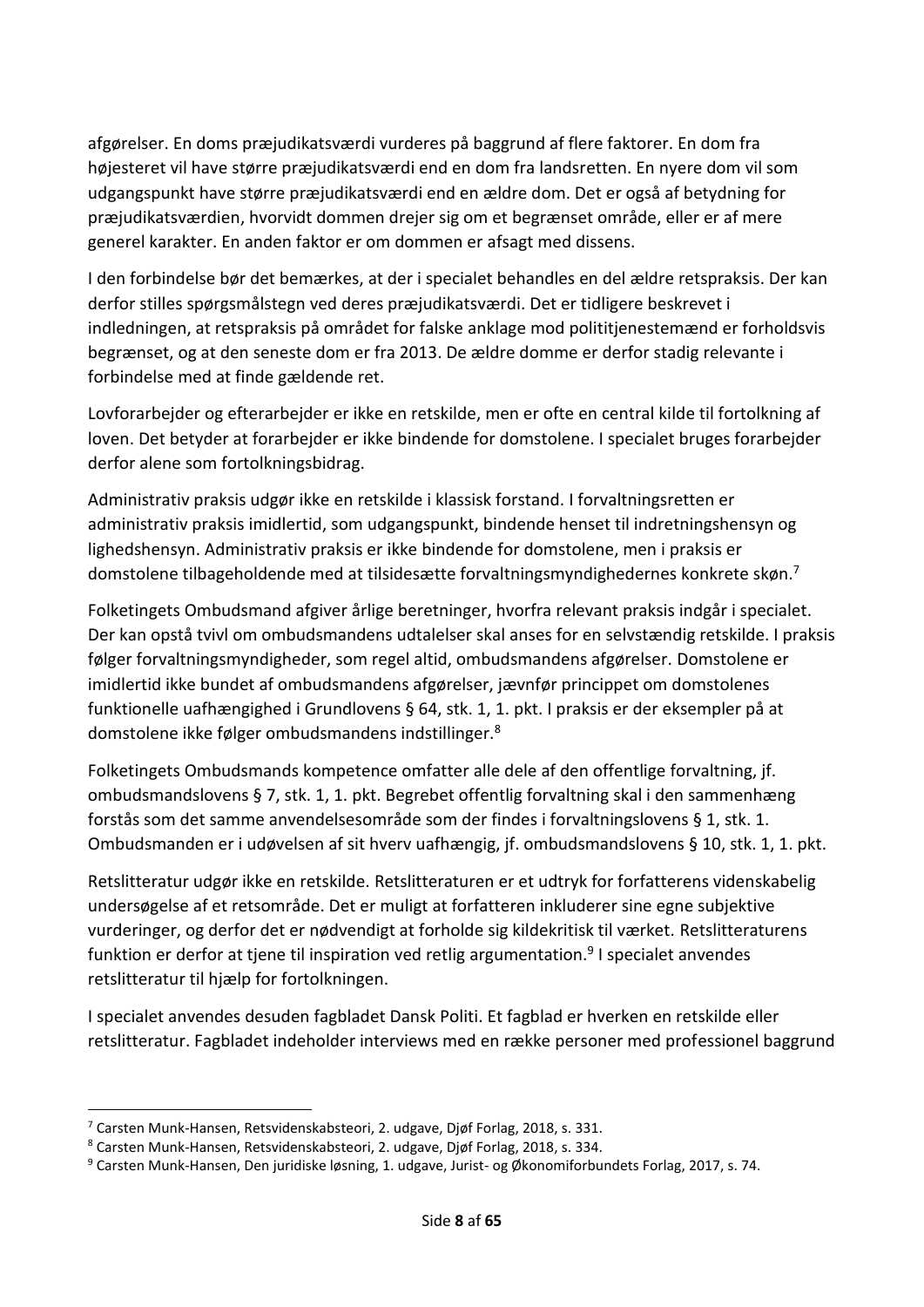i politi og anklagemyndighed. Selvom der er tale om professionelle aktører er holdningerne subjektive, og det er derfor nødvendigt at forholde sig kritisk til indholdet.

### <span id="page-8-0"></span>1.5 Specialets struktur

**Kapitel 1**: Specialets tema og problemstillinger introduceres for læseren. Temaet afgrænses og den anvendte metode beskrives.

**Kapitel 2**: Straffelovens § 164 analyseres og fortolkes. De konkrete betingelser for anvendelsen af bestemmelsen gennemgås.

**Kapitel 3**: Retspraksis for straffelovens § 164 beskrives, systematiseres og analyseres. Kapitlet begynder med en gennemgang af retspraksis vedrørende falsk anklage mod polititjenestemænd. Derefter behandles den øvrige retspraksis, og bevisvurderingen i de to kategorier sammenholdes.

**Kapitel 4**: Den Uafhængige Politiklagemyndigheds rolle og funktion beskrives. Desuden beskrives klagesystemet fra før 2012. Regelsættet om klager mod polititjenestemænd behandles med fokus på særligt relevante problemstillinger herunder forbuddet mod selvinkrimination.

**Kapitel 5**: Den administrative praksis fra Den Uafhængige Politiklagemyndighed og statsadvokaterne beskrives, systematiseres og analyseres. I kapitlet indgår en analyse af anklagemyndighedens tiltalepraksis og andre relevante problemstillinger, herunder prioriteringen af straffe- og klagesager.

**Kapitel 6**: Specialets problemformulering perspektiveres til Den Europæiske Menneskerettighedskonvention.

**Kapitel 7**: Specialets konklusioner sammenfattes kort.

**Kapitel 8**: Perspektivering. Retspolitiske overvejelser og mulige løsningsforslag.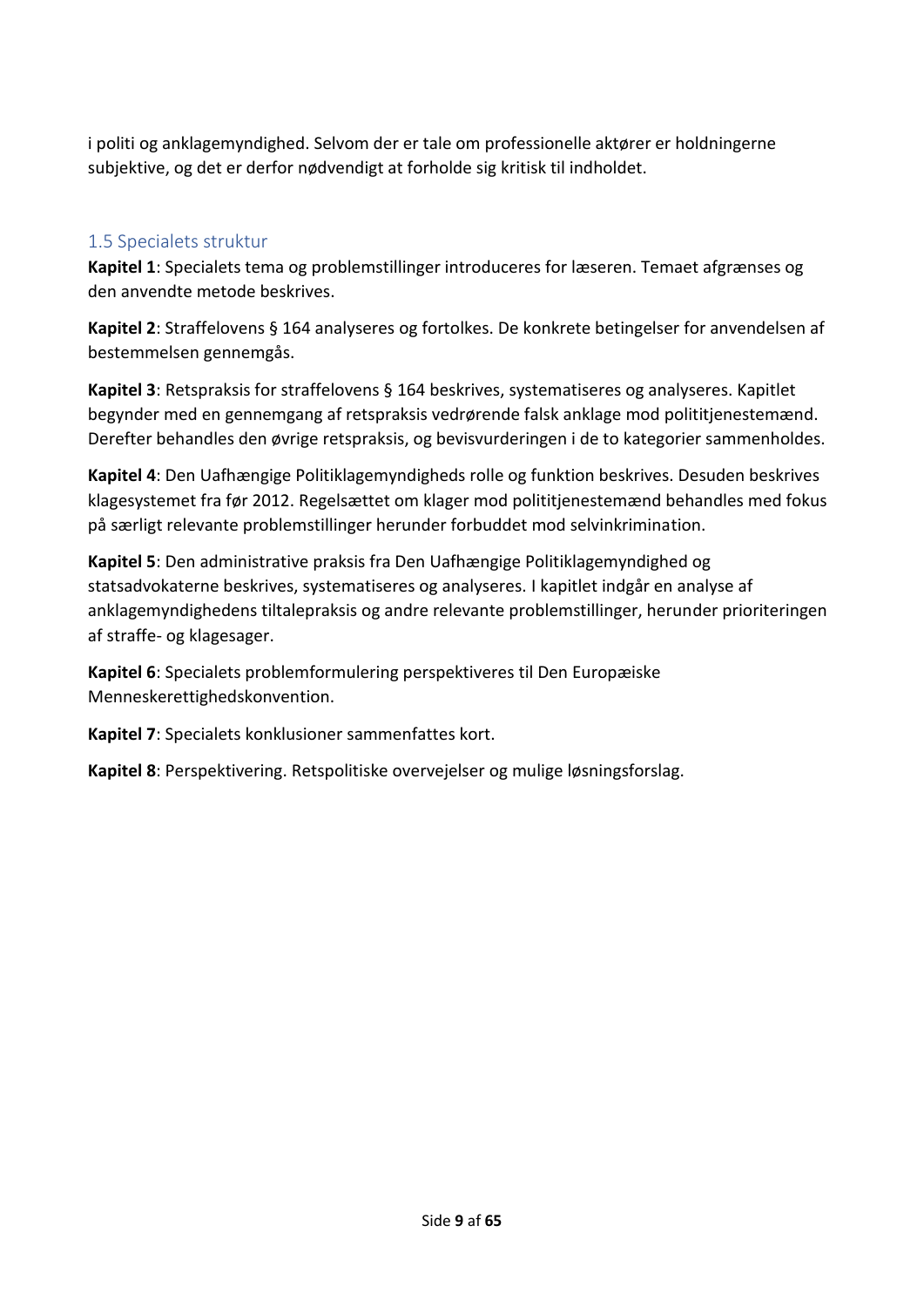# <span id="page-9-0"></span>2. Falsk anklage

Straffelovens kapitel 17 indeholder bestemmelser der kriminaliserer falsk forklaring (§§ 158-160), falsk erklæring (§§ 161-163) og falsk anklage og anmeldelse (§§ 164-165).

Efter straffelovens § 164, stk. 1 er det strafbart at afgive urigtige oplysninger til en offentlig myndighed med forsæt til at en uskyldig derved bliver sigtet eller undergivet strafferetlig retsfølge. Bestemmelsen beskytter den uskyldigt anklagede mod at blive dømt for en forbrydelse, som han ikke har begået.

Straffelovens § 164, stk. 1 har følgende ordlyd: »*Den, der afgiver urigtige oplysninger til en offentlig myndighed med forsæt til, at en uskyldig derved bliver sigtet, dømt eller undergivet strafferetlig retsfølge for et strafbart forhold, straffes med fængsel indtil 6 år*«. Bestemmelsen fik sin nuværende ordlyd ved Lov 1967-06-09 nr. 248 om ændring i borgerlig straffelov.

Den tidligere ordlyd var *»Den, som ved falsk Anklage, Anmeldelse til eller Forklaring for Ret eller Øvrighed eller ved andre Midler søger at bevirke, at en uskyldig sigtes eller dømmes for en strafbar Handling, straffes, hvis denne ikke kan medføre højere Straf end Hæfte i. 3 Maaneder, med Hæfte eller med Fængsel indtil 3 Aar, i andre Tilfælde med Fængsel indtil 6 Aar«*, jf. Lov 1930-04-15 nr. 126 borgerlig straffelov**.**

Der er ikke tilsigtet en ændring af selve anvendelsesområdet for bestemmelsen, men nærmere en sproglig præcisering i overensstemmelse med en utrykt indstilling fra straffelovsrådet af 18. november 1966.<sup>10</sup>

Straffelovens kapitel 17 anvendes hyppigt i praksis. I perioden mellem 1. juli 2016 og den 1. juli 2019 var der, ifølge Rigsadvokatens opgørelse, 3443 sigtelser, 2217 tiltaler og 1763 fældende afgørelser i sager om straffelovens §§ 164-165.<sup>11</sup>

# <span id="page-9-1"></span>2.1 Betingelser

I dette afsnit behandles de objektive og subjektive krav for anvendelsen af straffelovens § 164, stk. 1.

De objektive og subjektive betingelser for anvendelsen af § 164, stk. 1 er at gerningsmanden skal afgive urigtige oplysninger, til en offentlig myndighed, med forsæt til at en uskyldig bliver sigtet, dømt eller undergivet strafferetlig retsfølge for et strafbart forhold.

# <span id="page-9-2"></span>2.1.1 Urigtige oplysninger

Den første betingelse er at oplysningerne i anmeldelsen skal være urigtige. Den del af gerningsindholdet giver sjældent anledning til problemer. I sagens natur vil en falsk anmeldelse som regel indeholde urigtige oplysninger, og derfor er problemstillingen ikke videre behandlet i

<sup>10</sup> Forslag til Lov om ændringer i borgerlig straffelov, L 124, 28. februar 1967

<sup>11</sup> Betænkning om behandling af klager over politiet nr. 1507/2009, s. 50 f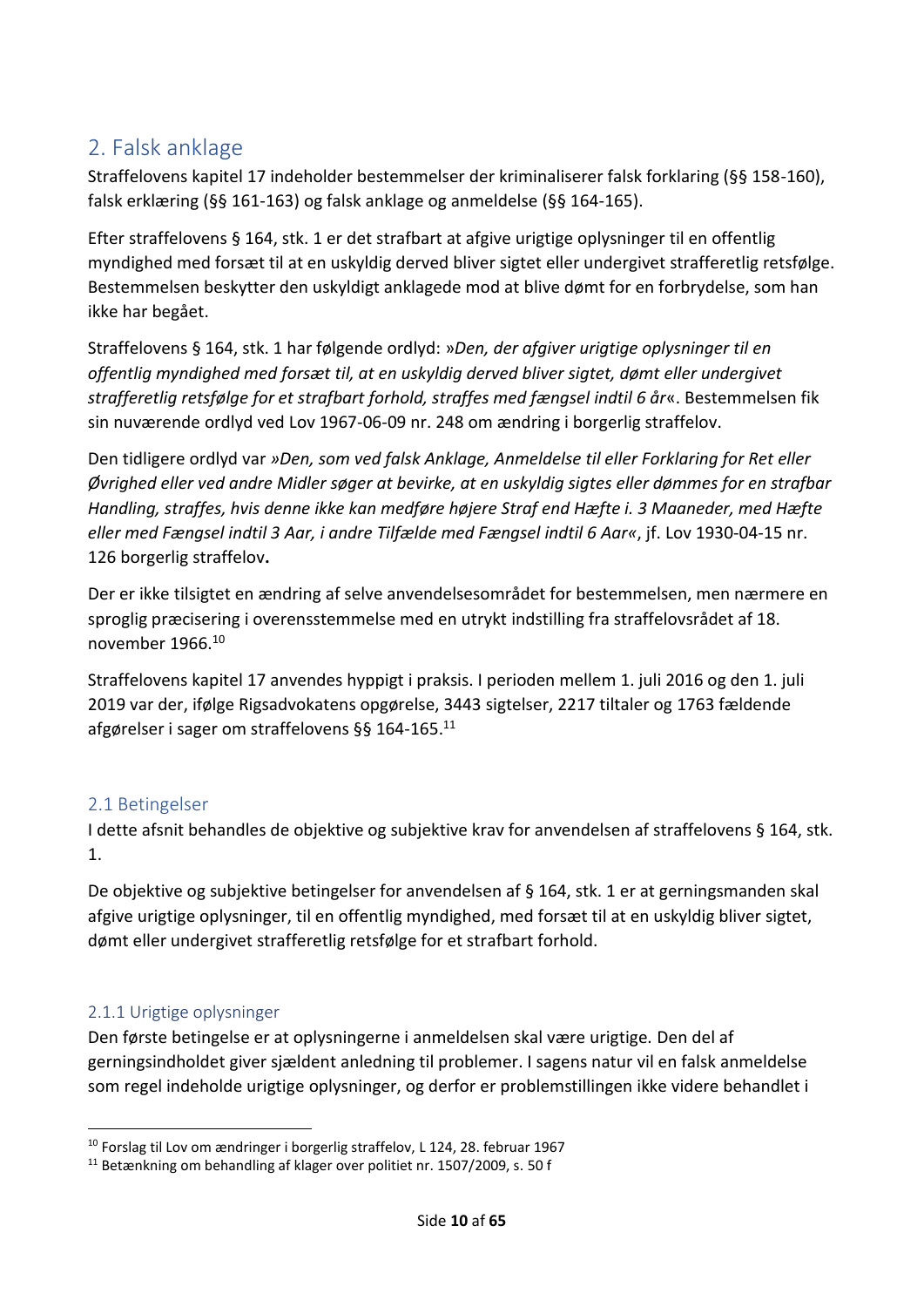retspraksis eller den juridiske litteratur. Problemstillingen kan dog illustreres med et eksempel fra administrativ praksis.

I en klagesag<sup>12</sup> blev en bilist standset af en politiassistent for at have overtrådt færdselsloven ved at have kørt for hurtigt på en landevej. Bilisten anmeldte politiassistenten for at have overtrådt den samme bestemmelse i færdselsloven i forbindelse med politiassistentens hastighedsmåling.

Statsadvokaten henlagde sagen og lagde vægt på at betingelserne for udrykningskørsel var opfyldt. Politiklagenævnet var enig i afgørelsen.

I det konkrete eksempel kan det antages, at der ikke er afgivet urigtige oplysninger, eftersom politiassistenten nødvendigvis må have kørt en tilsvarende hastighed som bilisten i forbindelse med hastighedsmålingen. Der blev ikke rejst tiltale efter § 164, stk. 1, hvilket formentligt også kan begrundes i forholdets bagatelagtige præg.

#### <span id="page-10-0"></span>2.1.2 Den uskyldiges identitet

Anmeldelsen skal angå en navngiven eller identificerbar person. Det er derfor ikke et krav, at den uskyldige bliver nævnt ved navn. Det er tilstrækkeligt, at der bliver kastet en mistanke på en identificerbar person. Det fremgår af dommen **U.1982.1059/1 Ø**.

En kvinde anmeldte i strid med sandheden en voldtægt. I forbindelse med et restaurantionsbesøg, hvor kvinden blev spirituspåvirket, forlod hun restaurationen med en mand, i hvis bil de sammen havde samleje. Kvinden kom sent hjem, og forklarede over for sin samlever, at hun var blevet voldtaget. Samleveren insisterede på at anmelde forholdet til politiet. Kvinden angav ikke et navn, men gav et signalement og bilmærke der kastede mistanke på manden, som kvinden havde været på restauration med. Manden blev samme aften anholdt og sigtet for voldtægt. Kvinden blev dømt for overtrædelse af straffelovens § 164, stk. 1.

En tilsvarende situation forelå i **U.1978.233 Ø**.

En mand var rejst til Odense for at finde en kvinde, som han kunne have samleje med. Kort efter traf han en kvinde, og de aftalte at køre hjem til hendes lejlighed. Han havde ikke ingen intentioner om at betale kvinden, og efterlod derfor hans tegnebog i bilen. Kvinden krævede ham et løb på 100 kroner, men fordi han ingen penge havde, fik kvinden hans bilnøgler i pant. Manden gik herefter til politiet og anmeldte at han under samlejet med kvinden mistede bilnøglerne og sin tegnebog, idet en ukendt person pludselig var kommet ind og stjålet dem. Ved at anmelde en ukendt person blev der kastet en sådan mistanke på kvinden som meddelagtig, at hun blev afhørt af politiet som sigtet. Manden blev dømt for overtrædelse af straffelovens § 164, stk. 1.

Spørgsmålet om den uskyldiges identitet kan give anledning til en kompliceret grænsedragning, hvilket kan ses i **TfK.2020.951/2**.

<sup>12</sup> SA6-2006-321-0280, Rigsadvokatens beretning 2007, s. 83 f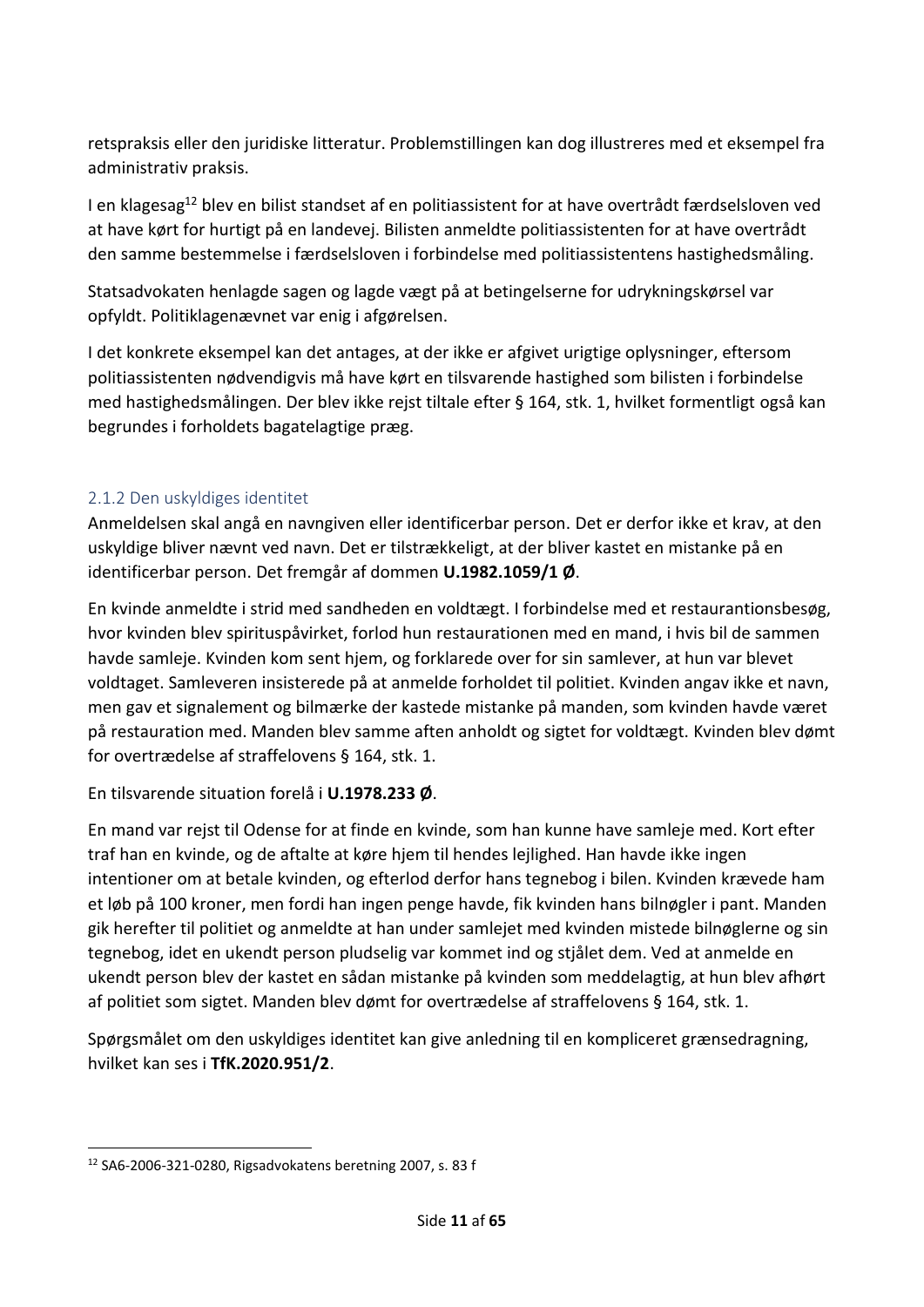Den tiltalte sendte via SMS en falsk trussel til sig selv med ordlyden »*Håber du har tænkt dig om Du blev advaret fine biler du har fuck om har ret Vi smader dig vi se… «.<sup>13</sup>* Den tiltalte anmeldte forholdet til politiet, og udtrykte at han havde mistanke om at truslen havde relation til en voldtægtssag, hvor han var dømt, men som var anket til landsretten. Ved en senere lejlighed forsøgte den tiltalte at sætte ild til sin bil, som dog ikke lykkedes, og i den forbindelse indsendte han en anmeldelse til politiet, hvori han påstod at to maskerede bevæbnede personer havde truet ham med at sætte ild til bilen, hvilket tiltalte igen mente at have relation til den ankede voldtægtsdom.

I forhold til den uskyldiges identitet mente den tiltalte i det første tilfælde, at truslen havde noget med voldtægtssagen at gøre. I det andet tilfælde angik anmeldelsen »*to maskerede mænd, at truslerne havde baggrund i en voldtægtssag, og at han ikke vidste, hvem personerne var«.*<sup>14</sup> Der var på den baggrund stor usikkerhed, om hvilken person anmeldelsen angik, og derfor manglede den tiltalte forsæt til, at en navngiven eller identificerbar uskyldig person blev undergivet strafferetlig retsfølge.

I hvad der derfor utvivlsomt var en fejltagelse, blev den tiltalte dømt af byretten for overtrædelse af straffelovens § 164, stk. 1. Byrettens dom blev anket til landsretten, som frifandt den tiltalte for overtrædelse af § 164, stk. 1 med begrundelsen at »*i anmeldelsen anførte tiltalte, at han mistænkte, at truslen havde noget med en voldtægtssag at gøre. Oplysningerne i tiltaltes anmeldelse angik således ikke en navngiven eller identificerbar person, og oplysningerne var ikke egnet til at rette mistanke mod en bestemt person«.<sup>15</sup>* Den tiltalte blev i stedet dømt for overtrædelse af straffelovens § 165, som ikke indeholder et krav om at en uskyldig person undergives strafferetlig retsfølge.

#### <span id="page-11-0"></span>2.1.3 Begrebet offentlig myndighed

De urigtige oplysninger skal afgives til en offentlig myndighed. Begrebet "offentlig myndighed" dækker over mere end politi og domstole. En offentlig myndighed har pligt til at videresende en henvendelse, som ikke vedrører myndighedens sagsområde til den rette myndighed. Det følger af den forvaltningsretlige vejledningspligt, jf. forvaltningslovens § 7, stk. 2.

Strafansvar kan foreligge selvom politianmeldelsen sker gennem et mellemled. I **U.2004.690 Ø** blev den tiltalte straffet for at have sendt et anonymt brev til bl.a. borgmesteren, hvori han anklagede en skoleleder, souschef og lærer for at have udøvet vold, ulovlig tvang og ulovlig frihedsberøvelse af elever på en skole. Byretten udtalte at *»retten finder herefter, at uanset at T ikke selv indgav politianmeldelse, har han overtrådt straffelovens § 164 ved at afgive de urigtige oplysninger om strafbare forhold til - - - Kommune«.*<sup>16</sup> Landsretten stadfæstede byrettens dom med kommentaren *»… at han efter disse sigtelsers indhold må have indset, at hans brev af 17.* 

<sup>13</sup> TfK.2020.951/2, s. 2

<sup>14</sup> TfK.2020.951/2, s. 7

<sup>15</sup> TfK.2020.951/2, s. 7

<sup>16</sup> U.2004.690 Ø, s. 692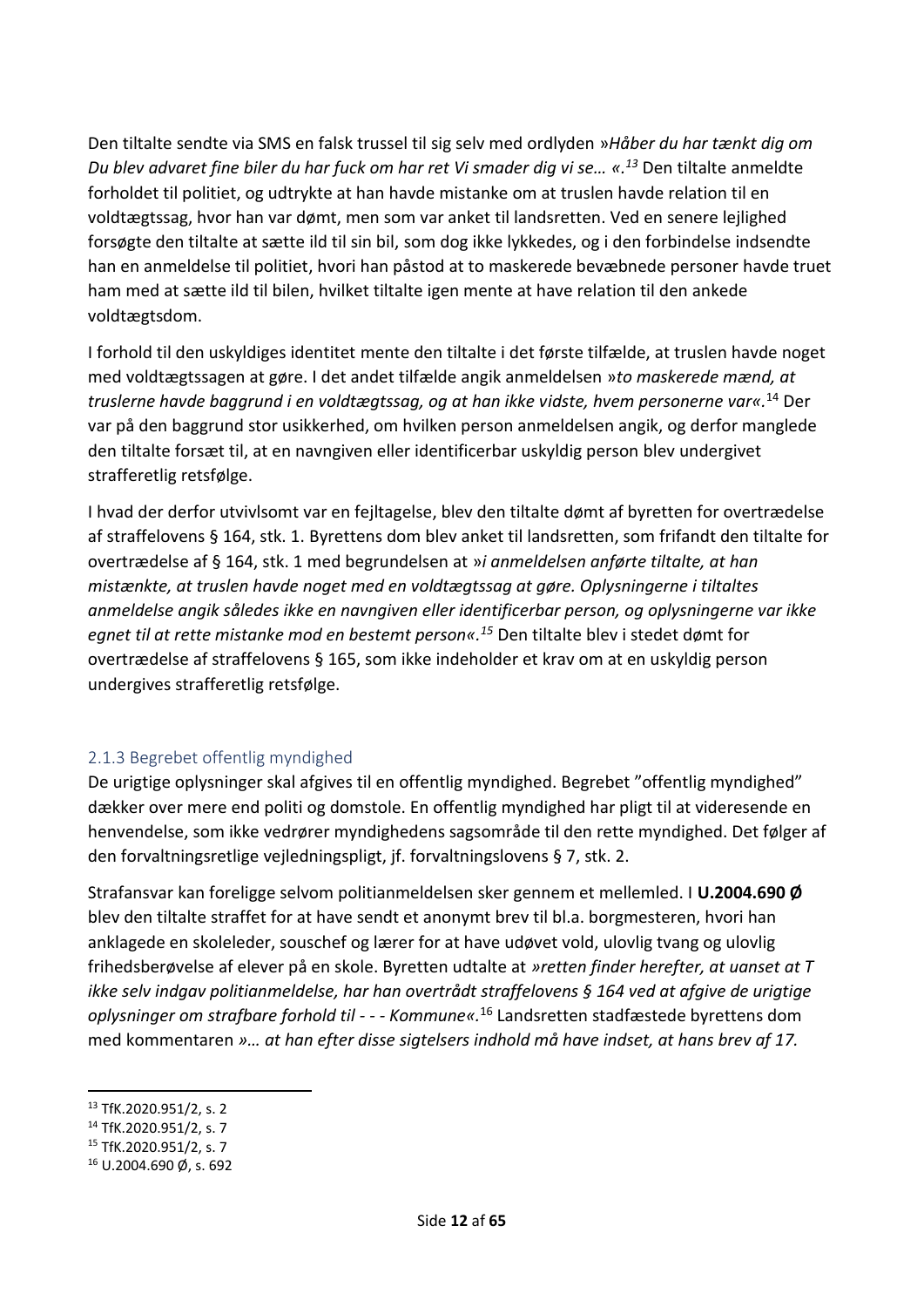*december 2002 til bl.a. borgmesteren med overvejende sandsynlighed ville føre til, at der ville blive indledt politimæssig efterforskning af de af T navngivne personer«.<sup>17</sup>*

Det kan omvendt ikke tillægges betydning, at informationerne i anmeldelsen kommer til en myndigheds kendskab på anden vis, for eksempel ved at afgive urigtige oplysninger til pressen.<sup>18</sup>

Før lovændringen i 1967 brugtes begrebet "øvrighed" i stedet for "myndighed". Der er formentligt ikke tiltænkt en ændring i anvendelsesområdet.<sup>19</sup>

#### <span id="page-12-0"></span>2.1.4 Forsæt

Før den sproglige præcisering i 1967 var der i retspraksis en uklarhed om hvordan bestemmelsen skulle fortolkes. Det drejede sig særligt om kravet til forsæt. I den ældre udgave af bestemmelsen var der et krav om at gerningsmanden »*søger at bevirke*« en uskyldig sigtets eller dømmes. Formuleringen kan fortolkes som et højere krav til gerningsmandens vilje til at få en uskyldig sigtet eller dømt, og derved et krav om et kvalificeret forsæt.

Af forarbejderne til loven fremgår det »*efter den gældende formulering er strafbarhed betinget af, at gerningsmanden ved sin falske anmeldelse "søger at bevirke, at en uskyldig sigtes eller dømmes…". Efter bestemmelsens ordlyd betyder den en skærpelse af det ordinære forsætskrav; det synes således ikke tilstrækkeligt, at den pågældende har indset eller anset det for overvejende sandsynligt, at resultatet af hans handling ville blive, at en uskyldig blev sigtet eller dømt; han skal have tilstræbt dette. En sådan fortolkning er dog ikke rimelig; den ville bl.a. gøre bestemmelsen uanvendelig i visse af de tilfælde, hvor en person anmelder en anden person for derved selv at gå fri. Fortolkningen er da heller ikke fastholdt i praksis*«.<sup>20</sup> Det kan på den baggrund konkluderes, at der ikke er et særligt krav om kvalificeret forsæt.

I forhold til det objektive krav i § 164, skal der være tale om en person der er objektivt uskyldig i den anklagede forbrydelse, eller kun har begået en mindre del af det der fremgår af anmeldelsen.<sup>21</sup>

Subjektiv uskyld som følge af manglende tilregnelse er ikke til hindring for at anvende § 164, stk. 1. Det vil dog bero sig på en konkret vurdering af den påståede gerningsmands forsæt, ordlyden af anmeldelsen, og anmelderens konkrete kendskab til sagen.<sup>22</sup>

<sup>17</sup> U.2004.690 Ø, s. 692

<sup>&</sup>lt;sup>18</sup> Gorm Toftegaard Nielsen, Thomas Elholm og Morten Niels Jakobsen, Kommenteret straffelov speciel del, 11. udgave, Jurist- og Økonomiforbundets Forlag, 2017, s. 222

<sup>19</sup> Knud Waaben v/Lars Bo Langsted, Strafferettens specielle del, 6. udgave, Karnov Group Denmark A/S København, 2016, s. 324

<sup>&</sup>lt;sup>20</sup> Forslag til Lov om ændringer i borgerlig straffelov, L 124, 28. februar 1967, side 2459 f

<sup>&</sup>lt;sup>21</sup> Knud Waaben v/Lars Bo Langsted, Strafferettens specielle del, 6. udgave, Karnov Group Denmark A/S København, 2016, s. 320

<sup>&</sup>lt;sup>22</sup> Knud Waaben v/Lars Bo Langsted, Strafferettens specielle del, 6. udgave, Karnov Group Denmark A/S København, 2016, s. 320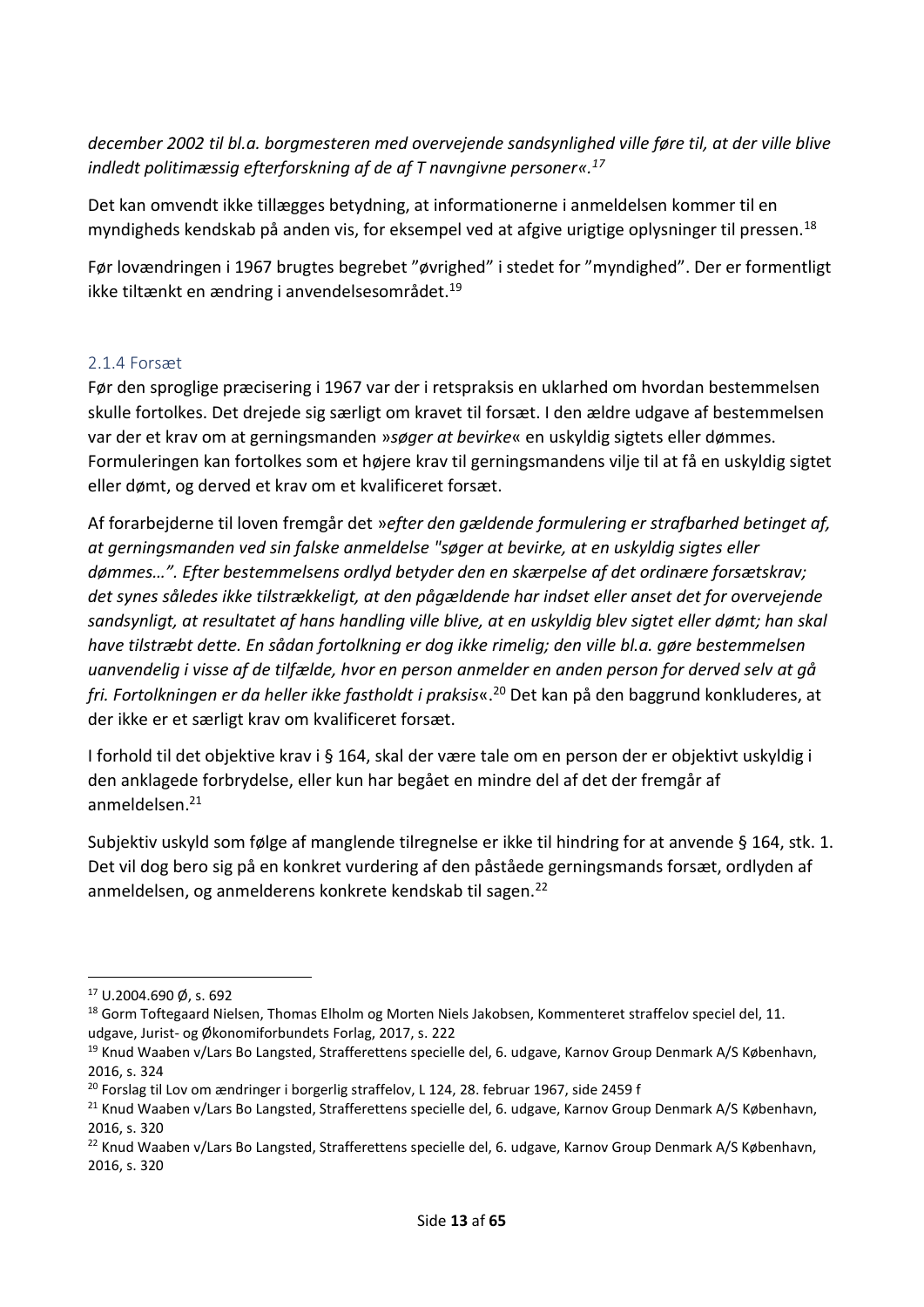Subjektiv uskyld spiller en væsentlig rolle i retspraksis i sager om politiets magtanvendelse. Politiet kan anvende magt efter reglerne i politilovens kapitel 4. Det følger af politilovens § 16 at *politiets magtanvendelse skal være nødvendig og forsvarlig og må alene ske med midler og i en udstrækning, der står i rimeligt forhold til den interesse, der søges beskyttes.* Magtanvendelsen skal endvidere være så skånsom som muligt. Det kan imidlertid være svært for en person, der har været udsat for politiets magtanvendelse, at vurdere om magtanvendelsen har været proportional eller om der er tale om voldsudøvelse.

I en klagesag<sup>23</sup> blev klager i forbindelse med en anholdelse udsat for et halsgreb. En skadestuejournal dokumenterede, at den anholdte havde »*blødninger i og omkring øjnene, blødninger i svælget og blodudtrædninger på begge sider af halsen*«, og Retslægerådet fandt at den anholdte havde været i manifest livsfare. <sup>24</sup> Efterforskningen af sagen blev indstillet. Rigsadvokaten afviste at genoptage efterforskningen og anførte at »*selve det forhold, at der var taget halsgreb dog ikke i sig selv udgjorde bevis for, at det var sket med forsæt til voldsudøvelse*«. 25

Sagen er et eksempel på en objektiv beklagelse, hvor »*statsadvokaten har fundet der ikke har været grundlag for at bebrejde den pågældende tjenestemand noget, men alligevel har beklaget, hvis klageren har opfattet det passerede på en ubehagelig eller krænkende måde*«. <sup>26</sup> I den konkrete sag ville en anmeldelse næppe kunne føre til domsfældelse for falsk anklage. Det skyldes, at den anholdte med rette kan have den subjektive opfattelse, at han har været udsat for vold begået af politiet.

Forbrydelsen er fuldbyrdet når oplysningerne er afgivet til en offentlig myndighed.<sup>27</sup> Straffen kan eventuelt frafaldes ved efterfølgende at kontakte myndigheden, og berigtige oplysningerne.

I ældre retspraksis blev § 164, stk. 1 fortolket således, at bestemmelsen ikke fandt anvendelse, hvis den uskyldige havde samtykket i eller selv foretaget anmeldelsen, jf. U 1965.622H og U.1965.620H. Ved Lov 1967 nr. 248 blev der i § 164 indsat en stk. 3 hvoraf det fremgår at »*den, der foretager en handling som nævnt i stk. 1 og 2 med forsæt til, at han selv eller en anden med dennes samtykke derved bliver sigtet, dømt eller undergivet strafferetlig retsfølge for et strafbart forhold, som han ikke har begået, straffes med bøde eller fængsel indtil 1 år«*.

#### <span id="page-13-0"></span>2.2 Beskyttelsesinteresse

Falsk anmeldelse og falsk forklaring for retten kan føre til, at en uskyldig person bliver dømt. Det er i dansk strafferet et centralt princip, at retsforfølgning af uskyldige ikke finder sted, jf. retsplejelovens § 96, stk. 2. Beskyttelsesinteressen i straffelovens § 164 er derfor den uskyldige persons retstilling, og at domstolene afsiger objektivt korrekte domme.

<sup>23</sup> SA2-2007-321-0006 og RA-2008-321-0030, Rigsadvokatens beretning 2008 og 2009

<sup>24</sup> Rigsadvokatens beretning 2008 og 2009, s. 59

<sup>25</sup> Rigsadvokatens beretning 2008 og 2009, s. 60

<sup>26</sup> Rigsadvokatens beretning 2010 og 2011, s. 35 f

<sup>&</sup>lt;sup>27</sup> Gorm Toftegaard Nielsen, Thomas Elholm og Morten Niels Jakobsen, Kommenteret straffelov speciel del, 11. udgave, Jurist- og Økonomiforbundets Forlag, 2017, s. 223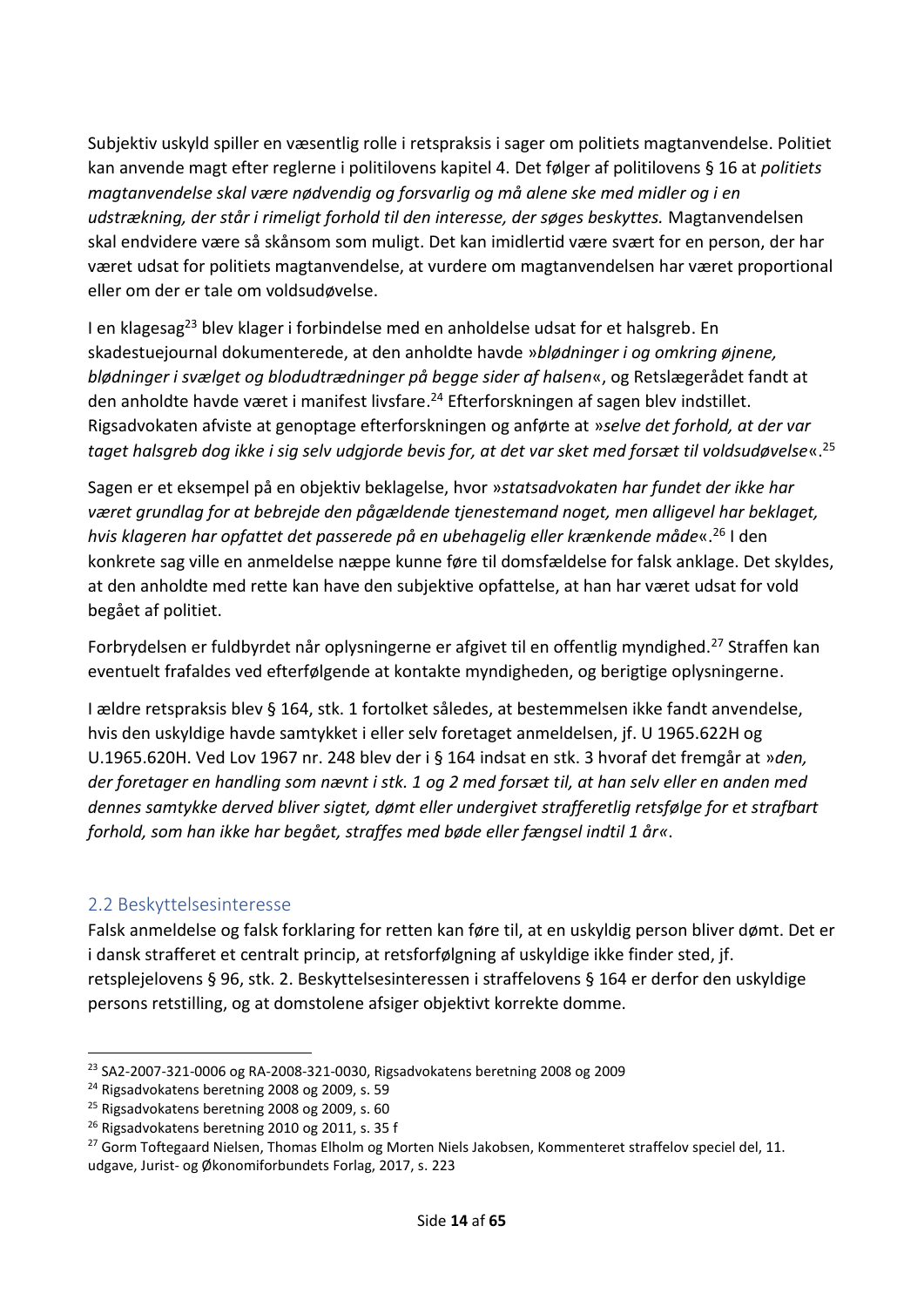I **TfK2014.378** var en uskyldig blevet dømt for et røveri, som ikke havde fundet sted, på grund af en falsk anmeldelse og vidneforklaring.

Den tiltalte anmeldte at han havde været udsat for et røveri. Den tiltalte var kok på en restaurant og alene på arbejde på den pågældende dag. Den tiltalte blev kaldt ind på politigården for at gennemse fotomapper, og i den forbindelse udpegede han er person A, som gerningsmand. Under hovedforhandlingen i sagen mod A mødte den tiltalte for at afgive vidneforklaring. Vidneforklaringen blev gentaget i landsretten. A blev fundet skyldig i røveriet og afsonede sin straf. Først herefter tilstod den tiltalte, at der ikke var begået noget røveri, og at anmeldelsen var falsk. Den tiltalte indrømmede desuden, at ved en anden falsk anmeldelse at have gået forsikringsbedrageri.

Straffen blev fastsat til to år og seks måneders fængsel. Der blev lagt vægt på at A, på grund af den falske anmeldelse, havde afsonet halvandet års fængsel, og at dette ikke fik den tiltalte til at gå til politiet eller afholde sig fra yderligere falske anmeldelser. I landsretten stemte fem dommere for at nedsætte straffen til to års fængsel. Én enkelt dommer fandt at straffen burde udmåles til fængsel i et år og seks måneder.

Ved strafudmålingen bemærkede landsretten at »*hensynet til, at den enkelte borger ikke urigtigt angives som gerningsmand til en forbrydelse, med de skadevirkninger dette indebærer, vejer tungt. Generalpræventive hensyn må således tillægges betydelig vægt«.*<sup>28</sup>

Af **TfK.2011.204,** som behandles senere i sin helhed i kapitel 3, fremgår det hvilke konsekvenser en grundløs anklage kan have for en polititjenestemand: *»selv om T's anmeldelse af ham for vold var fuldstændig grundløs, gav den alligevel anledning til uro hos ham. Han risikerede både sit job og at komme i fængsel, hvis T's forklaring blev lagt til grund af domstolene. Denne episode har sammen med andre forhold været baggrund for, at han har taget orlov fra politiet«*. 29

#### <span id="page-14-0"></span>2.3 Modanklage

Straffelovens § 164, stk. 1 finder anvendelse i de situationer, hvor en falsk anmeldelse eller anklage er fremsat mod en polititjenestemand.

Polititjenestemanden kan herefter anmelde klageren. Politiet kan afvise en anmeldelse, hvis der ikke er grundlag for at indlede efterforskningen, jf. RPL § 749, stk. 1. Politiet kan endvidere afslutte en påbegyndt efterforskning, hvis der ikke er rejst tiltale, jf. RPL § 749, stk. 2. Afvisning af en anmeldelse og afslutning af efterforskningen, er en forvaltningsretlig afgørelse. Afgørelsen kan påklages af forurettede til statsadvokaten, jf. RPL § 749, stk. 3, jf. RPL § 101, stk. 2.

Efter en sigtelse kan påtalen opgives efter RPL § 721, stk. 1 nr. 1-3. Desuden kan tiltale frafaldes efter RPL § 722, stk. 1, nr. 1-7 og stk. 2. Påtaleopgivelse og tiltalefrafald er forvaltningsretlige

<sup>28</sup> TfK.2014.378, s. 5

<sup>29</sup> TfK.2011.204, s. 3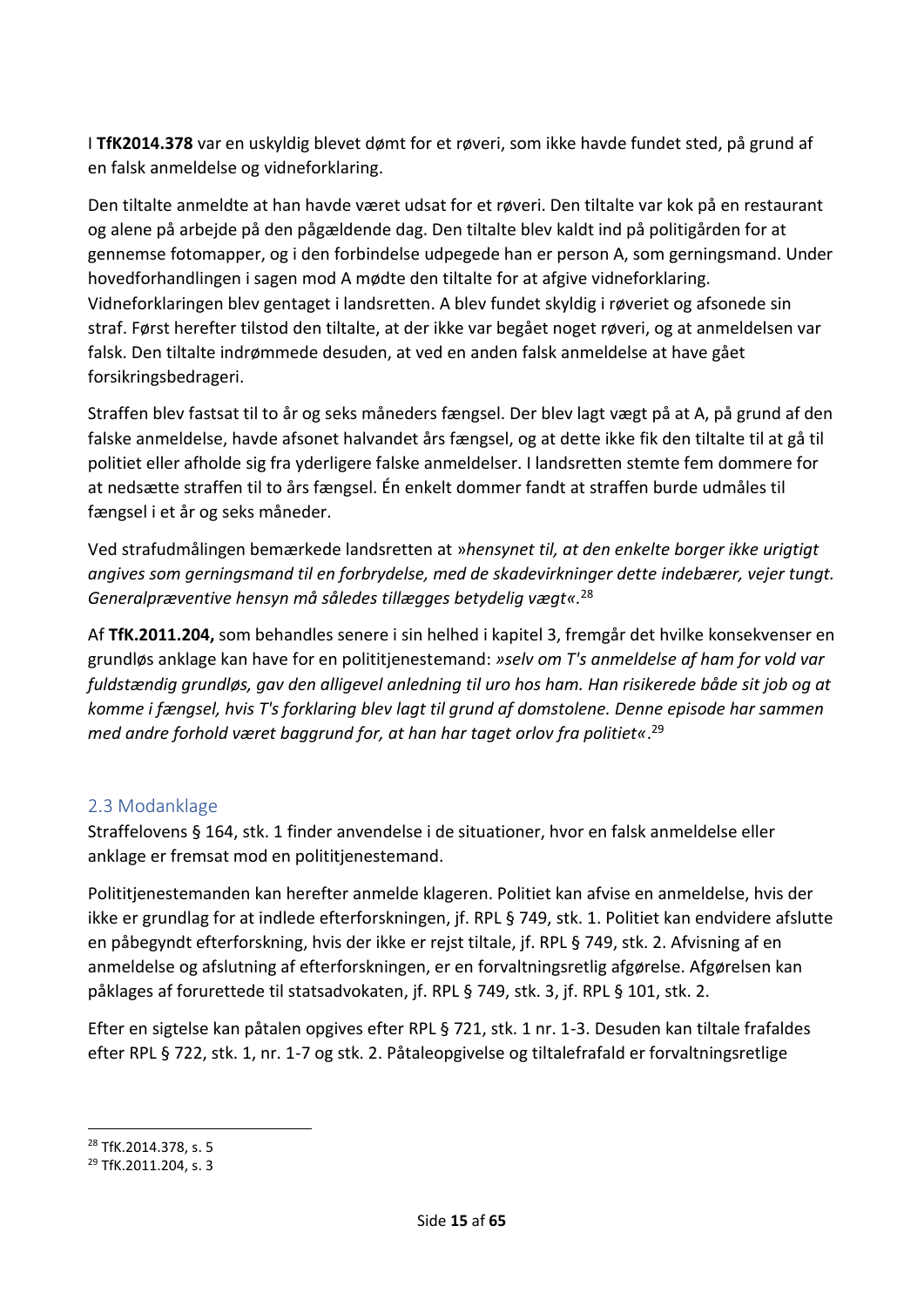afgørelser, som kan påklages af forurettede til statsadvokaten, jf. RPL § 724, stk. 1, jf. RPL § 101, stk. 2.

Såfremt der er truffet afgørelse om påtaleopgivelse eller tiltalefrafald, i en sag hvor der har været rejst sigtelse, har den overordnede anklagemyndighed en omstødelsesfrist på to måneder, jf. RPL § 724, stk. 2. Efter fristens udløb kan en sag kun genoptages, hvis betingelserne i retsplejelovens § 975 er opfyldte. I det tilfælde, hvor der ikke er rejst sigtelse, kan efterforskningen genoptages indtil der indtræder forældelse, jf. straffelovens §§ 92-94. Den ikke-sigtede polititjenestemand har derfor en ringere retsstilling.

I et interview til fagbladet Dansk Politi 02/April 2001 siger en advokat om modanklage at »*min oplevelse er, at disse sager skal stå bevismæssigt lodret op i luften omkring det kriminelle forsæt til at afgive urigtige oplysninger, ellers lukkes de ned. Anklagemyndigheden og domstolene er enormt tilbageholdende med at behandle sagerne, hvis det er påstand mod påstand, for det skulle jo nødigt fremstå som om, at systemet kommer efter dem, der har klaget over politiet til DUP, og der skal være stærke beviser for, at klageren ønsker, der skal køres en "falsk" sag mod politifolkene«.<sup>30</sup>*

#### <span id="page-15-0"></span>2.4 Straffelovens § 164 a

Straffelovens § 164 a skaber en handlingspligt for personer der har viden om en dømt eller sigtets uskyld. Den problematik er særlig relevant for forsvarer. Bestemmelsen har denne ordlyd »*Den, som undlader at oplyse omstændigheder, der bestemt taler for, at en for en forbrydelse sigtet eller dømt er uskyldig, skønt dette kunne ske uden at udsætte den pågældende eller dennes nærmeste for fare for liv, helbred eller velfærd eller for forfølgning for vedkommende forbrydelse, straffes med bøde eller fængsel indtil 1 år*«. Bestemmelsen er en undtagelse til forsvarerens tavshedspligt, jf. straffelovens § 170, stk. 1.

I et interview til Dansk Politi 02/April 2021 fortæller Ole Mikkel Stenshøj, der er formand for Sydog Sønderjyllands Politiforening, at politiklagesystemet udnyttes af visse type – »*I forbindelse med falske anklager er det desuden ret påfaldende, at anmelderen typisk selv er sigtet. Der er ofte en slags hævnmotiv bag ved en klage, og på rygtebasis har jeg da også hørt, at forsvarsadvokater vejleder deres klienter – typisk i bandemiljøet – til at komme med en anmeldelse mod de politifolk, der har stået for anholdelsen. Det er et modtræk, der skal så tvivl om politiforretningen og trække sagen i langdrag, så de måske får rabat i retten*«. 31

I ovenstående eksempel vil klienten, hvis han følger rådgivningen, realisere gerningsindholdet i straffelovens § 164, stk. 1. Der kan argumenteres for at forsvareren i så fald har medvirket til forbrydelsen, jf. straffelovens § 23. Forsvareren vil derudover kunne straffes af straffelovens § 164 a.

En forsvarsadvokat der rådgiver sin klient til at fremsætte en falsk anklage, har utvivlsomt overtrådt kollusionsforbuddet. I Forsvareren skriver Thomas Rørdam at »*reglerne om god* 

<sup>30</sup> Dansk Politi 02/April 2021, s. 10

<sup>31</sup> Dansk Politi 02/April 2021, s. 16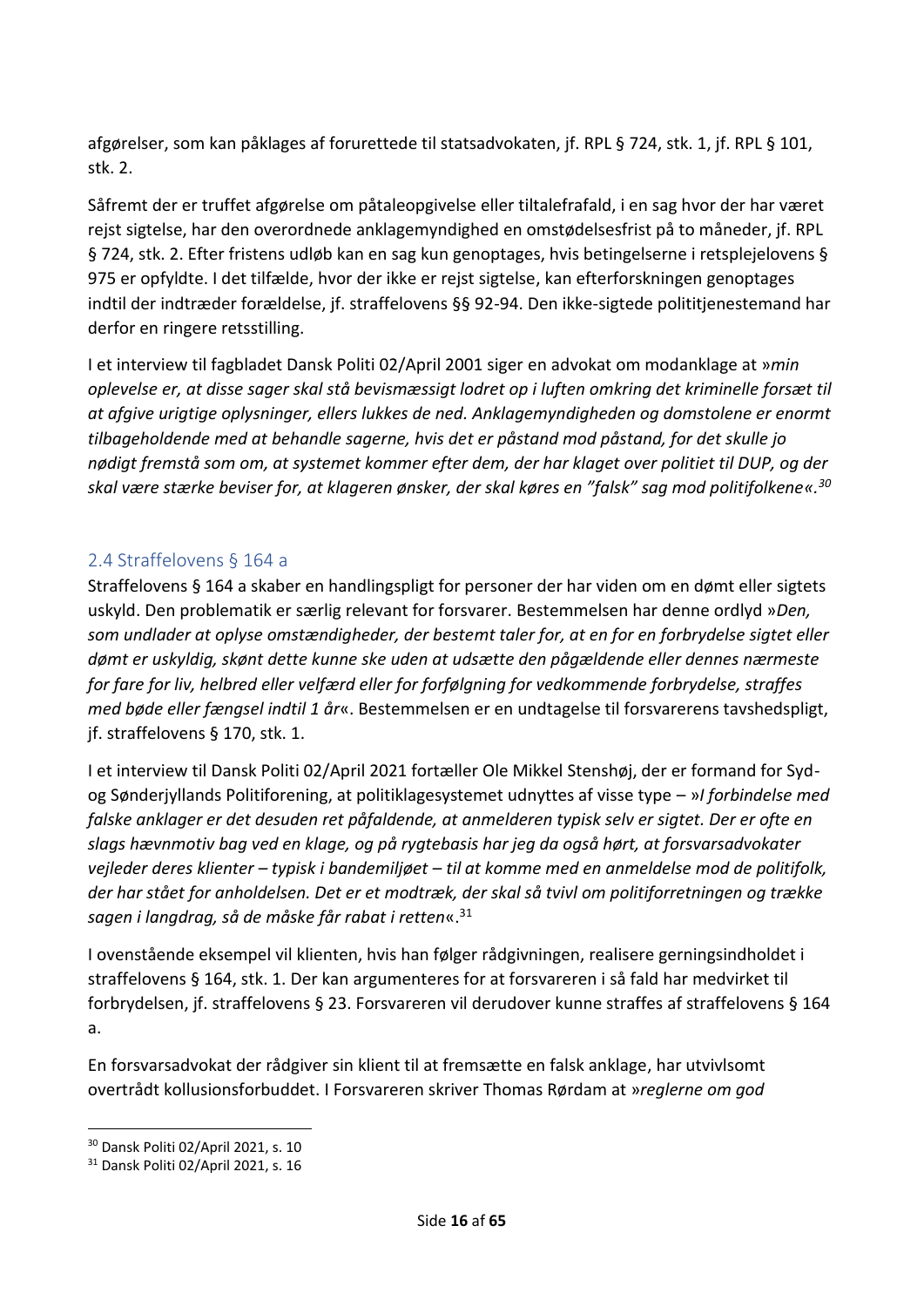*advokatskik indeholder imidlertid ikke brugbar vejledning, og grænserne for, hvor langt forsvareren kan gå i sin rådgivning, må derfor fastlægges med udgangspunktet i kollusionsforbuddet. Det er indlysende, at forsvareren ikke må bistå sigtede med at konstruere en urigtig forklaring … bortset fra dette oplagte eksempel, kan det være usikkert, hvor grænsen går for, hvad forsvareren kan tillade sig«.*<sup>32</sup>

Efter retsplejelovens § 739 straffes en forsvarer, hvis han misbruger sin stilling *til at modarbejde sagens oplysning, eller gør han sig skyldig i tilsidesættelse af de ham påhvilende pligter til behørig at fremme sagen*. Retsplejelovens § 739 henviser til straffelovens kapitel 16, hvor § 155 er særligt relevant. Der vil desuden være tale om en handling i strid med den adfærd, der stemmer overens med god advokatskik, jf. retsplejelovens § 126, stk. 1, 1. pkt.

<sup>32</sup> Thomas Rørdam, Forsvareren, 1. udgave, Karnov Group Denmark A/S København, 2012, s. 67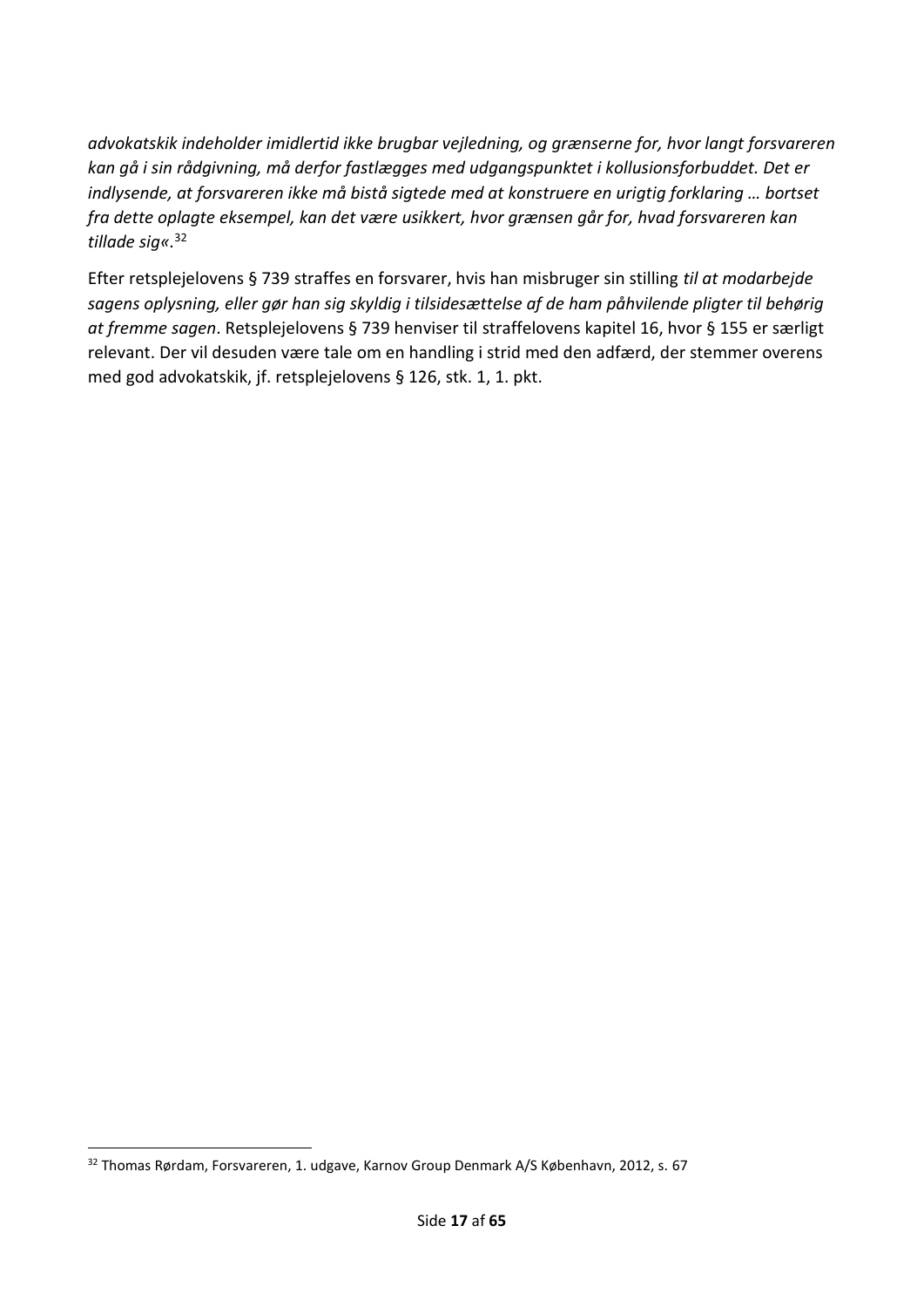# <span id="page-17-0"></span>3. Retspraksis

I dette kapitel bliver retspraksis om straffelovens § 164, stk. 1 systematiseret og fortolket. I det første afsnit behandles retspraksis om falske anmeldelser mod polititjenestemænd. Derefter behandles den øvrige retspraksis på området.

### <span id="page-17-1"></span>3.1 Falsk anklage mod polititjenestemænd

I det følgende afsnit behandles retspraksis om falske anmeldelser mod polititjenestemænd. Den trykte retspraksis er forholdsvist begrænset, og den seneste trykte dom er fra 2013. Der kan være flere årsager til, at vi skal over 8 år tilbage for at finde den seneste trykte dom, men det er i litteraturen ofte blevet fremhævet, at det er vanskeligt at bevise gerningsmandens forsæt.

Ib Henricson skriver om problematikken at »*såfremt politimanden, efter en borgeranmeldelse, frifindes for vold, eller sagen på forhånd sluttes på bevisets stilling, kan dette blive fulgt op af en anmeldelse fra politimanden mod anmelderen for falsk anklage efter STRFL § 164 stk. 1 Ofte vil dog politimanden se denne anmeldelse blive henlagt efter RPL § 721 stk. 1 nr. 2 på bevisets stilling, idet det ofte vil være umuligt at bevise den pågældendes forsæt til at anklage en uskyldig, f.eks. såfremt det drejer sig om en fysisk konfrontation, hvor politimanden har benyttet sine legale magtmidler«*. <sup>33</sup> Denne passus blev revideret i den 6. udgave af Politiret. Af den ældre udgave fremgik det, at der ved frifindelse eller påtaleopgivelse »vil dette ofte blive fulgt op af en anmeldelse fra politimanden mod anmelderen«. <sup>34</sup> Den reviderede udgave er formentligt mere præcis for tilstanden i 2021.

I forbindelse med en række etiske overvejelser stiller Ib Henricson spørgsmålet om man bør være mere nidkær, når tiltalespørgsmålet mod en polititjenestemand skal afgøres. Efter forfatterens opfattelse lader spørgsmålet sig ikke besvare generelt, men på bero på en konkret vurdering med henvisning til objektivitetsprincippet.<sup>35</sup>

Til at besvare specialets problemformulering om det høje beviskrav ved falsk anklage af polititjenestemænd, er det derfor nødvendigt at analysere retspraksis med fokus på bevisførelsen.

#### <span id="page-17-2"></span>3.1.1 Omfattende bevisførelse

Et eksempel på omfattende bevisførelse er **TfK.2013.1**.

I en telefonsamtale med en medarbejder hos statsadvokaten anmeldte den tiltalte en gruppe af polititjenestemænd, for i forbindelse med en anholdelse blandt andet ligge tiltalte i benlås og hoppe flere gange på ham, slå tiltalte mange gange og eksponere ham for peberspray, klaske tiltalte ind i en betonpæl og gribe fat om tiltaltes halspulsårer og klemme til. Desuden fik tiltalte en veninde til at anmelde tilsvarende forhold. Begge blev tiltalt efter straffelovens § 164, stk. 1.

<sup>33</sup> Ib Henricson, Politiret, 6. udgave, Jurist- og Økonomiforbundets Forlag, 2016, s. 825

<sup>34</sup> Ib Henricson, Politiret, 4. udgave, Jurist- og Økonomiforbundets Forlag, 2007, s. 562

<sup>35</sup> Ib Henricson, Politiret, 6. udgave, Jurist- og Økonomiforbundets Forlag, 2016, s. 85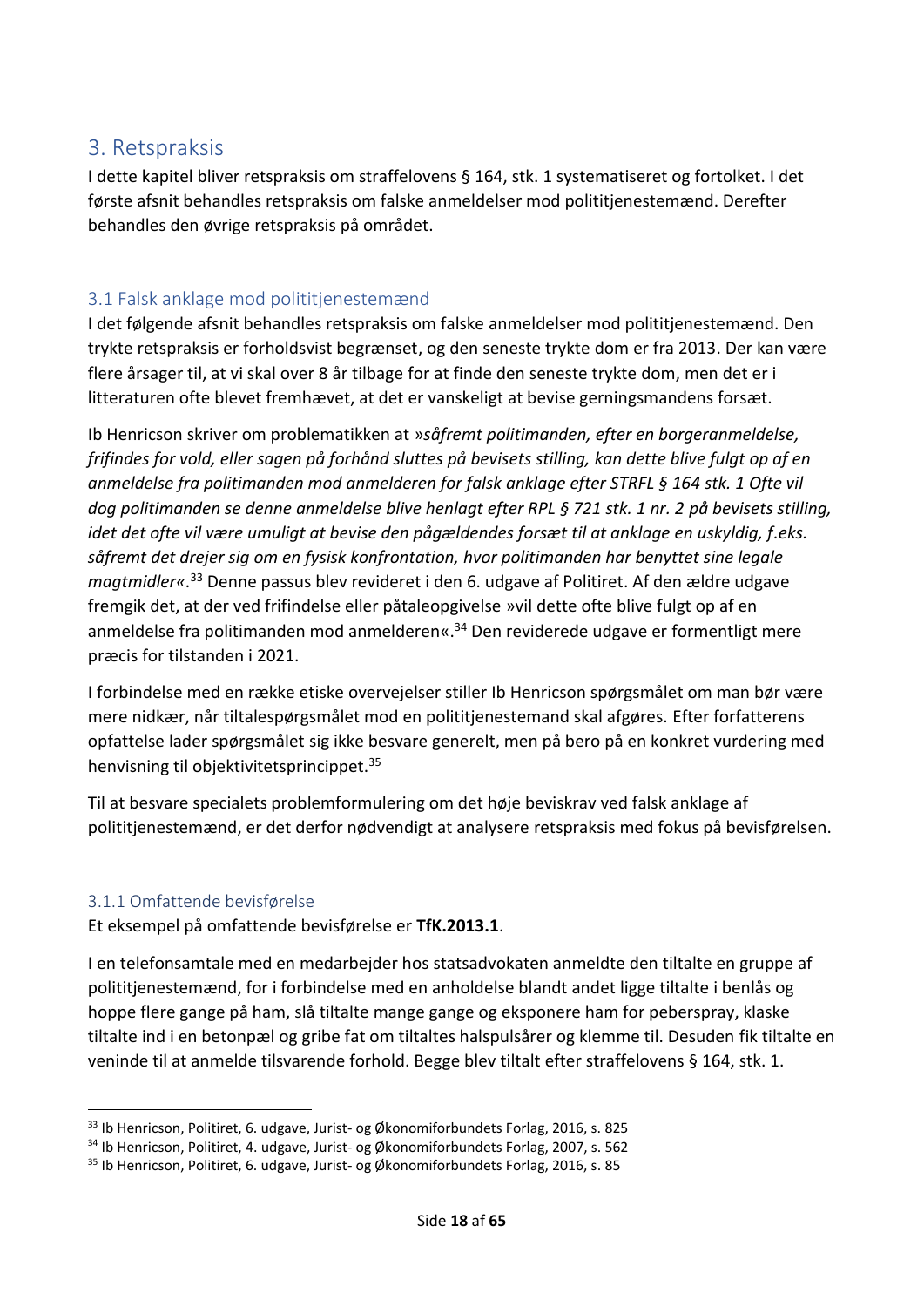Fire politiassistenter vidnede under sagen og afviste tiltaltes hændelsesforløb. Ifølge to civile vidner var anholdelsen voldsom, men der blev ikke hoppet på den tiltalte eller anvendt peberspray.

I retten ændrede den tiltaltes veninde forklaring. Den tiltalte havde på tidspunktet magten over hende, og hun foretog anmeldelsen efter trusler om vold.

En undersøgelse af tiltalte på Vejle Sygehus viste ingen skader, der svarede til de beskrevne hændelser.

I byretten blev tiltalte idømt 60 dages fængsel. I vurderingen blev der særligt lagt vægt på at anklagen var af særdeles grov karakter. Landsretten stadfæstede byrettens resultat.

Bevisførelsen inkluderede vidneudsagn fra de involverede politiassistenter, to civile vidner, tiltaltes ægtefælle, og en lægeundersøgelse af tiltalte. Retten lagde særlig vægt på de fire politiassistenters samstemmende forklaringer. De to civile vidners forklaring stemte generelt overens med politiassistenternes forklaringer. Lægeundersøgelsen viste ikke tegn på den påståede vold.

Tiltaltes ægtefælle skiftede forklaring, og sagde at »*T på daværende tidspunkt havde magten over hende. Han sagde, at hun skulle sige det til statsadvokaten, som hun er tiltalt for at sige, ellers ville hun få flere tæv, end hun fik i forvejen. Hun gjorde det for at gøre T glad«.*<sup>36</sup>

Bevisførelsen er omfattende, og det må lægges til grund at tiltaltes ægtefælles ændrede forklaring er særdeles graverende. Retten lagde særlig vægt på det forhold, at den tiltalte havde fået sin ægtefælle til at lyve for sig. Ægtefællen blev tiltalt efter § 164, stk. 1, og anklagemyndigheden nedlagde påstand om, at hun i medfør af straffelovens § 68, jf. § 16, stk. 1, 2. pkt., blev dømt til tilsyn af kommunen, således at hun efterkom tilsynsmyndighedens bestemmelse om ophold og arbejde.

Et andet eksempel på omfattende bevisførelse er **TfK2011.204**.

Efter en transport fra Statsfængslet Østjylland til Vestre Fængsel anmeldte den tiltalte to politiassistenter fra Politiets Efterretningstjeneste for at stoppe ved en parkeringsplads og slå den tiltalte i 10 minutter, iføre ham bind for øjnene og pose over hoveder for derefter at true tiltalte med en pistol. Efter den tiltaltes udsagn fik han adskillige mørke mærker på kroppen, som var tydelige i et par dage.

Den tiltalte sendte to breve til statsadvokaten. I den første anmeldelse nævnte tiltalte intet om vold eller trusler. Tiltalte havde heller ikke ved ankomsten til Vestre Fængsel gjort personalet opmærksom på voldsepisoden.

<sup>36</sup> TfK.2013.1, s. 3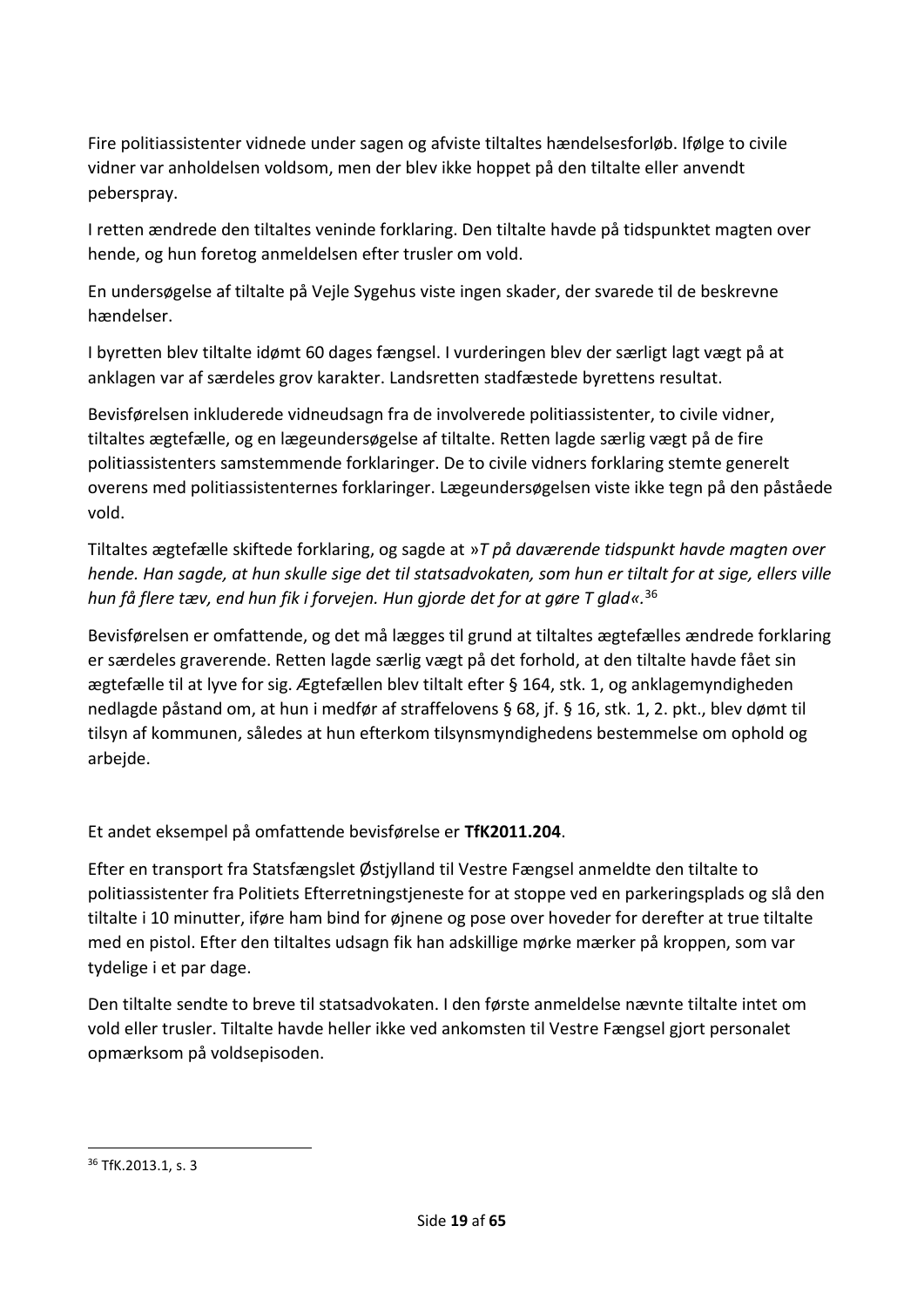De to politiassistenter forklarede samstemmende som vidner under sagen, og benægtede at der var blevet udøvet vold i forbindelse med transporten.

Den vagthavende holdleder ved Vestre Fængsel forklarede, at hvis en person der skal indsættes, har synlige skader, vil der blive foretaget en undersøgelse af hvor skaderne stammer fra, eventuelt ved hjælp af en læge eller sygeplejerske. Han huskede intet usædvanligt fra den pågældende nat, og der blev ikke foretaget en undersøgelse af den tiltalte.

I byretten blev tiltalte idømt 60 dages fængsel, blandt andet henset til de to politiassistenters og holdlederens troværdige forklaringer, og den manglende dokumentation af den tiltaltes påståede skader. Det indgik som en skærpende omstændighed, at anmeldelsen førte til en efterforskning foretaget af statsadvokaten, og at anmeldelsen kunne have fået alvorlige ansættelsesretlige konsekvenser for de to politiassistenter.

Landsretten tiltrådte byrettens argumentation og stadfæstede dommen, men fastsatte fængselsstraffen til 40 dage.

I forhold til beviskravet lagde retten vægt på den vagthavende holdleders vidneudsagn, og de to politiassistenters sikre og troværdige forklaringer. Det var desuden af betydning, at tiltalte i sin første anmeldelse undlod at nævne volden, og at tiltalte ikke havde anmodet om en lægeundersøgelse til dokumentation.

Sagen blev kompliceret af et langt behandlingsforløb. Tiltaltes anmeldelse i 2006 førte til en klagesag behandlet af Politiklagenævnet, som blev behandlet efter reglerne i retsplejelovens kapitel 93c. I 2007 traf statsadvokaten afgørelse i sagen og indstillede efterforskningen. Statsadvokaten hæftede sig blandt andet ved, at det var usandsynligt at klager var blevet udsat for den påståede vold, uden straks at gøre opmærksom herpå i sin anmeldelse, og til fængselspersonalet i Vestre Fængsel. Sagen blev behandlet af by- og landsret i 2010, fire år efter anmeldelsen blev indgivet.

I praksis bliver der lagt stor vægt på lægeundersøgelser (politiattest). Det fremgår blandt andet af **TfK2006.532**.

I forbindelse med en anholdelse, angående spirituskørsel, anmeldte den anholdte 3 polititjenestemænd for at have *»klasket (ham) ind i en celle, hvorefter 3 eller 4 betjente og en læge kom stormende ind i cellen, hvor de »klaskede« ham ned i gulvet så han fik to buler i hovedet, en i forhovedet og en i baghovedet, hvorefter en af betjentene tog fat i hans pandehår og bankede hans hoved ind i væggen, idet han sagde »nu skal du tage det rolig hr. T, ellers får du tæsk«*. 37

Den anholdte blev herefter tiltalt for overtrædelse af straffelovens § 164, stk. 1. De tre polititjenestemænd afgav vidneforklaring, og nægtede det af den tiltalte beskrevne hændelsesforløb. Efter en af polititjenestemændenes vidneforklaring blev den tiltalte placeret i politibilen, hvor han sad alene, og to gange af egen drift knaldede hovedet meget voldsomt mod

<sup>37</sup> TfK2006.532, s. 2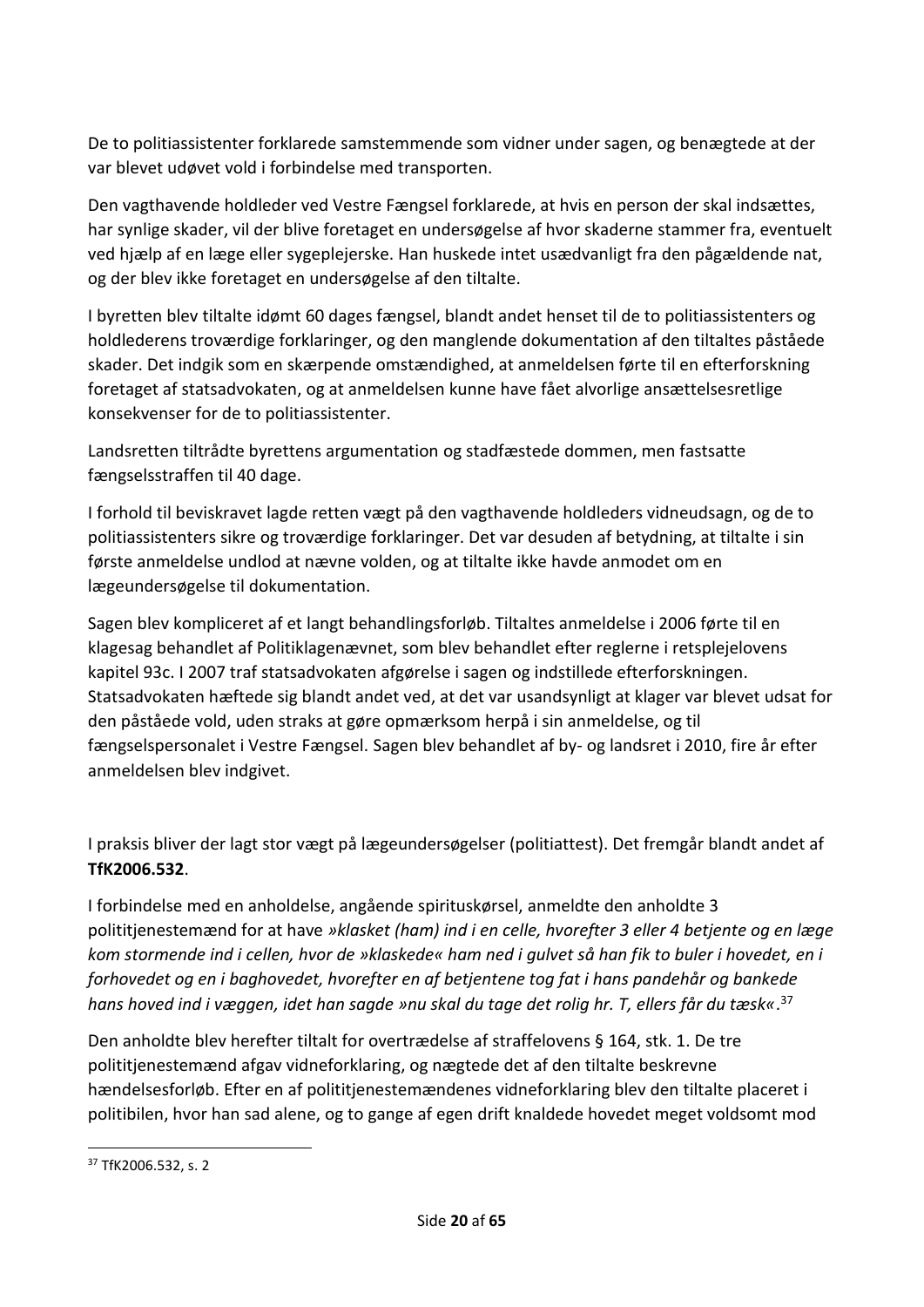ruden. Lægen der havde udtaget blodprøven, vidnede i overensstemmelse med polititjenestemændenes forklaring.

En politiassistent der havde efterforsket sagen om anmeldelsen vedrørende vold, forklarede at tiltalte sagde »*at han have en god sag mod politiet for ulovlig magtanvendelse og vold, men at han var villig til at slå en streg over det hele, hvis han kunne få sit kørekort tilbage«*. 38

Byretten fandt den tiltalte skyldig i overtrædelse af straffelovens § 164, stk. 1. Straffen blev fastsat til fængsel i 30 dage. I forbindelse med strafudmålingen udtalte byretten bemærkelsesværdigt at »*retten har ved strafudmålingen lagt vægt på, at tiltalte ved flere lejligheder har fastholdt anmeldelsen, men at anmeldelsen samtidig vedrører forhold begået under omstændigheder, hvorunder de der er anmeldt, har haft gode muligheder for at forsvare sig mod den uberettigede anmeldelse«.*<sup>39</sup>

Landsretten stadfæstede byrettens dom, og lagde vægt på at tiltalte havde fastholdt anmeldelsen i knap et år, og at han flere gange i forbindelse med henvendelser fra statsadvokaten, havde haft mulighed for at trække sin anmeldelse tilbage. Det kunne ikke medføre strafnedsættelse, at anklagemyndigheden ikke havde fremmet sagen med den hurtighed, som kunne være ønskelig i sådan en sag.

Byrettens kommentar om at sagen vedrører forhold begået under omstændigheder, hvorunder de anmeldte, har haft gode muligheder for at forsvare sig mod den uberettigede anmeldelse, virker besynderlig. Kommentaren kan fortolkes således, at det er en formildende omstændighed, hvis en falsk anmeldelse er særdeles fantasifuld. En sådan tankegang virker generelt betænkelig.

Ifølge det rationale må byretten have lagt til grund, at beviserne mod den tiltalte var så overvældende, at de anmeldte havde gode muligheder for at forsvare sig. Det bør dog bemærkes at efter den tiltaltes forklaring blev han klasket ned i gulvet to gange og fik to buler, og at han i forbindelse med anmeldelsen medbragte en politiattest, som dokumentation for de skader han havde pådraget sig. Det er selvfølgelig værd at huske på vidneudsagnet om at den tiltalte selv to gange knaldede hovedet voldsomt mod ruden af politibilen. På den baggrund virker bevisvurderingen ikke helt så ensidig som byretten indikerer.

I specialet behandles problematikken, om at en anmeldelse om vold begået af polititjenestemænd, kan anvendes som modtræk til at rejse tvivl om en politiforretning. Det er imidlertid ikke altid tilfældet, og i retspraksis ses der eksempler på anmeldelser uden noget reelt motiv. I sådanne eksempler kan anmeldelsen anses for at være ren chikanøs. **U.1994.566 V** er et eksempel herpå.

Den tiltalte blev stoppet af politiet, og anholdt som sigtet for spirituskørsel. Under en afhøring på politistationen blev den tiltalte voldelig. I den forbindelse blev den tiltalte i førergreb trukket ud af afhøringslokalet, hvor han kom ud af balance og faldt ind i et skuffesystem. Gennem sin advokat

<sup>38</sup> TfK2006.532, s. 3

<sup>39</sup> TfK2006.532, s. 3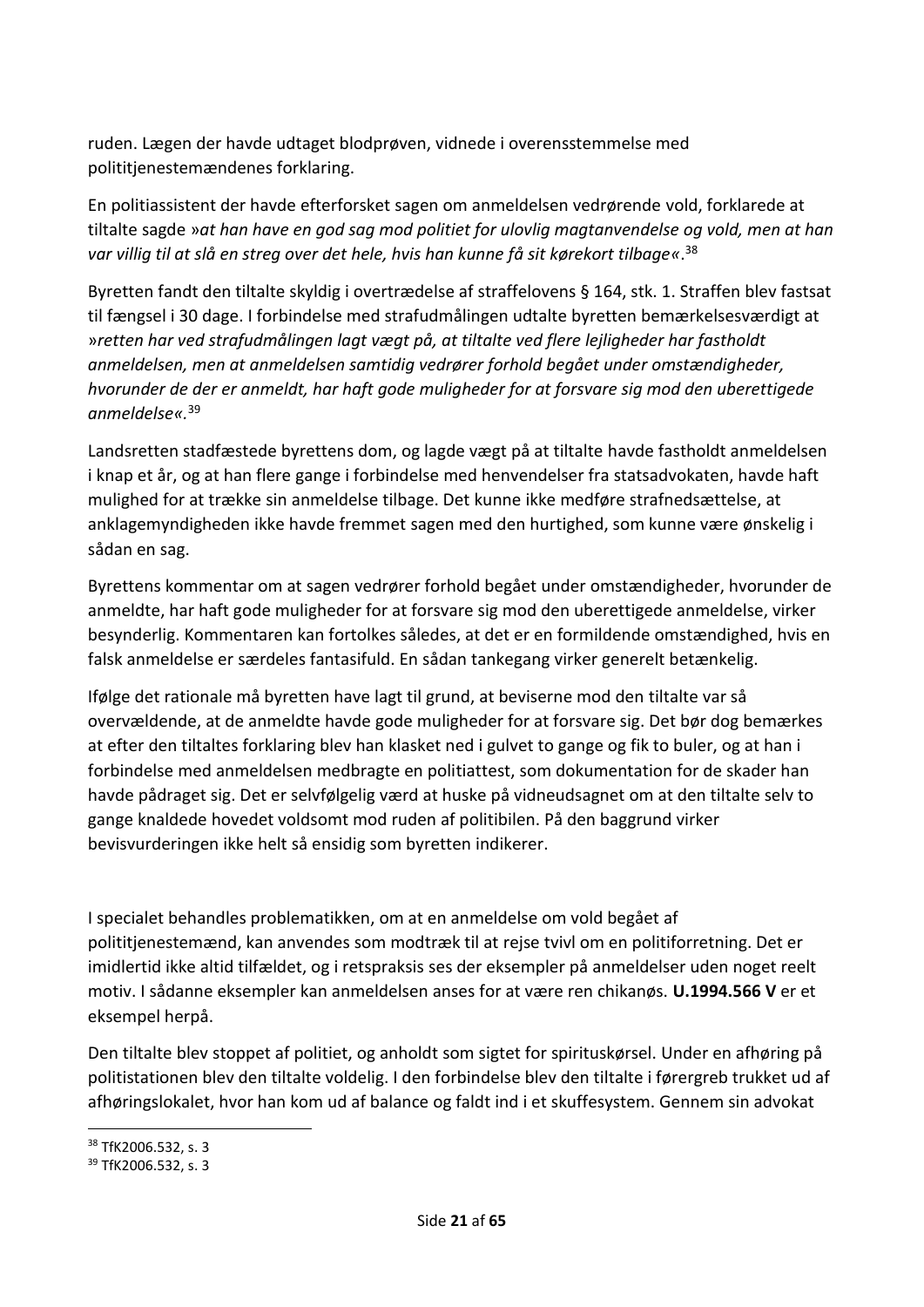anmeldte den tiltalte polititjenestemændene for grov vold ved b.la. at slå den tiltalte i hovedet, knalde tiltaltes hoved ind i et skab, blive ført ud i en gyde og sparket i underlivet 2-3 gange, og sparket under fodsålerne 3-5 gange.

Retten fandt at tiltaltes fald ind i et skuffesystem skete som følge af et hændeligt uheld henset til tiltaltes spiritusnydelse og ophidselse. Tiltaltes forklaring om grov vold blev tilsidesat som utroværdig. Det skyldtes blandt andet vidneudsagn fra de 5 anmeldte polititjenestemænd. Tiltalte blev i byretten straffet med fængsel i 30 dage. I landsretten var der dissens om strafudmålingen. Tre voterende stemte for 30 dage og tre voterende stemte for at forhøje straffen til 3 måneder, henset til beskyldningernes art og de involverede personers stillinger.

Det fremgår af dommens præmisser, *»… at der under domsforhandlingen var foretaget en omfattende bevisførelse, hvorefter enhver, der måtte antages at have viden om det passerede, er afhørt herom«.*<sup>40</sup> Landsretten lægger særlig vægt på de implicerede polititjenestemænds vidneudsagn, som dog ikke udgjorde hele bevisførelsen.

Der var i modsætning ingen beviser til støtte for tiltaltes påstand. I sager om vold er det vigtigt at få forurettet undersøgt af en læge, som kan udstede en attest, der senere kan bruges til at dokumentere forurettedes skader.

Det kan lægges til grund at tiltalte har afgivet urigtige oplysninger i en anmeldelse til politiet med forsæt til at de involverede polititjenestemænd blev sigtet, dømt eller undergivet strafferetlig retsfølge. Det er imidlertid mere problematisk at konstatere tiltaltes motivation til den falske anklage. Sagen opstod som følge af en episode vedrørende spirituskørsel. Det må kunne lægges til grund, at politiet i den forbindelse har fået udtaget en blodprøve af den tiltalte. Den falske anklage mod de involverede polititjenestemænd må herefter være ganske unødvendig. Det kan antages at der foreligger tilstrækkeligt bevismateriale til domsfældelse for spirituskørsel, selv hvis polititjenestemændenes vidneudsagn bortfaldt.

Det konkrete hændelsesforløb er derfor ikke et kerneeksempel på den problematik der behandles i specialet. I forhold til det foregående, er det bemærkelsesværdigt, at tiltalte gentagne gange, og over en længere tidsperiode, fastholde den falske anklage om særdeles detaljeret og grov vold. Der kan også rejse spørgsmålstegn ved forsvarerens vejledning af den tiltalte. Det var forsvareren der indleverede den falske anmeldelse på vegne af tiltalte. Det må have været betænkeligt for forsvareren at indlevere en så alvorlig anmeldelse, uden først at have forhørt sig om klienten kunne underbygge påstandene.

I de ovennævnte sager er der i vid udstrækning blevet anvendt adskillige vidner, som har afgivet forklaring for retten. I **TfK2006.365** blev der rejst tiltale på baggrund af en række særdeles grove beskyldninger, som var meget fantasifulde.

<sup>40</sup> U.1999.566 V, s. 567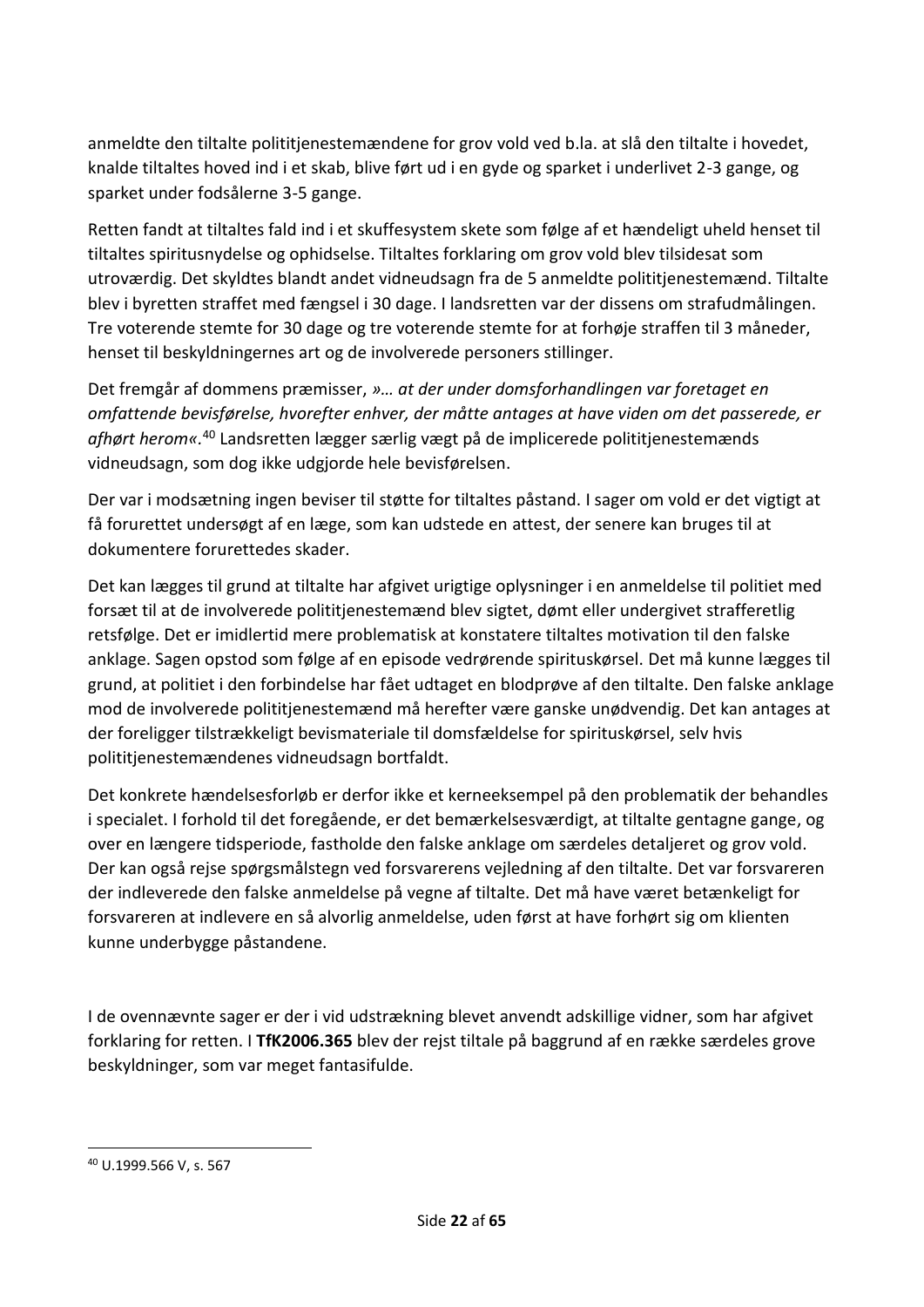En mand anmeldte flere polititjenestemænd og en forsvarsadvokat for en række strafbare forhold. Af anmeldelsen fremgik det bl.a. at en polititjenestemand havde modtaget mindst 125.000 kroner som bestikkelsespenge, havde deltaget i at transportere kokain og penge fra en narkoforbrydelse, og have lækket oplysninger til Bandidos om forestående politiaktioner mod et klubhus. Desuden skulle en navngivet forsvarsadvokat have modtaget bestikkelsespenge, og to polititjenestemand havde købt hælervarer fra den tiltalte. Den tiltalte var tidligere straffet for blandt andet bedrageri og trusler.

Der blev indledt en politiklagenævnssag, som behandles senere i afsnittet om administrativ praksis.

I byretten blev det lagt til grund at anmeldelserne var grundløse. Retten udtalte at »*uanset retten ikke kan fastslå, hvorfor tiltalte er fremkommet med de urigtige oplysninger, finder retten det ubetænkeligt at lægge til grund, at tiltalte bevidst har givet oplysningerne til politiet, dvs. at tiltalte havde forsæt til, at de implicerede blev undergivet politimæssig efterforskning og strafferetlige retsfølger«*. 41

I byretten blev den tiltalte idømt 6 måneders fængsel som tillægsstraf. Dommen blev anket til formildelse. Landsretten fandt at tillægsstraffen var passende. I strafudmålingen blev der lagt vægt på, at der var tale om adskillige anmeldelser af særdeles grovhed. Det er også af betydning, at den tiltalte fastholdte anmeldelserne først under afhøringen, og derefter en senere afhøring foretaget af Rigspolitichefens Rejsehold.

Dommen havde et bizart hændelsesforløb. Sagen startede med at den tiltalte blev varetægtsfængslet, fordi at han havde forklaret at han havde transporteret 4½ kilo kokain. I forbindelse med en afhøring forud for grundlovsforhøret fortalte den tiltalte om de førnævnte lovovertrædelser begået af polititjenestemændene og forsvarsadvokaten. Den tiltalte blev løsladt og statsadvokaten opgav påtale vedrørende den påståede transport af narkotika. Det skete fordi, at politiet fandt den tiltaltes forklaring utroværdig.

Det er formentligt derfor at byretten bemærker at det ikke kan fastslås hvorfor den tiltalte er fremkommet med de urigtige oplysninger. Det er helt rigtigt, at det er svært at gennemskue den tiltaltes motiv. Det er endnu mere bizart, at den tiltalte tilsyneladende, har anmeldt sig selv for en forbrydelse der ikke er begået. Det er imidlertid, som byretten også bemærker, ikke nødvendigt at fastlægge den tiltaltes motiv. Det er tilstrækkeligt, at den tiltalte har afgivet oplysninger, velvidende at de var urigtige, med forsæt til at uskyldig derved bliver undergivet strafferetlig retsfølge.

#### <span id="page-22-0"></span>3.1.2 Påstand mod påstand

I enkelte sager nærmer bevisførelsen sig påstand mod påstand.

<sup>41</sup> TfK2006.365, s. 3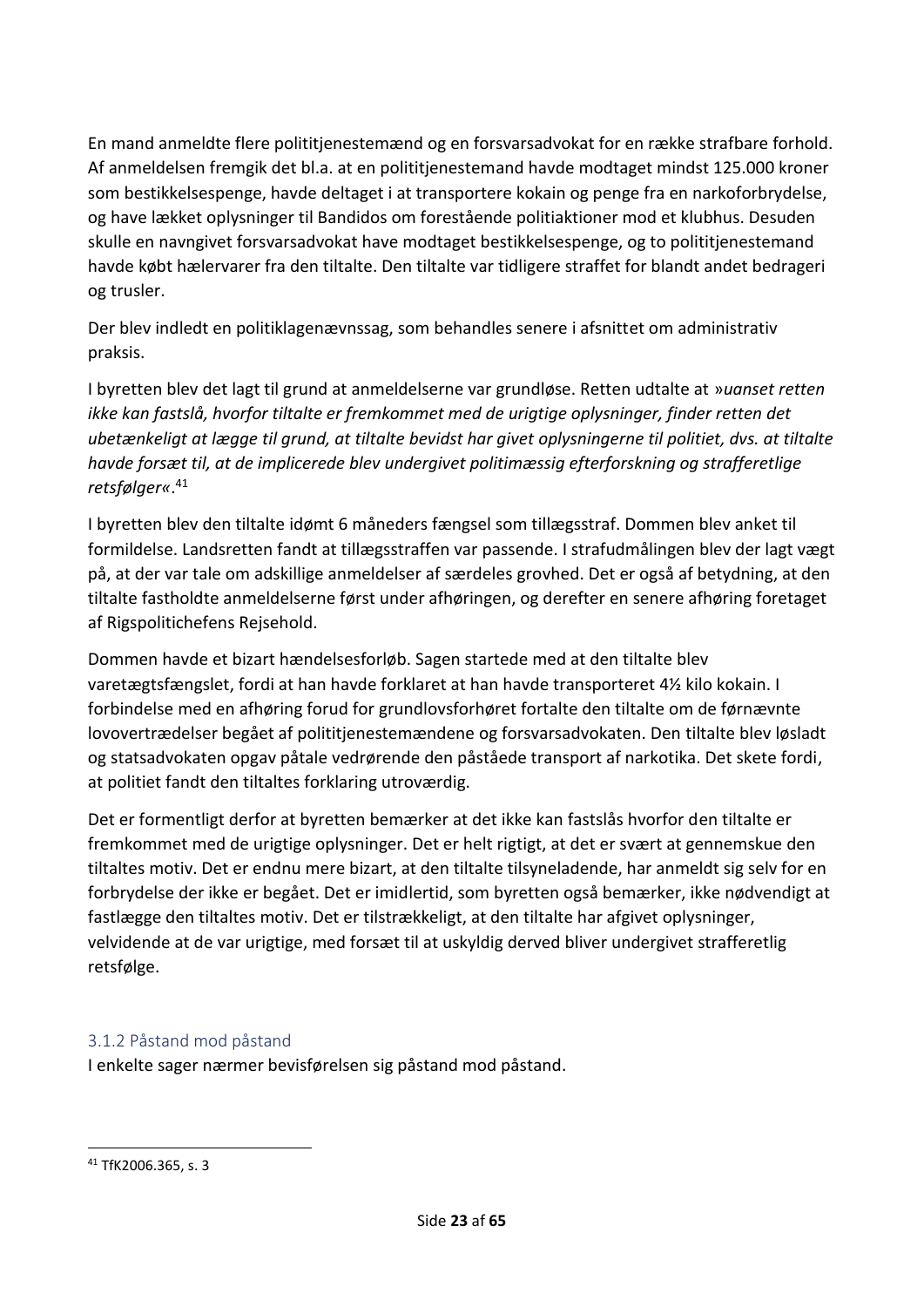I **TfK2006.217/2** var den tiltalte anbragt i Anstalten ved Herstedvester for forsøg på manddrab, frihedsberøvelser og trusler. Den tiltalte oplyste til sin bistandsværge, at han under en ledsaget udgang var blevet udsat for en seksuel krænkelse af en fængselsfunktionær.

I byretten blev den tiltaltes anmeldelse og forklaring tilsidesat som utroværdig. Retten lagde vægt på at den tiltalte ikke kunne fastsætte en præcis dato for den påståede krænkelse, og at den tiltalte var på ledsaget udgang med den samme fængselsfunktionær ved flere lejligheder efter den påståede krænkelse. En anden fængselsfunktionær afgav forklaring og fortalte at den tiltalte normalt betroede sig til ham, når den tiltalte gik og rugede over noget.

I byretten blev den tiltalte fundet skyldig, og idømt 14 dages fængsel. Anklagemyndigheden ankede sagen til skærpelse. I landsretten stemte 5 dommere for at hæve straffen til 30 dage, henset til »*at forurettede som fængselsfunktionær tilhører en særlig udsat persongruppe samt til den alvorlige karakter af tiltaltes beskyldning«*. <sup>42</sup> En enkelt voterende stemte for at stadfæste byrettens strafudmåling.

Sagen er inkluderet i dette afsnit, fordi at arbejdet som fængselsfunktionær er beslægtet med arbejdet som polititjenestemand.

Dommen illustrerer desuden, hvordan den tiltaltes usikre forklaring kan skade hans sag. Sagen er meget tæt på at være påstand mod påstand. Det forhold, at den tiltalte normalt, betroede sig til en bestemt fængselsfunktionær, og i dette tilfælde havde undladt at gøre det, virker i sig selv ikke overbevisende. Domsfældelsen må derfor skyldes tiltaltes skiftende forklaringer sammenholdt med de to fængselsfunktionærers forklaringer.

**TfK2009.89/2** er et andet eksempel på en sag, som næsten var påstand mod påstand, men hvor den tiltaltes skiftende forklaringer kom hende til skade.

En kvinde anmeldte en polititjenestemand for at have skubbet hendes søn ud ad et vindue i en lejlighed. Sønnen pådrog sig brud på rygsøjlen.

Under bevisførelsen i byretten blev der afspillet en optagelse af den tiltaltes samtale med vagthavende på alarmcentralen. Under samtalen udtalte den tiltalte mindst to gange, at sønnen var sprunget ud ad vinduet. Først til sidst i samtalen siger tiltalte, at sønnen var blevet skubbet af en polititjenestemand. For retten forklarede den tiltalte, at hun ikke turde sige sandheden om episoden, fordi at politiet stadig var til stede.

Den tiltalte blev fundet skyldig, og idømt 30 dages fængsel, som undtagelsesvis blev gjort betinget. Landsretten stadfæstede strafudmålingen, men fandt at der ikke var grundlag for at gøre straffen betinget, blandt andet henset til at den tiltalte havde haft rig mulighed til at træde tilbage fra den falske anmeldelse.

<sup>42</sup> TfK2006.217/2, s. 2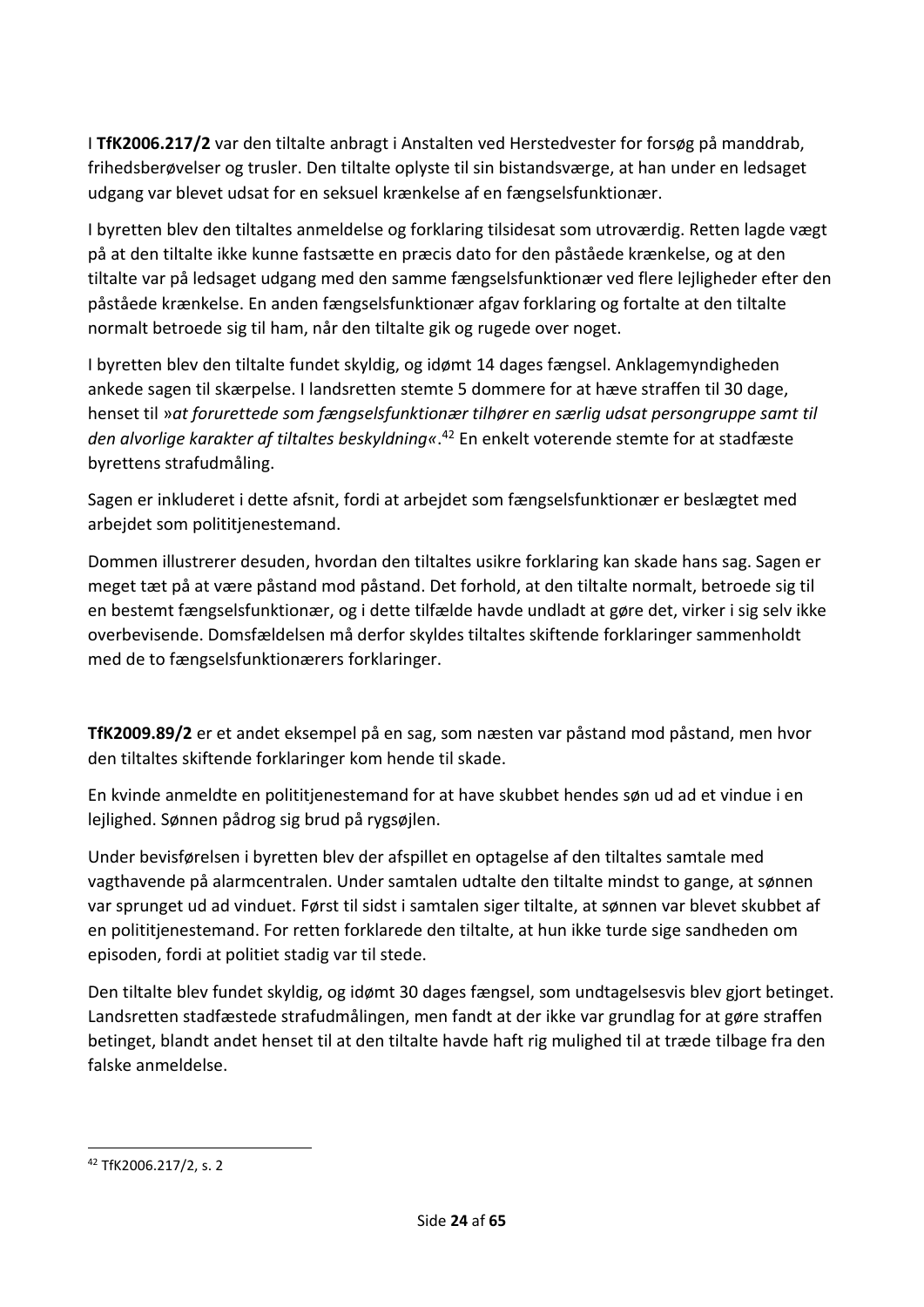I det tilfælde hvor anmeldelsen er indgivet skriftligt, vil selve dokumentet indgå som en del af bevisvurderingen. I **U.1965.662 H** blev en særdeles lang og detaljeret skriftlig anmeldelse tillagt stor betydning.

En kriminaloverbetjent anmeldte en kriminalassistent for en lang række forbrydelser, herunder at have modtaget bestikkelse, jf. straffelovens § 144. Kriminaloverbetjenten blev efterfølgende tiltalt for falsk anklage.

Den tiltalte havde betydelige personlige vanskeligheder, og der blev derfor foretaget en mentalundersøgelse. I mentalerklæringen blev den tiltalte vurderet til ikke at være sindssyg, men det blev fremhævet, at den tiltalte udviste karakterologiske symptomer som følge af et ophold i en tysk koncentrationslejr under krigen.<sup>43</sup> På den baggrund lagde byretten til grund, at det objektive gerningsindhold i straffelovens § 164, stk. 1 var realiseret, men fandt endvidere at »*tiltalte ved udfærdigelsen og afsendelsen af skrivelsen har handlet i en tilstand af så stærk sjælelig uligevægt, hvilken uligevægt ifølge erklæringen fra overlægen på retspsykiatrisk klinik må være at betragte som en accentuation af en varigere abnorm tilstand, hvorfor retten finder det overvejende betænkeligt at forkaste tiltaltes forklaring om, at han i den nævnte sjælelige tilstand selv har troet på sigtelsernes sandhed, selv om der ikke har foreligget objektive omstændigheder, der har kunnet støtte tiltalte i denne tro. Tiltalte kan derfor ikke antages at have handlet med forsæt, og tiltalte vil derfor være at frifinde af subjektive grunde«*. 44

Byretten frifandt den tiltalte med henvisning til manglende subjektivt forsæt. I landsretten blev der lagt vægt på mentalerklæringens indhold, og eftersom at den tiltalte ikke var blevet vurderet til at være sindssyg, og at den skriftlige anmeldelse var lang og detaljeret, måtte den tiltalte have været i stand til at indse, at anmeldelsen savnede ethvert grundlag, og at anmeldelsen var egnede til at indlede en efterforskning af kriminalassistenten.

Dommen blev anket til Højesteret. Højesteret skulle vurdere om der efter den gamle ordlyd af § 164 var et krav om skærpet forsæt. Dette spørgsmål blev besvaret afvisende, jf. i øvrigt afsnittet om forsæt. Herefter stadfæstede Højesteret landsrettens dom.

#### <span id="page-24-0"></span>3.1.3 Tekniske beviser

Det mest fremherskende bevis i sager om falsk anklage er vidnebeviset. I **U.1994.501/1 Ø** indgik imidlertid et teknisk bevis, som en central del af bevisførelsen.

Tiltalte indgav en falsk anmeldelse mod en politiassistent. Anmeldelsen gik ud på at politiassistenten i forbindelse med forkyndelse af en dom skulle have sparket en rude i en terrassedør itu. En teknisk undersøgelse viste at ruden var knust indefra. Byretten fandt derfor at det måtte have stået tiltalte klart, at politiassistenten, som befandt sig udenfor huset, ikke kunne have udøvet hærværk på ruden.

<sup>43</sup> U.1965.662 H, s. 663

<sup>44</sup> U.1965.662 H, s. 665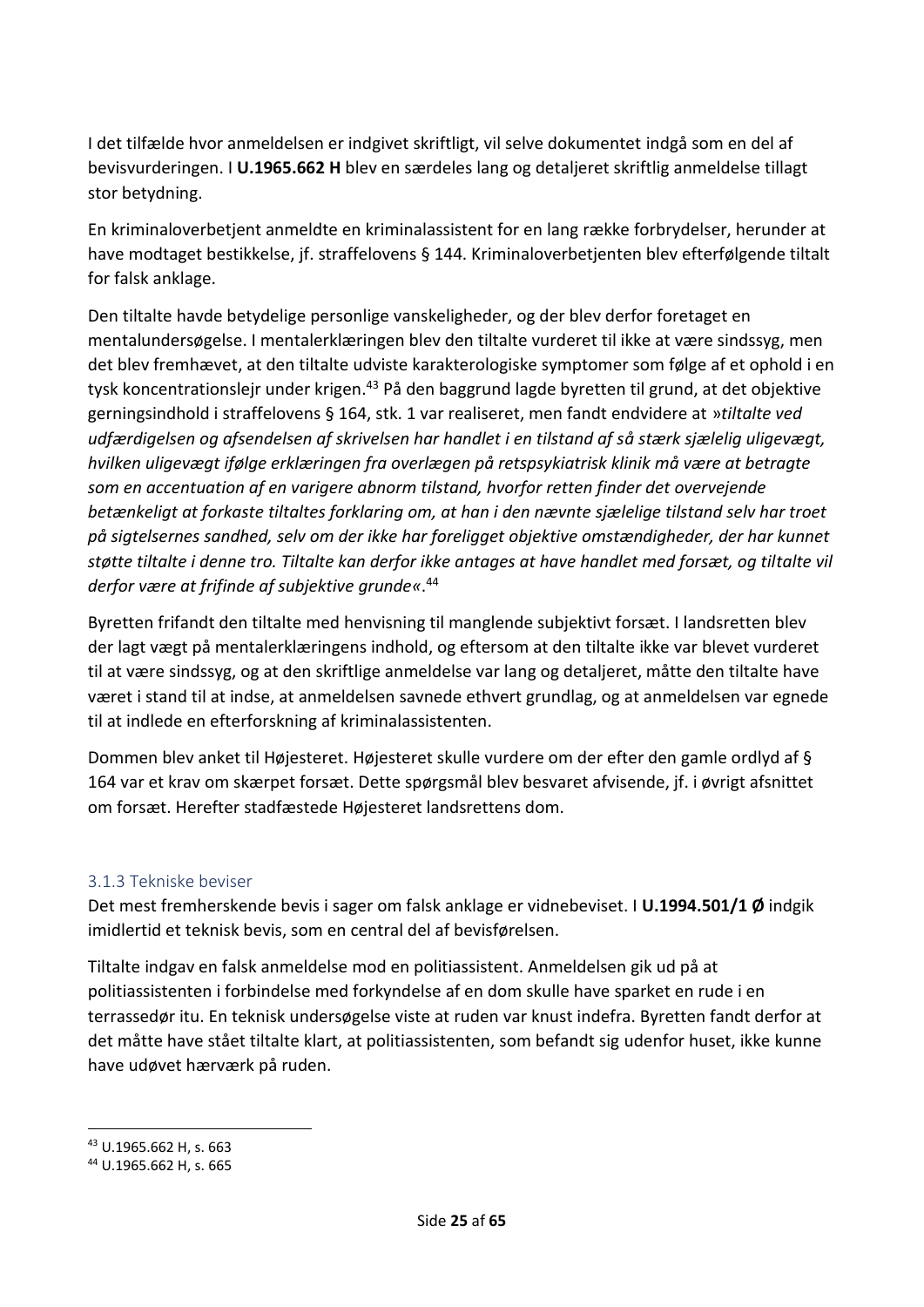Tiltalte blev idømt 20 dages fængsel. T ankede til frifindelse, og anklagemyndigheden ankede til skærpelse. Østre Landsret fandt, at henset til anmeldelsen drejede sig om en polititjenestemand i funktion, burde straffen forhøjes til 30 dages fængsel.

Dommen er et sjældent eksempel på en sag efter § 164, hvor et teknisk bevis har en afgørende betydning. Det fremgår af dommens præmisser, at alene politiassistenten og den tiltalte var tilstede. Sagen kunne derfor have taget sig den typiske drejning og fremstå som påstand mod påstand. Byretten og landsretten lagde den tekniske undersøgelse til grund, og fandt det godtgjort at ruden var blevet knust indefra.

Den tiltalte påstod at have set ruden blive knust udefra. Resultatet af den tekniske undersøgelse viste klart, at dette ikke kunne være tilfældet. Det må herefter lægges til grund, at den tiltalte i strid med sandheden, har afgivet urigtige oplysninger med forsæt til at politiassistenten blev udsat for en strafferetlig retsfølge.

Episoden opstod i forbindelse med en forkyndelse af en dom. Det fremgår ikke af dommens præmisser, hvad der var skyld i at situationen eskalerede, eller hvorvidt politiassistenten og tiltalte havde kendskab til hinanden eksempelvis fra tidligere politiforretninger. Det kan dog ikke udelukkes at den falske anmeldelse var af chikanøs karakter.

Landsretten forhøjede strafudmålingen som følge af at den falske anmeldelse var rettet mod en polititjenestemand i funktion. Det fremgår imidlertid ikke af dommens præmisser, hvilken betydning det havde, at tiltalte gentog den falske anmeldelse. Anmeldelsen blev først foretaget telefonisk og efterfølgende mundtligt til ordenspolitiet.

#### <span id="page-25-0"></span>3.2 Delkonklusion

På baggrund af det forrige kan det konkluderes, at der i den trykte retspraksis om falsk anklage mod polititjenestemænd, er tale om særdeles bevistunge sager. Der er typisk tale om en kombination af adskillige uafhængige vidneforklaringer, lægeundersøgelse, båndoptagelse, teknisk undersøgelse og tiltaltes utroværdige forklaring.

I den seneste sag på området, **TfK2013.1** blev der afgivet vidneforklaring af de fire involverede polititjenestemænd og to uafhængige civile vidner. Der blev foretaget en lægeundersøgelse af den tiltaltes skader, som ikke støttede tiltaltes anmeldelse. Den tiltalte havde desuden tvunget en veninde til at lyve ved at indsende en falsk anmeldelse til politiet. Den omfattende bevisførelse i denne sag er eksemplarisk for de øvrige sager.

Det er endvidere bemærkelsesværdigt, at den seneste dom på området er otte år gammel.

#### <span id="page-25-1"></span>3.3 Falsk anklage generelt

I dette afsnit behandles den øvrige retspraksis om straffelovens § 164, stk. 1. Formålet med afsnittet er at sammenholde retspraksis fra de to sagskategorier, og undersøge om der stilles et højere beviskrav ved sager om falsk anmeldelse mod polititjenestemænd.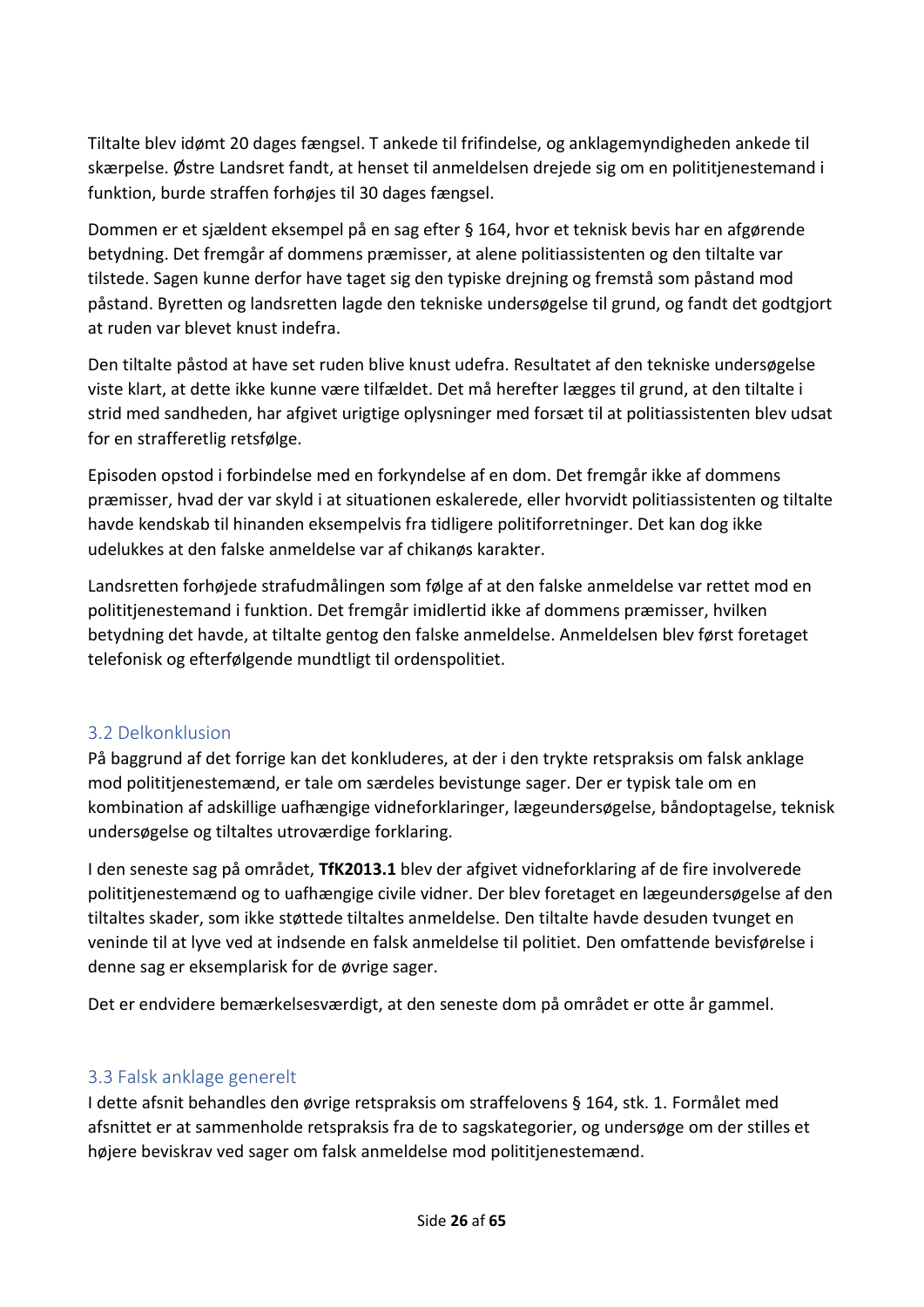#### <span id="page-26-0"></span>3.3.1 Omfattende bevisførelse

I **TfK.2007.28** skete der domsfældelse på baggrund af adskillige vidneforklaringer.

Tiltalte var gæst på et diskotek. Dørmanden på diskoteket havde problemer med to personer, A og B, og tiltalte hjalp dørmanden med at bortvise de to personer. I en anmeldelse til politiet påstod tiltalte, at han havde observeret A og B begå hærværk på tiltaltes bil. A og B havde køller, og derfor henvendte tiltalte sig ikke til dem.

På baggrund af tiltaltes anmeldelse blev der rejst tiltale mod A og B for hærværk. I straffesagen mod A og B vidnede den tiltalte. A og B blev fundet skyldig og ankede sagen til landsretten. I landsretten blev A og B frifundet efter både anklagemyndigheden og forsvarets påstande.

Den tiltalte blev herefter tiltalt for falsk anmeldelse. I straffesagen mod den tiltalte fortalte et vidne at hun havde set tiltaltes bil var blevet ødelagt, og henvendte sig derfor til tiltalte og gav ham den oplysning. Tiltalte kunne derfor ikke have set A og B ødelægge bilen. Et andet vidne havde set A og B forlade diskoteket, og gå direkte til A's bil og køre fra stedet. Tiltalte havde desuden fortalt dørmanden på diskoteket om skaden på bilen, men nævnte ikke at have observeret A og B som gerningsmænd.

I byretten blev tiltalte idømt fængsel i 3 måneder. Dommen blev anket til landsretten, som stadfæstede dommen. Landsretten bemærkede at straffen var passende udmålt »navnlig under hensyn til, at tiltalte har fastholdt sin urigtige forklaring for byretten og landsretten, og at hans forklaring førte til domfældelse af de forurettede for byretten«.<sup>45</sup>

I **U.1969.438 H** var der tale om særdeles omfattende bevisførelse, herunder tekniske erklæringer.

En revisor indsendte en række anonyme skrivelser til adskillige skattemyndigheder. Af anmeldelserne fremgik det at, en række navngivne tjenestemænd, i de pågældende myndigheder, havde begået skattesvig.

Bevisførelsen var særdeles omfattende, og sagens omdrejningspunkt var tiltaltes skrivemaskine. Skrivemaskinen indeholdt nogle trykfejl, som var identiske med fejl i de skriftlige anmeldelser. Bevisførelsen inkluderede erklæringer fra Rigspolitichefens tekniske afdeling, fra firmaet Olivetti, fra en norsk skriftsagskyndig, major Per Øvrebø, fra en svensk skriftsagkyndig, dr. Bvjre Hdllje [sic], fra Teknologisk Institut og fra universitetslektor, mag. Art. Ulla Albeck.

Om bevisvurderingen udtalte landsretten at »*selvom der med henvisning til lektor Albecks redegørelse må gives tiltalte medhold i, at ingen af de påviste fejl er af så enestående art, at de isoleret set tjener som bevis, findes deres art og antal dog i højere grad at tale for tiltaltes skyld, end den omstændighed, at nogle af de samme fejl hyppigt begås af andre personer, taler herimod«*. *46*

<sup>45</sup> TfK2007.28, s. 5

<sup>46</sup> U.1969.438 H, s. 439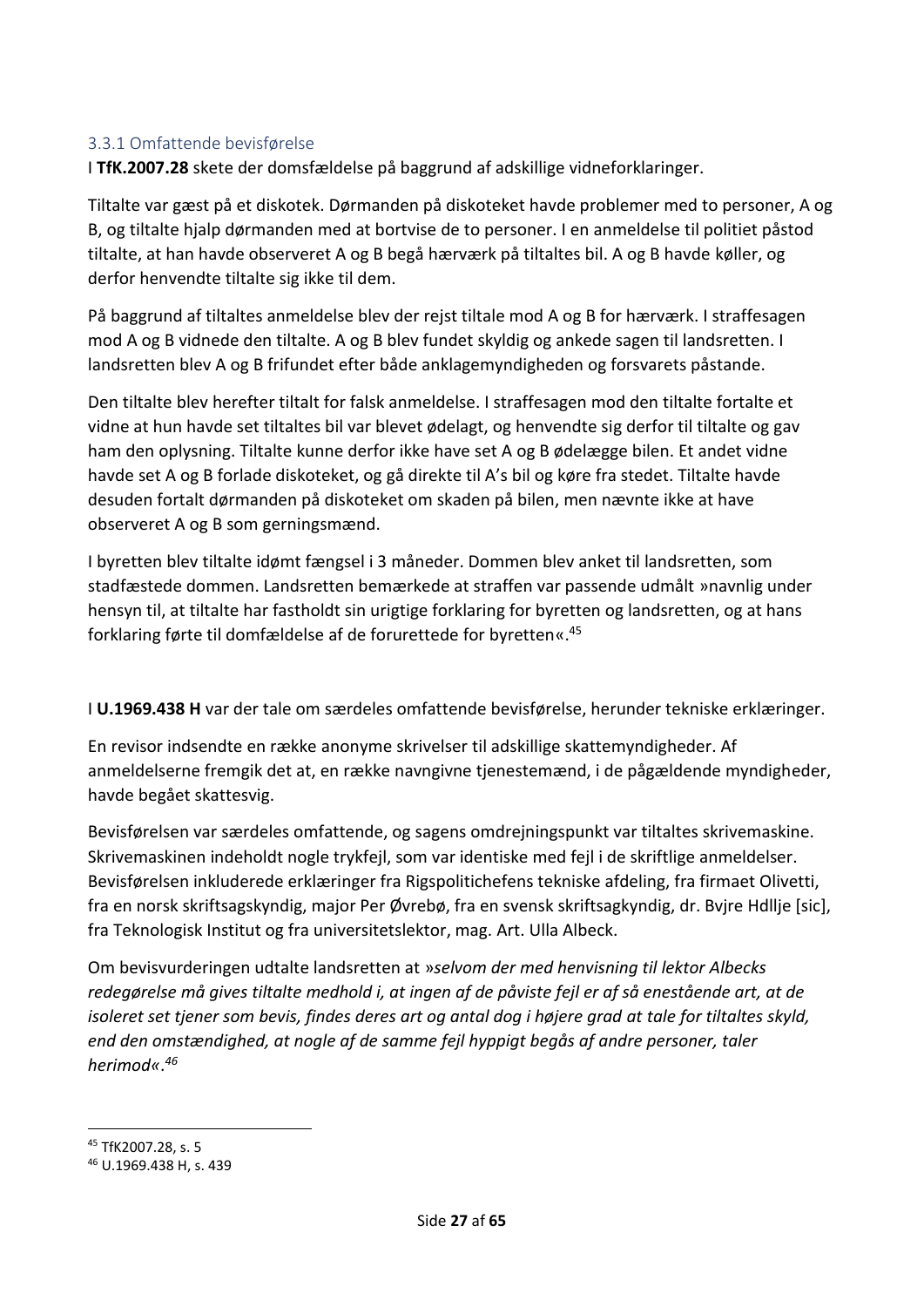I byretten blev den tiltalte idømt fem måneders fængsel. I landsretten blev straffen gjort betinget. Højesteret nedsatte straffen til fængsel i tre måneder, men gjorde straffen ubetinget.

#### Et andet eksempel på omfattende bevisførelse er **U.2019.2891 Ø**.

En kvinde anmeldte en bekendt for 4 gange at voldtage hende på dennes bopæl.

Parterne havde optaget deres seksuelle akt, og i byretten blev de optagede videoer afspillet. Retten bemærkede at »*tiltalte smiler og er glad, og det fremstår som om, at det er hende, der er den styrende i den seksuelle akt«*. <sup>47</sup> En udskrift fra Messenger viste »*at hun umiddelbart efter at parterne har haft samleje skriver til F og kalder ham søde«*. <sup>48</sup> Den tiltalte forklarede desuden at F muligvis følte, at der var samtykke til sex. Den tiltalte kaldte episoderne for utroskab, både til den bekendte og tiltaltes kæreste.

I byretten blev den tiltalte idømt 30 dages fængsel. Landsretten stadfæstede byrettens dom.

Det bemærkes at ved strafudmålingen fandt straffelovens § 164, stk. 4 anvendelse. Det fremgår af stk. 4 at *ved fastsættelse af straffen efter stk. 1 skal der lægges vægt på karakteren af det strafbare forhold, som de urigtige oplysninger vedrører, på omstændighederne ved afgivelsen af oplysningerne og på den krænkelse, der er forbundet med afgivelsen af oplysningerne*. Bestemmelsen blev indsat i 2016, og har til sigte at øge straffen for falsk anmeldelse af seksualforbrydelser.

Bevisførelsen var omfattende. Desuden viste en personundersøgelse efter retsplejelovens § 808, at den tiltalte havde betydelige personlige vanskeligheder.

#### <span id="page-27-0"></span>3.3.2 Færdselssager

Straffelovens § 164, stk. 1 ses anvendt i stort omfang, hvad angår brug af falsk legitimation i forbindelse med færdselssager.

I **TfK2020.178** var to personer tiltalt for overtrædelse af straffelovens § 164, stk. 1. T var involveret i en Automatisk Trafik Kontrol-sag vedrørende en hastighedsovertrædelse. Den tiltalte fik T1, som var bilens ejer, til at oplyse over for Rigspolitiet, at det var T's søn der var fører af bilen. I forbindelse med sagen havde den T og T1 fået tilsendt det billede, som den Automatiske Trafik Kontrol havde optaget.

På baggrund af billedet og T's udseende, lagde retten til grund, at det var T, som førte bilen. Under en afhøring fragik T1 den forklaring, at det var T's søn der havde ført bilen, og udtalte at det var T der havde ført bilen. Desuden afgav en politiassistent vidneforklaring.

Byretten fandt både T og T1 skyldig, og idømte dem en fængselsstraf på 10 dage. T ankede dommen til landsretten, som stadfæstede byrettens dom. Et mindretal i landsretten stemte for at gøre frihedsstraffen ubetinget.

<sup>47</sup> U.2019.2891 Ø, s. 2892

<sup>48</sup> U.2019.2891 Ø, s. 2892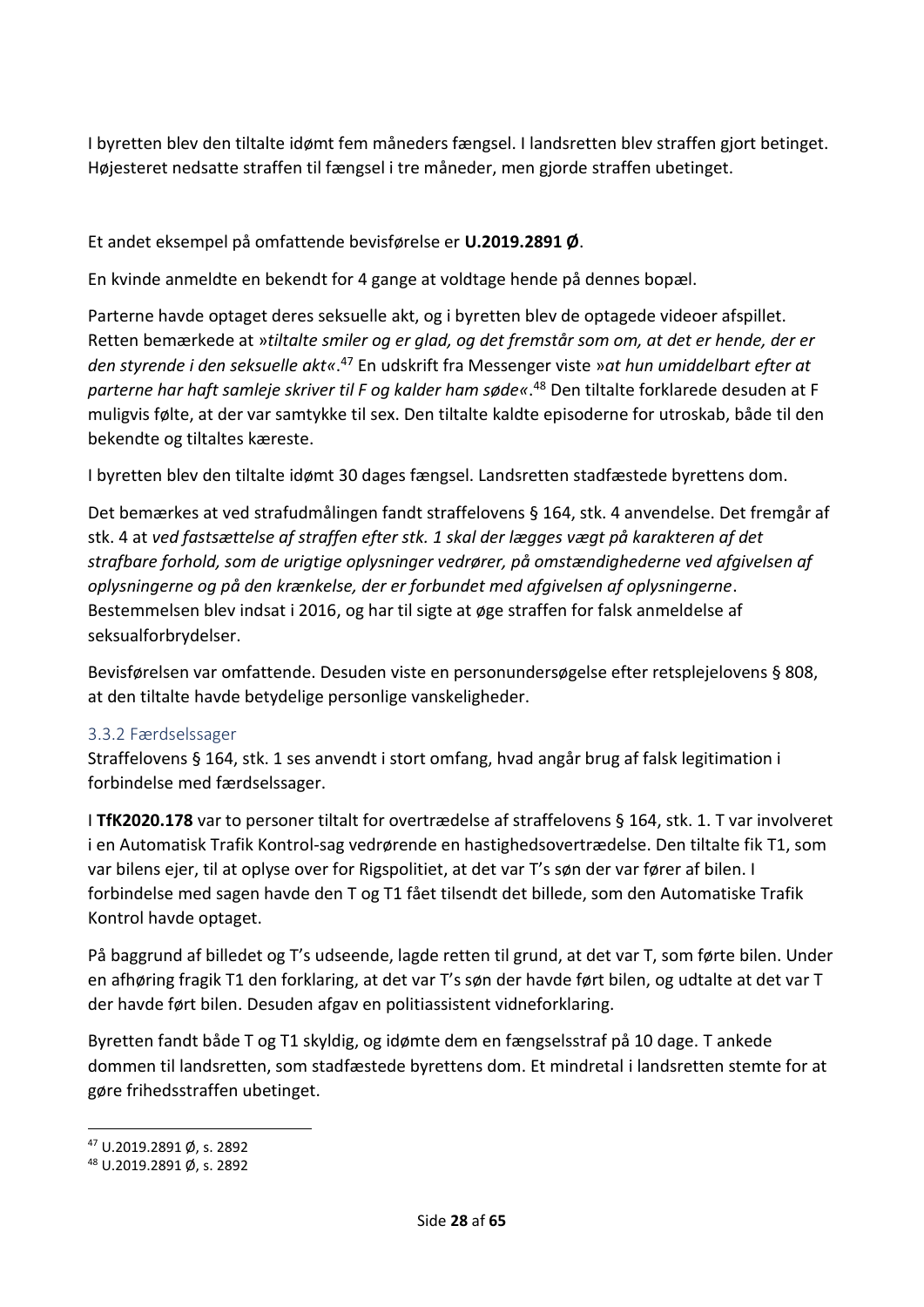Det kan rimeligt antages at T1's ændrede forklaring for retten var et afgørende moment i bevisførelsen. En politiassistent afgav forklaring, men det fremgår ikke om hvad, eller hvilken forbindelse politiassistenten havde til sagen. Der kan muligvis være tale om den person der bemandede fotovognen, og derfor vidnede om rigtigheden af billedet af T.

I en anden færdselssag, **TfK2020.67**, var bevisførelsen påstand mod påstand.

Den tiltalte blev stoppet af politiet i en personbil. Den tiltalte havde ikke erhvervet et kørekort, og til politiet legitimerede han sig selv ved hjælp af et ægte sygesikringsbevis og opholdskort tilhørende hans bror.

I retten forklarede den tiltalte, at det ikke var ham der førte bilen på det pågældende tidspunkt, men at det var hans bror, og at der var tale om en forveksling fra politiets side. I retten bekræftede broderen tiltaltes forklaring, og hævdede at det var ham der havde ført bilen. En politiassistent forklarede, at han var sikker på at det var tiltalte, og ikke tiltaltes bror, der havde ført bilen.

I byretten blev tiltalte idømt 30 dages fængsel, en bøde på 9.000, og tog anklagemyndighedens påstand om udvisning til følge. Landsretten ændrede straffen til fængsel i 20 dage og gjorde udvisningen betinget.

Bevisførelsen angik udelukkende politiassistentens vidneforklaring. Landsretten udtalte at »*politibetjentens forklaring har været troværdig og sikker, og han har på overbevisende måde forklaret, hvordan han kunne kende de tiltalte fra hinanden*«.<sup>49</sup>

Se i øvrigt U.1993.412/2 Ø for en sag med et næsten identisk hændelsesforløb.

I begge domme skete der domsfældelse alene på baggrund af polititjenestemandens vidneforklaring. Den praksis ses kun i sager om mindre færdselslovsovertrædelser. Det kan formentligt begrundes i, at den der legitimerer sig ved hjælp af andres legitimationspapirer, kun udsætter den uskyldige anklagede for en bødestraf for overtrædelse af straffeloven. Det er indlysende, at der i den forbindelse, er forskel på at kaste mistanke på en uskyldig person for voldtægt eller røveri.

Det rejser imidlertid spørgsmålet om der er forskel på bevisvurderingen afhængig af hvilken straf den uskyldige anklagede udsættes for. I Bevisret anfører Henrik Zahle at »*det drøftes ofte, om der er forskel på beviskravene i store og små sager. Til fordel for at hævde et særligt stramt krav for beviset i store sager taler, at sanktionen er tilsvarende alvorlig. Spørgsmålet lader sig vanskeligt diskutere i en sådan grad af abstraktion*«. <sup>50</sup> Han anfører endvidere at »*beviskravets karakter og styrke er yderligere afhængig af kriminalitetens karakter, dens generelle type og den konkrete brøde. Også karakteren af de bevismidler, som benyttes, har betydning*«. 51

<sup>49</sup> TfK2020.67, s. 6

<sup>50</sup> Henrik Zahle, Bevisret. Oversigt, Jurist- og Økonomiforbundets Forlag, 1994, s. 75

<sup>51</sup> Henrik Zahle, Bevisret. Oversigt, Jurist- og Økonomiforbundets Forlag, 1994, s. 79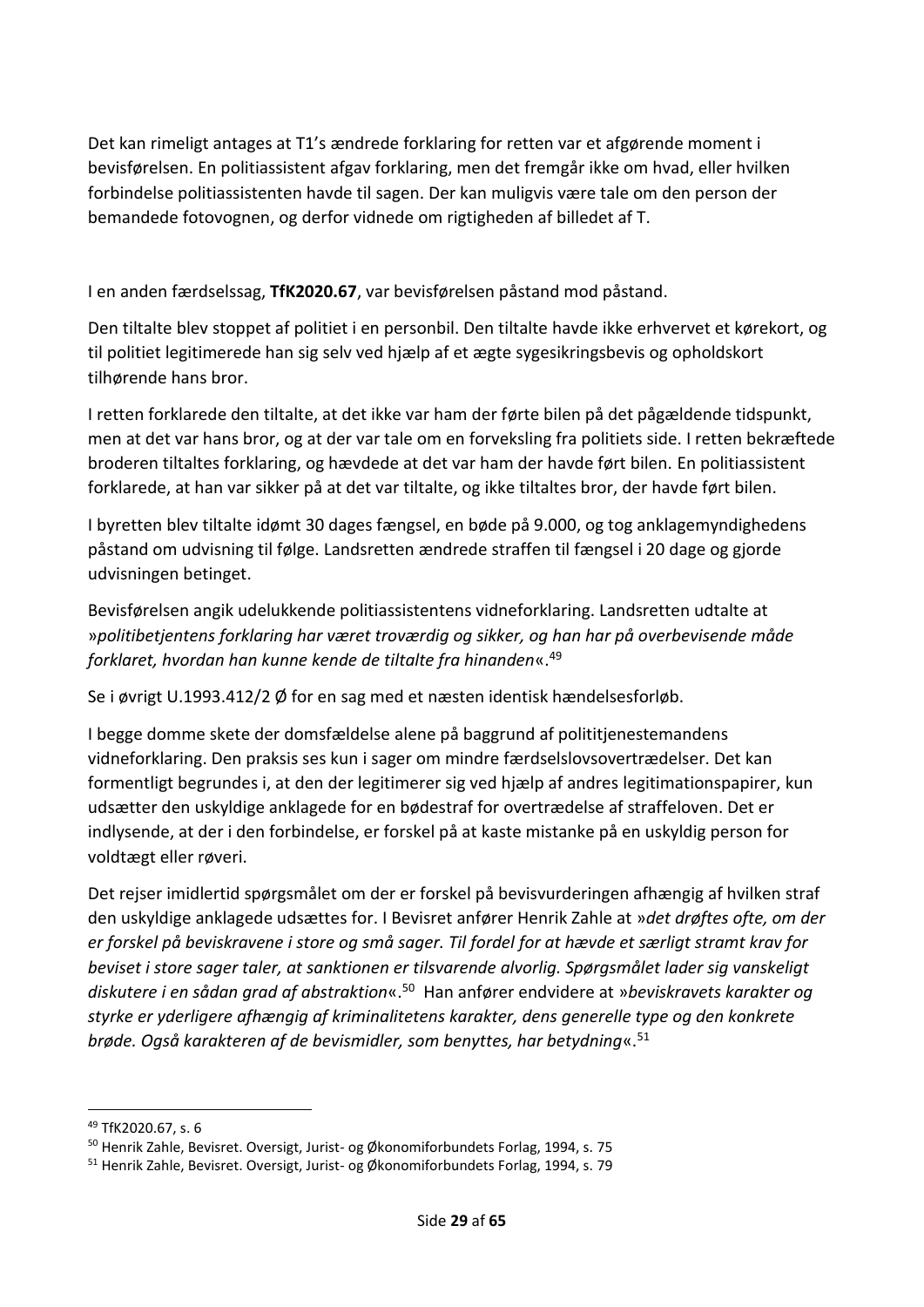Særligt om særlovssager, som for eksempel færdselssager, argumenterer han for en svækkelse af beviskravet på baggrund af sagernes natur. »*Endnu en anledning til særlig bedømmelse af*  særlovssager er, at en del af disse føres som "massesager". Sagerne føres i stort antal, politiet og *anklagemyndighedens tilrettelæggelse af sagsgangen og sagernes oplysning følger en fastlagt rutine, og dette medfører en betydelig standardisering i ikke alene bevisførelsen, men også i rettens bevisbedømmelse. Enkle færdselssager kan være et eksempel*«. 52

I den kontekst er det vigtigt at bemærke, at selvom en sag om falsk anklage udspringer af en sag om overtrædelse af færdselsloven, er der for så vidt angår den falske anklage ikke tale om en særlovssag. Det er imidlertid også klart, at straffelovens § 164, stk. 1 er hyppigt anvendt i færdselspolitiets daglige arbejde. Der kan argumenteres for, at lige netop på det område er der tale om en sagstype, som har en rutinemæssig karakter, hvilket kan støtte antagelsen om en standardisering eller svækkelse af beviskravet i den type sager.

Til diskussionen hører også at polititjenestemænds vidneudsagn tillægges en særlig betydning henset til deres uddannelse. I Vidnebeviset er Eva Smith kritisk over for den opfattelse, og skriver at »*også i Danmark lægges der sædvanligvis megen vægt på politifolks vidneudsagn. Det antages, at de – i modsætning til mange andre vidner – ikke har nogen personlig interesse i at opfatte et hændelsesforløb på en bestemt måde, samt at de i deres job har opøvet en særlig god iagttagelsesevne. En sådan opfattelse er der imidlertid ikke lykkedes at finde overbevisende belæg for*«. <sup>53</sup> Hun konkluderer at »*det synes ikke muligt at sige noget om en given persons troværdighed ud fra klare kriterier som køn, alder, uddannelse eller beskæftigelse. Heller ikke undersøgelser over særlige personlighedstræk (som ville kræve mere indgående undersøgelser af vidnet) synes egnede til at belyse et konkret vidnes troværdighed. Spørgsmålet er herefter, om en bredere vurdering af vidnet vil give bedre resultater*«. 54

Det svækkede beviskrav kan eventuelt være årsagen til, at de føromtalte sager meget ofte bliver behandlet som tilståelsessager. Det var tilfældet i **TfK.2014.444**.

Den tiltalte var leder på et opholdssted, og fik et opkald fra en medarbejder om en krisesituation, hvor en ung mand havde låst sig selv inde, og var ved at skære i sig selv. Medarbejderen havde ringet til politiet, som ikke kunne stille i udsigt, at man ville være hurtigt fremme. Den tiltalte kørte derfor i bil i retningen af opholdsstedet, men blev stoppet undervejs af politiet. Til politiassistenten oplyste den tiltalte sin brors navn og cpr-nummer, fordi hans førerret var inddraget, og han gerne ville nå frem til opholdsstedet hurtigst muligt.

En uge senere kontaktede han en bekendt, der arbejde hos politiet, som foranledigede kontakt til den pågældende politiassistent. Den tiltalte gav politiassistenten en undskyldning for at have løjet.

Han blev efterfølgende tiltalt for overtrædelse af straffelovens § 164, stk. 1 og for at have kørt bil uden førerret. Sagen blev behandlet som en tilståelsessag, og i byretten blev den tiltalte idømt 7

<sup>52</sup> Henrik Zahle, Bevisret. Oversigt, Jurist- og Økonomiforbundets Forlag, 1994, s. 82

<sup>53</sup> Eva Smith, Vidnebeviset, G.E.C Gad København, 1986, s. 581 f

<sup>54</sup> Eva Smith, Vidnebeviset, G.E.C Gad København, 1986, s. 584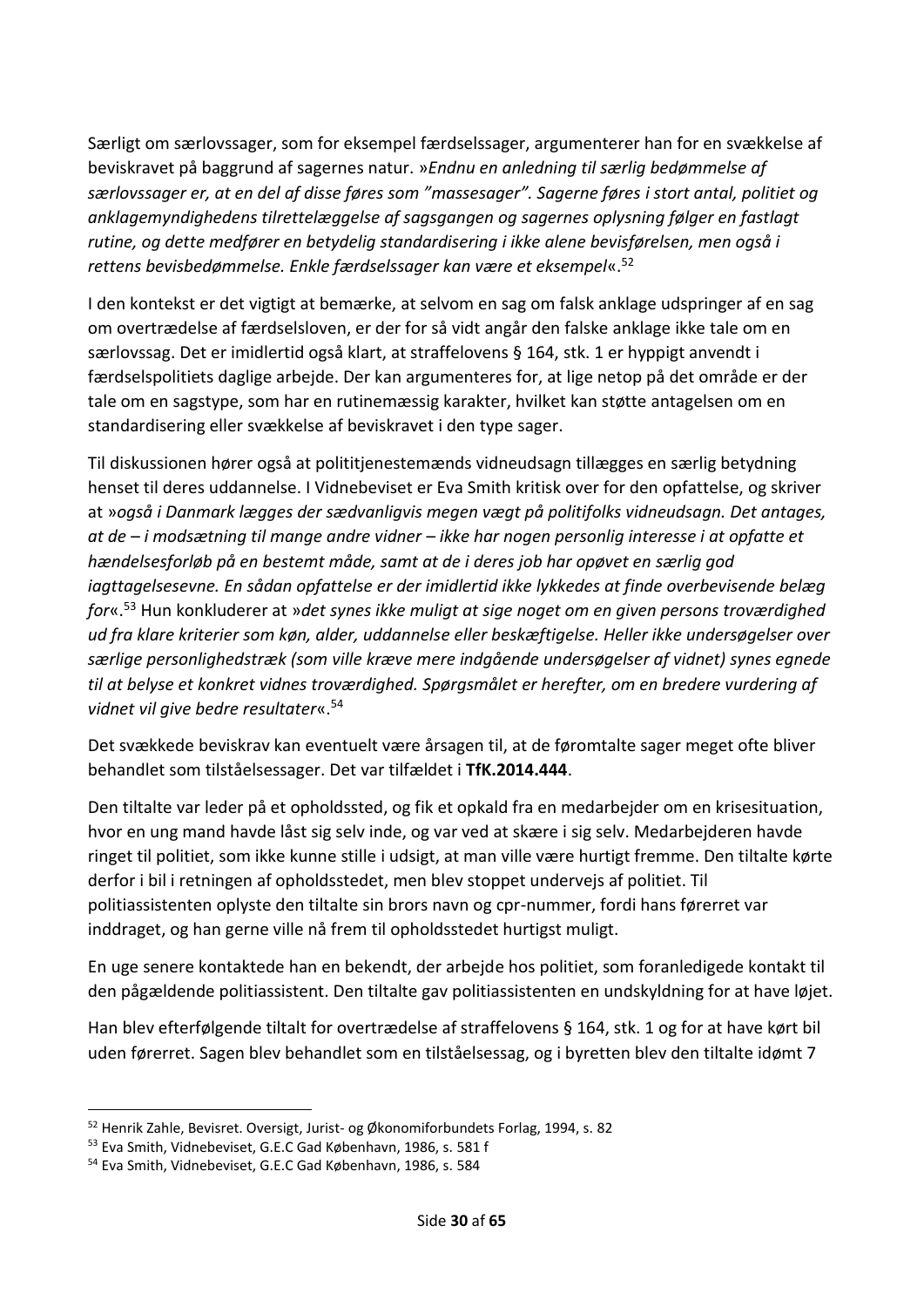dages fængsel, henset til hans gode personlige forhold. I landsretten blev straffen forhøjet til 10 dages fængsel, men blev gjort betinget.

Den samme problematik var gældende i **TfK2014.718**, som førte til en betydelig ubetinget fængselsstraf.

Den tiltalte blev stoppet af politiet i en personbil, og var det på det tidspunkt idømt et kørselsforbud. Til politiet opgav den tiltalte en falsk identitet, men fortrød hurtigt, og oplyste kort efter sit rigtige navn.

Den tiltalte blev idømt 60 dages fængsel for kørsel uden kørekort og falsk anmeldelse efter straffelovens § 164, stk. 1. Landsretten stadfæstede byrettens dom, og bemærkede at »*tiltalte er tidligere straffet for overtrædelse af … straffelovens § 164, stk. 1. De til pådømmelse foreliggende forhold angår … et 5. gangstilfælde af overtrædelse af straffelovens § 164, stk. 1*«.<sup>55</sup> I den anledning var der heller ikke grundlag for at gøre straffen helt eller delvist betinget.

### <span id="page-30-0"></span>3.4 Delkonklusion

I den øvrige retspraksis er der eksempler på bevistunge sager, hvor der blandt andet indgår flere vidneforklaringer, videooptagelser og fotodokumentation.

Straffelovens § 164, stk. 1 anvendes hyppigt i sager om overtrædelse af færdselsloven. Det er generelt antaget, at i sådanne sager kan en polititjenestemands forklaring lægges til grund som tilstrækkeligt bevis, hvis han ikke selv er part i sagen.

I den øvrige retspraksis ses straffelovens § 164, stk. 1 anvendt i stort omfang, og den seneste trykte dom er fra 2021.

<sup>55</sup> TfK2014.718, s. 3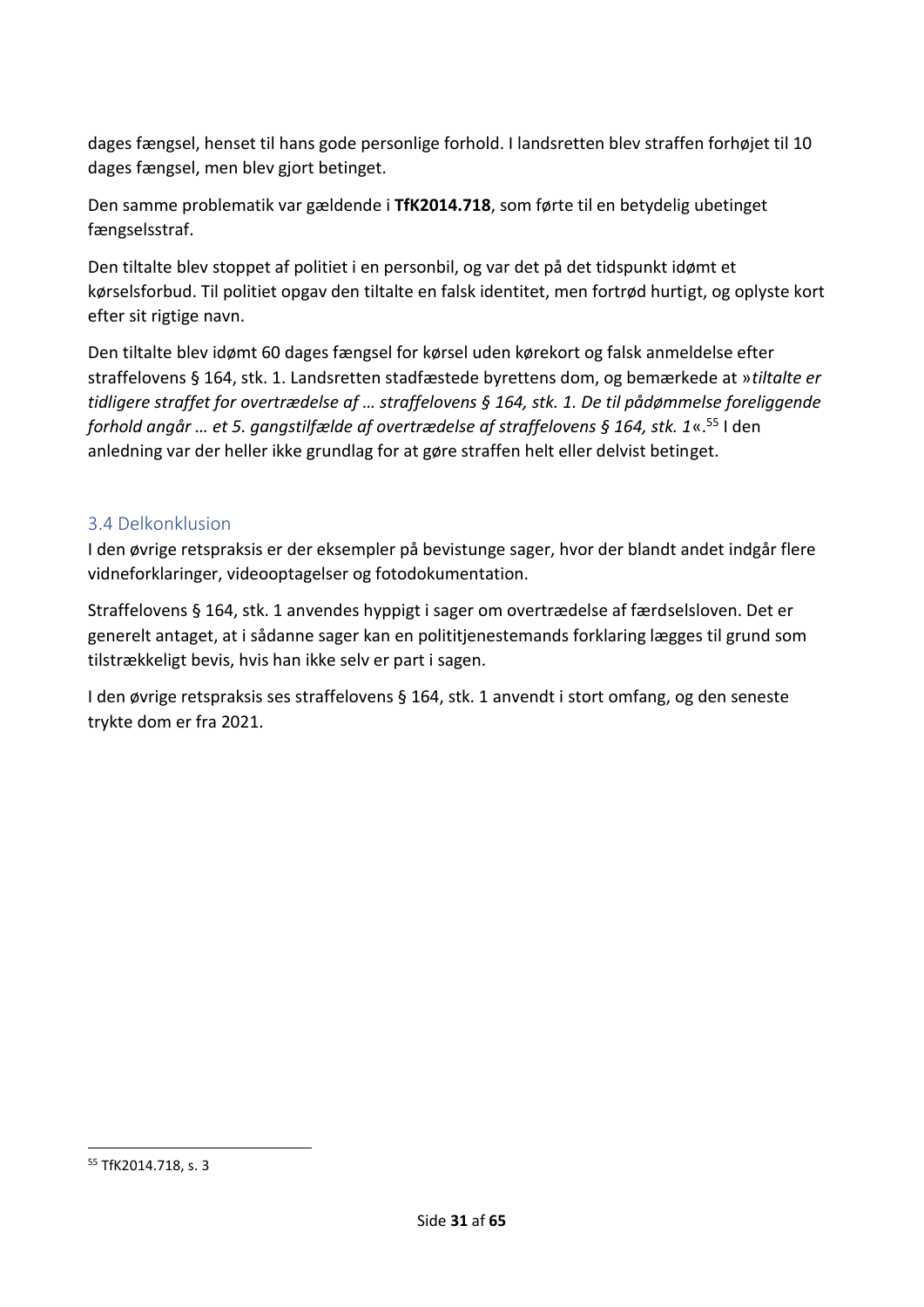# <span id="page-31-0"></span>4. Klager over politiet

# <span id="page-31-1"></span>4.1 Indledning

Den borger, der er utilfreds med politiets afgørelser eller føler sig forurettet som følge af politiets adfærd, har klageadgang. Klager over politiet kan inddeles i tre grupper: dispositionsklager, adfærdsklage og klage over et strafbart forhold. Typen af klage har betydning for det anvendte regelgrundlag, og hvilken myndighed der undersøger eller efterforsker sagen. Dispositionsklager er ikke relevante i forhold til specialets problemformulering, og behandles derfor ikke yderligere.

Bestemmelserne om adfærdsklager findes i retsplejelovens kapitel 93 b og straffesager i kapitel 93 c.

I det følgende beskrives det nuværende klagesystem og det foregående regelsæt før Den Uafhængige Politiklagemyndigheds oprettelse. Det skyldes at der i specialet indgår retspraksis og administrativ praksis fra før det nuværende regelsæts implementering. Regelsættene behandles i kronologisk rækkefølge.

### <span id="page-31-2"></span>4.2 Klagesystemet 1996

Folketinget vedtog i 14. juni 1995 en ændring af det daværende regelsæt for behandling af klager over politipersonalet. Regelsættet trådte i kraft 1. januar 1996.

Efter dette regelsæt var det de regionale statsadvokaters opgave at behandle klagesager og efterforske straffesager over politipersonale. Det var desuden statsadvokaterne der tog stilling til og traf afgørelse om tiltalespørgsmålet. Regelsættet var begrænset til adfærd- og straffesager.

Der indførtes et politiklagenævn hos hver regional statsadvokat. Nævnet bestod af en advokat og to lægmænd. Nævnets opgave var at føre tilsyn med statsadvokaternes behandling af klagesager. Statsadvokaten havde pligt til at underrette politiklagenævnet efter modtagelsen af en klage. I forbindelse med klagebehandlingen udarbejdede statsadvokaten en redegørelse som blev forelagt politiklagenævnet. Redegørelsen indeholdte sagsforløbet, sagens faktum, vurdering af beviser og et forslag til afgørelse af sagen. Efterfølgende afgav politiklagenævnet en tilkendegivelse, om hvordan sagen bør afgøres. Statsadvokaten traf herefter afgørelse i sagen på det foreliggende grundlag. Statsadvokatens afgørelse kunne påklages til Rigsadvokaten af politiklagenævnet og sagens parter.

I de første år gav klageordningen ikke anledning til kritik, men det ændrede sig. Klageordningen blev blandt andet kritiseret for, at statsadvokaternes ikke var tilstrækkelig uafhængig af politiet. Der var desuden kritik af en for liberal tiltalepolitik og sagsbehandlingstider.<sup>56</sup>

Det var særligt Løgstør-sagen der fik kritikken af klageordningen til at rulle. Den 14. juni 2002 mistede en ung mand livet i politiets varetægt. Den unge mand udviste aggressiv adfærd, og blev anholdt af politiet. I den forbindelse gjorde han voldsom modstand, og politiet var nødt til at bruge en betydelig magtanvendelse. Under transporteringen til politistationen blev der gjort ophold på

<sup>56</sup> Betænkning om behandling af klager over politiet nr. 1507/2009, s. 83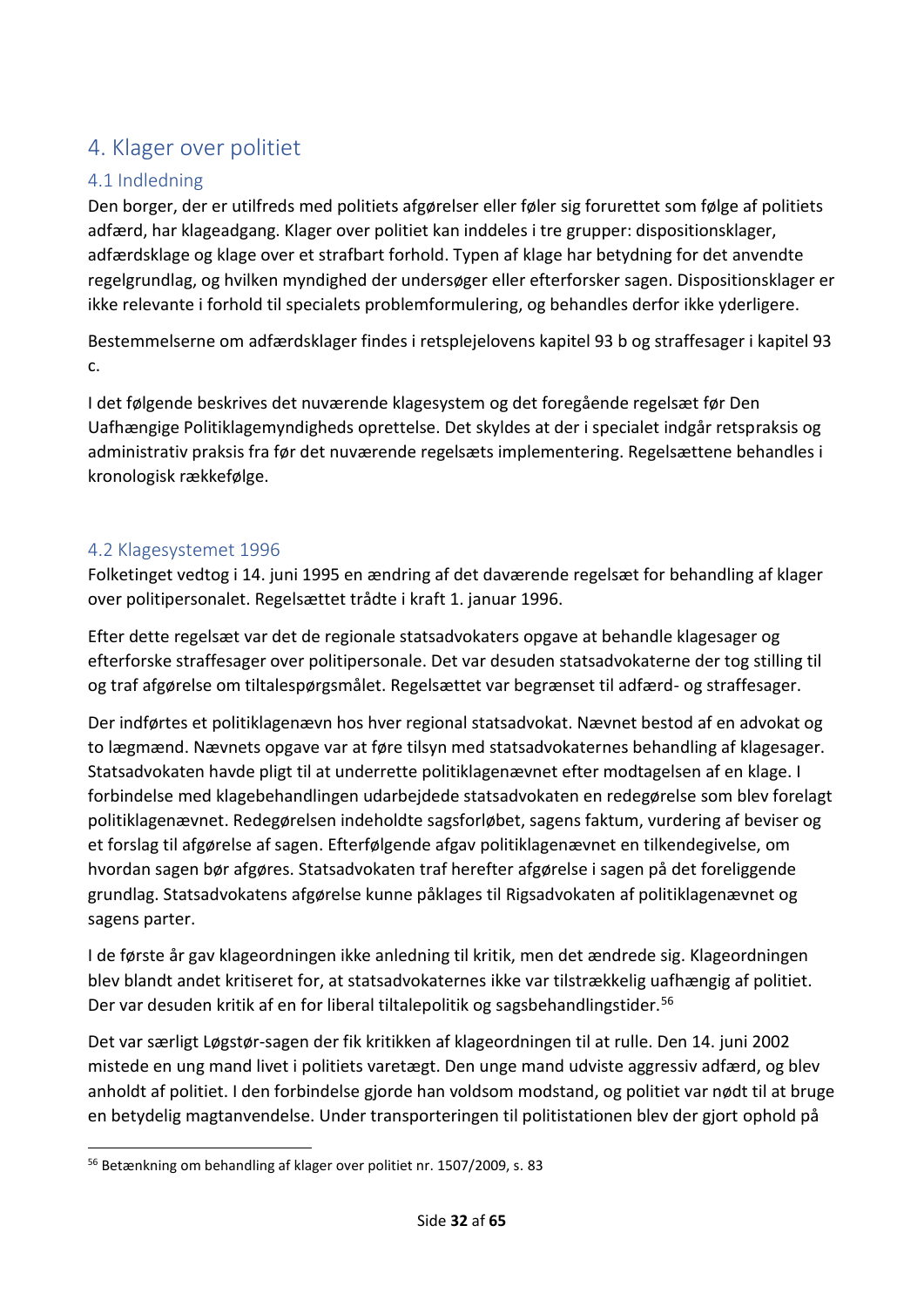en rasteplads. På rastepladsen blev den anholdte igen aggressiv, og politiet måtte igen bruge magt til at få den anholdte bragt til ro. I den forbindelse blev den anholdte pludselig livløs og døde kort efter.<sup>57</sup>

I klagesagen valgte statsadvokaten først at indstille efterforskningen på bevisets stilling. Sagen blev senere genoptaget, og indstillet igen. Efter statsadvokatens udlægning var der ikke begået vold eller anvendt unødig magt. Politiklagenævnet var enig i afgørelsen. Sagen blev påklaget til Rigsadvokaten, som tilsluttede sig statsadvokatens afgørelse, og bemærkede blandt andet at der ikke var grundlag for at betvivle statsadvokatens habilitet. Imidlertid blev der i medierne rejst tvivl om statsadvokatens habilitet. Statsadvokaten havde blandt andet været anklager i Løgstør. Desuden havde Løgstørs politimester tidligere været ansat i statsadvokaturen.<sup>58</sup>

I forbindelse med Højesterets behandling af sagen blev det kritiseret at de to polititjenestemænd havde haft mulighed for at samstemme deres forklaringer. Højesteret udtalte »… at det er egnet til at svække offentlighedens tillid til statsadvokatens første undersøgelse, at politiassistenterne D og C havde mulighed for at samstemme deres forklaringer, inden de blev afhørt af statsadvokaten dagen efter dødsfaldet, og at vurderingen af forklaringerne derfor måtte ske i lyset heraf«.<sup>59</sup>

#### <span id="page-32-0"></span>4.3 Den Uafhængige Politiklagemyndighed

Den Uafhængige Politiklagemyndighed blev oprettet ved Lov 2010-04-21 nr. 404 om ændring af retsplejeloven og forskellige andre love, på baggrund af betænkning 2009 1507, som trådte i kraft 1. januar 2012.

Den nye klageordning blev vedtaget blandt andet på baggrund af rapport udarbejder af Amnesty International. I rapporten blev den tidligere klageordningen kritiseret for ikke at være tilstrækkelig uafhængig, og dermed i strid med menneskerettighederne.<sup>60</sup>

Den Uafhængige Politiklagemyndighed er en uafhængig myndighed. Politiklagemyndigheden har til formål at undersøge og træffe afgørelse i sager om politipersonalets adfærd i tjenesten, jf. retsplejeloven § 1019 og efterforsker anmeldelser om politipersonalets strafbare handlinger i tjenesten, jf. RPL § 1020. Politiklagemyndigheden har ikke påtalemyndighed. Det er i stedet statsadvokaterne, som påtaler sager om strafbare forhold begået af politipersonale i tjenesten, jf. RPL § 1020 d.

Politiklagenmyndigheden er ikke underlagt anklagemyndigheden eller Justitsministeriet, jf. RPL § 118, stk. 3. Klagemyndighedens afgørelser kan ikke indbringes for anden administrativ myndighed. Politiklagemyndigheden er dog underlagt Rigsadvokatens generelle forskrifter og direktiver om efterforskningen i straffesager.

<sup>57</sup> Ib Henricson, Politiret, 6. udgave, Jurist- og Økonomiforbundets Forlag, 2016, s. 945 f

<sup>58</sup> Betænkning om behandling af klager over politiet nr. 1507/2009, s. 84 f

<sup>59</sup> U.2011.2510 H, s. 2553

<sup>60</sup> Betænkning om behandling af klager over politiet nr. 1507/2009, s. 85 f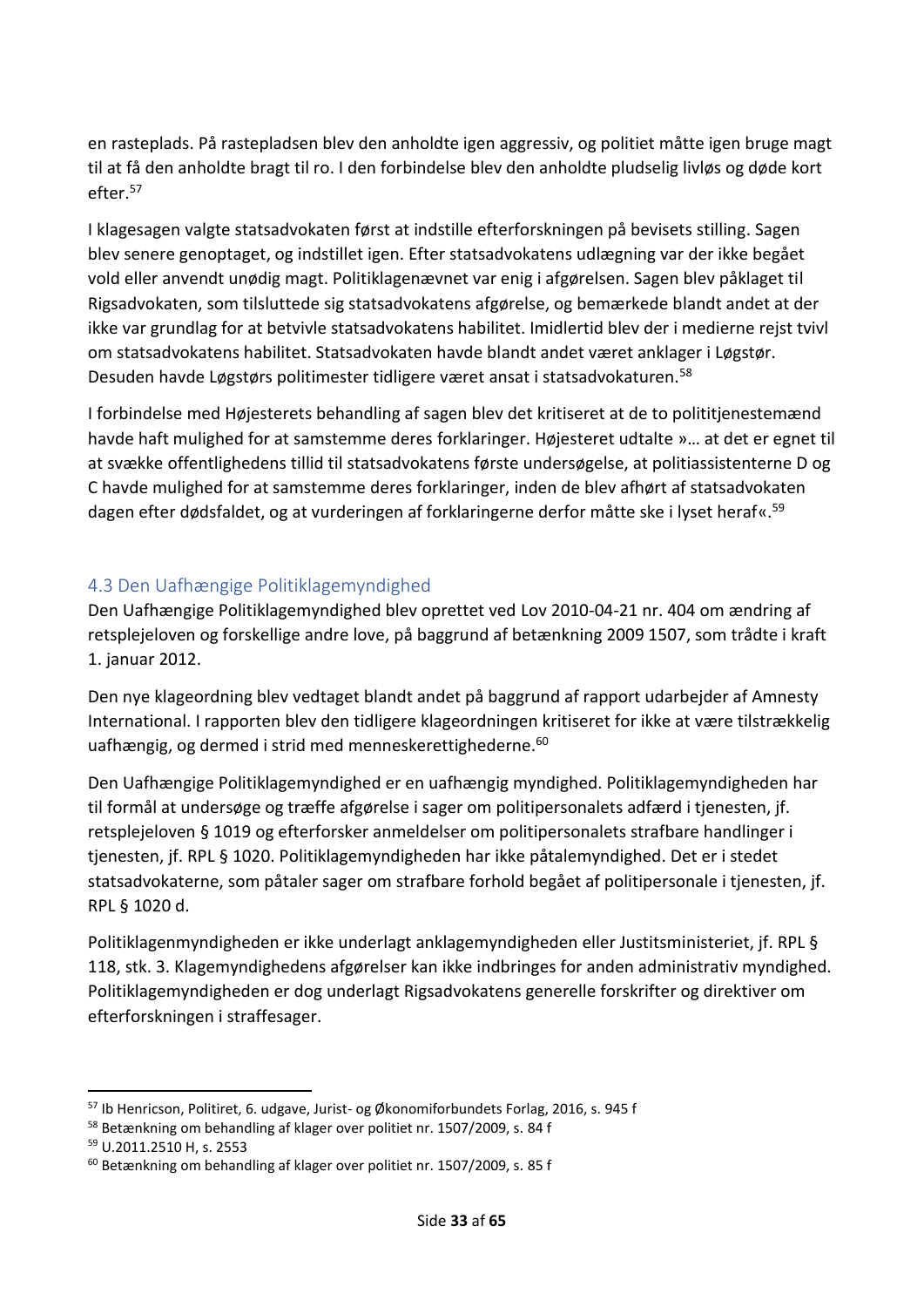Politiklagemyndigheden behandler kun sager som angår adfærd udøvet i tjenesten over for borgeren af personer med politimyndighed.<sup>61</sup>

I den nye klageordning er påtalemyndigheden blevet udskilt fra selve sagsbehandlingen i den nye politiklagemyndighed. I den tidligere ordning var det det statsadvokaterne som varetog efterforskningen og tillige havde påtalemyndigheden. I dag er det Den Uafhængige Politiklagemyndighed som undersøger klagesagerne, og efterforsker i sager om strafbare forhold begået af politipersonale i tjenesten. Påtalemyndigheden er dog forblevet hos statsadvokaterne. Det indebærer at når en anmeldelse er færdigbehandlet hos Politiklagemyndigheden skal sagen forelægges statsadvokaterne, som træffer afgørelse om der skal rejses påtale.

I beretningsåret 2020 modtog Den Uafhængige Politiklagemyndighed 3279 sager. Af de sager var 2268 vurderet til at være omfattet af reglerne i retsplejelovens kapitel 93 b og c. 35 % af sagerne angik klager over politipersonalets adfærd, 23 % angik anmeldelser om strafbart forhold, 41 % angik færdselslovovertrædelser og 1 % angik retsplejelovens § 1020 a, stk. 2. Antallet af straffesager mod politipersonale steg med 8,7 % i forhold til 2019. Antallet af adfærdsklager steg med 10,8 %.<sup>62</sup>

#### <span id="page-33-0"></span>4.4 Formkrav

Der er ingen formkrav til klagen, og i praksis er det derfor op til politiet at kategorisere klagen. Det er klagens indhold, der er afgørende for, hvilket regelgrundlag der finder anvendelse.<sup>63</sup> Fogtdal og Hjortenberg beskriver problematikken således *»Ved modtagelsen af en sag bør Politiklagemyndigheden tage stilling til, om sagen skal behandles som en adfærdsklage eller som en anmeldelse af et strafbart forhold. Det er naturligvis af betydning, hvordan klageren selv betegner sin klage, men det er ikke afgørende. Hvis en klager fastholder, at der er tale om en anmeldelse af et strafbart forhold, har den pågældende krav på, at der tages stilling hertil. En anmeldelse kan herefter eventuelt afvises efter § 1020 d, stk. 2, jf. § 749, stk.1, hvorefter sagen, når der foreligger en endelig afgørelse af dette spørgsmål, kan behandles som en adfærdsklage«*. *64*

Problemstillingen blev behandlet i en sag<sup>65</sup>, hvor statsadvokaten modtog en klage over politiets eftersøgning af klagerens søster. Klageren mente at ansatte i politiet havde handlet strafbart ved at videregive fortrolige oplysninger i tv-programmet "Station 2". Statsadvokaten opfattede klagen som en dispositionsklage, og meddelte klageren, at statsadvokaten kun kunne behandle adfærdssager og klage over strafbart forhold. Statsadvokaten lagde til grund, at der ikke var tale om adfærd over for borgerne.

<sup>61</sup> Ib Henricson, Politiret, 6. udgave, Jurist- og Økonomiforbundets Forlag, 2016, s. 948

<sup>62</sup> Den Uafhængige Politiklagemyndighed årsberetning 2020, s. 50

<sup>63</sup> Ib Henricson, Politiret, 6. udgave, Jurist- og Økonomiforbundets Forlag, 2016, s. 934 f

<sup>&</sup>lt;sup>64</sup> Hans Fogtdal og Jesper Hjortenberg, Politiklageordningen, 1. udgave, Jurist- og Økonomiforbundets Forlag, 2012, s. 133

<sup>65</sup> SA1-97-321-0301 og K 173/97, Rigsadvokatens beretning 1997, s. 122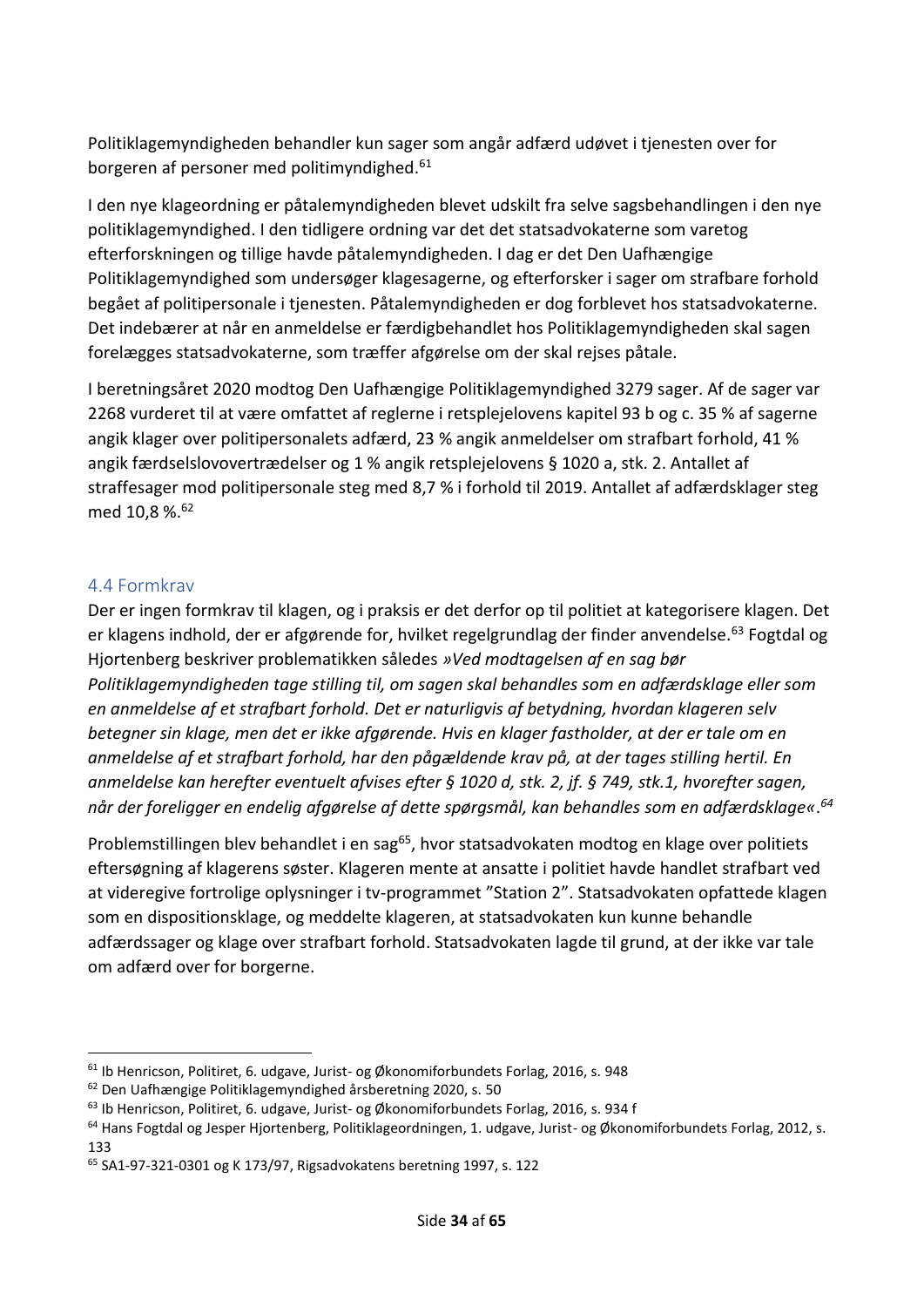Politiklagenævnet indbragte spørgsmålet for Rigsadvokaten. Rigsadvokaten udtalte at »*jeg skal i den forbindelse bemærke, at der ofte i forbindelse med statsadvokatens undersøgelser efter retsplejelovens kapitel 93 c tillige sker undersøgelse af, hvorvidt en polititjenestemands øvrige adfærd har været kritisabel (adfærdsklage). Det forhold, at statsadvokaten således har tilkendegivet, at han agter at behandle klagen efter regelsættet i retsplejelovens kapitel 93 c udelukker således efter min opfattelse ikke, at han i den konkrete sag tillige kan tage stilling til eventuel kritisabel adfærd begået af polititjenestemænd i forbindelse med tv-udsendelsen, herunder ved behandlingen af straffesagen og ved henvendelserne til klagerne«*. 66

Det kan på baggrund af det forrige lægges til grund, at der ikke er nogen formkrav til anmeldelsen. Derimod vil en anmeldelse blive afvist som grundløs, hvis den ikke er tilstrækkelig detaljeret. Et eksempel herpå er **SA2-97-44-0183**<sup>67</sup>, hvor en person klagede over at en polititjenestemand ikke havde opført sig »*værdigt og tilfredsstillende*«. Klageren blev anmodet om at præcisere klagen, men svarede ikke på statsadvokatens henvendelse. Anmeldelsen blev derfor afvist som grundløs.

### <span id="page-34-0"></span>4.5 Klagesagens gang og selvinkrimination

Klagebehandlingen begynder når politiklagemyndigheden har modtaget klagen. Politiklagemyndigheden begynder med at anmode den relevante politikreds om at identificere den indklagede polititjenestemand, og underretter denne om klagen. Polititjenestemanden skal have en kopi af klagen eller fremstilling om sagens omstændigheder, og har ret til at udtale sig om klagen, jf. retsplejeloven § 1019 e.

En polititjenestemand har ikke pligt til at afgive forklaring når en klagesag eller anmeldelse om et strafbart forhold behandles af politiklagenmyndigheden, hvis forklaringen kan udsætte polititjenestemanden for strafansvar eller disciplinæransvar, jf. RPL §§ 1019 g og § 171, stk. 2, nr. 1. Bestemmelserne er et udtryk for det menneskeretlige forbud mod selvinkrimination, som er indfortolket i Den Europæiske Menneskerettighedskonvention artikel 6.

Det kan være svært for polititjenestemanden at bedømme, hvornår en forklaring kan føre til et strafansvar. Det kan lægges til grund, at en fjern teoretisk sandsynlighed mulighed for strafansvar ikke kan retfærdiggøre at nægte at udtale sig. Der bør være tale om en mere konkretiseret formodning, men i sidste ende må det bero på en konkret vurdering.<sup>68</sup>

Selvinkrimineringsforbuddet indebærer ifølge Fogtdal og Hjortenberg at »*det er således et grundlæggende straffeprocessuelt og menneskeretligt princip, at ingen – og heller ikke politipersonale – har pligt til at medvirke aktivt til egen domsfældelse i en straffesag ved at belaste sig selv gennem forklaringer eller ved at fremlægge beviser for sin skyld* 

*(selvinkrimineringsforbuddet). Disse situationer har været diskuteret ganske intenst, men det er i den sammenhæng vigtigt at understrege, at selvom selvinkrimineringsforbuddet og kravet om en* 

<sup>&</sup>lt;sup>66</sup> Rigsadvokatens beretning 1997, s. 122 f

<sup>67</sup> Rigsadvokatens beretning 1997, s. 72

<sup>&</sup>lt;sup>68</sup> Hans Fogtdal og Jesper Hjortenberg, Politiklageordningen, 1. udgave, Jurist- og Økonomiforbundets Forlag, 2012, s. 111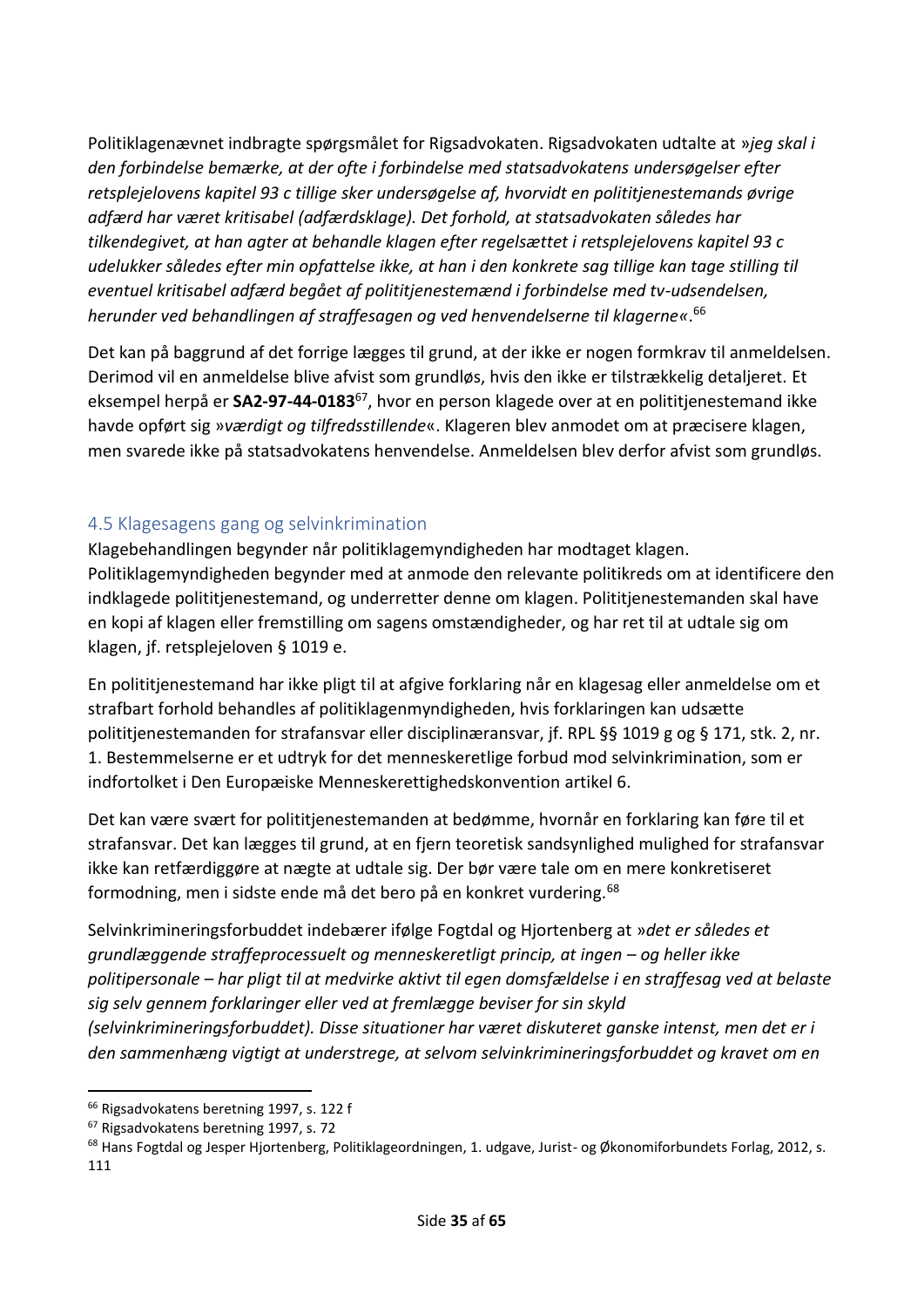### *retfærdig rettergang, hvor forbuddet indgår som et centralt element ikke kan gradbøjes i forhold til bestemte grupper af personer eller professioner. Menneskerettigheder gælder for alle«*. 69

Forbuddet mod selvinkriminering omfatter også de kollegaer der deltog i politiforretningen, men som der ikke er blevet klaget over. Det skyldes at de kan risikere strafansvar for ikke at have anmeldt forholdet eller handlet korrekt i situationen, jf. straffelovens § 156.

I praksis er der eksempler på, at polititjenestemænd afgiver vidneforklaring med en sigtets retstilling.

I **SA1-00-321-0908 og K 742/2001**<sup>70</sup> var en politiassistent tiltalt for at have udøvet vold mod en anholdt. I straffesagen afgav tre af politiassistentens kollegaer vidneforklaring med en sigtets retstilling. Det skyldtes, at det ikke kunne udelukkes, at der efterfølgende ville blive gjort et strafansvar gældende mod kollegaerne. Politiassistenten blev fundet skyldig og ankede dommen til landsretten. Kollegaerne afgav igen vidneforklaring, og i den forbindelse tilkendegav statsadvokaten, at der forsat var tale om en vidneforklaring med en sigtets retstilling. Kollegaernes advokat klagede til Rigsadvokaten, og henviste blandt andet til at klagesagen mod hans klienter havde været sat i bero i næsten et år. Rigsadvokaten fandt ikke anledning til at kritisere, at statsadvokaten havde sat klagesagen i bero afventende på landsrettens dom.

Denne praksis har til formål, at undgå at polititjenestemandens vidneforklaring bortfalder i sin helhed. Det er dog ikke en løsning uden problemer. I den forbindelse har Rigsadvokaten udtalt at »*bevisværdien af en polititjenestemands forklaring må dog formodes at blive noget svækket, når den pågældende ikke er villig til at afgive forklaring under sædvanligt vidneansvar*«.<sup>71</sup> Det er imidlertid en pragmatisk løsning, som tilgodeser hensynene til de involverede parter og sagens opklaring.

I betænkning nummer 1507-2009 om behandling af klager over politiet blev en anden løsning overvejet. Der var tale om en fri lejde ordning, hvor polititjenestemænd kunne få frit lejde til at indrømme fejl og svigt. Der blev argumenteret for at sager bedre kunne oplyses, hvis polititjenestemænd kunne stå frem uden at det fik konsekvenser for deres karrierer. På baggrund af en samlet vurdering fandt flertallet ikke anledning til at anbefale en frit lejde ordning.<sup>72</sup>

Om polititjenestemandens sandhedspligt henvises der i betænkning nummer 1507-2009 til Rigspolitichefens kundgørelse I nr. 10 af 14. juli 1999 om disciplinærsagers behandling. Det fremgår af betænkningen at »*hvis den pågældende tjenestemand undlader at afgive forklaring eller afgiver urigtig erklæring til statsadvokaten i en sag, hvor der ikke er risiko for straf eller formelt disciplinært ansvar, vil det efter omstændighederne kunne behandles som en selvstændig tjenesteforseelse*«.<sup>73</sup> Af kundgørelsen fremgår det af punkt 2.1.1 at polititjenestemanden som

<sup>&</sup>lt;sup>69</sup> Hans Fogtdal og Jesper Hjortenberg, Politiklageordningen, 1. udgave, Jurist- og Økonomiforbundets Forlag, 2012, s. 54

<sup>70</sup> Rigsadvokatens beretning 2001, s. 76 f

<sup>71</sup> Rigsadvokatens beretning 1997, s. 128

<sup>72</sup> Betænkning om behandling af klager over politiet nr. 1507/2009, s. 186

<sup>73</sup> Betænkning om behandling af klager over politiet nr. 1507/2009, s. 38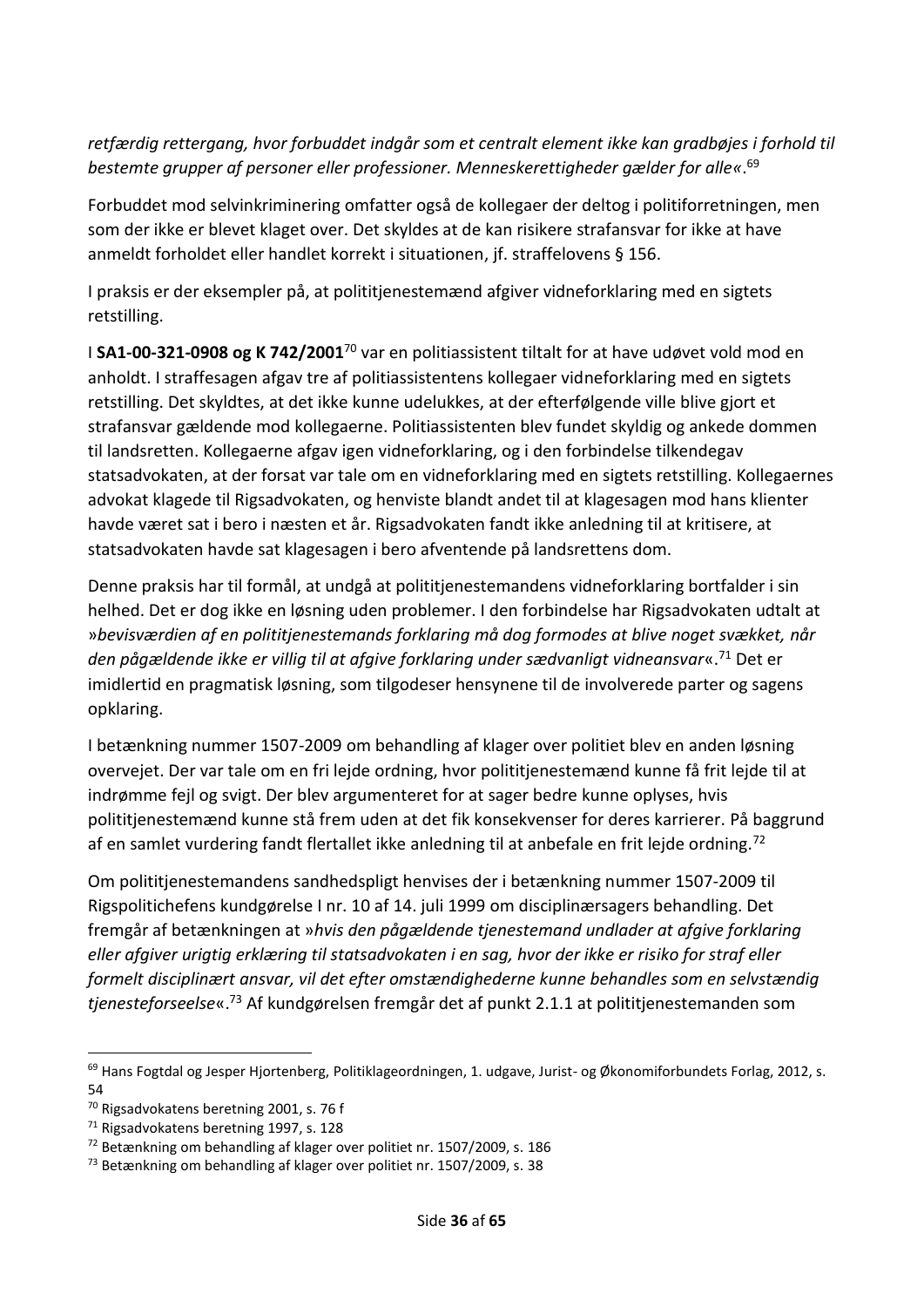udgangspunkt har oplysnings- og sandhedspligt, og af 2.1.1.1 at dette ikke gælder, hvis polititjenestemanden konkret vurderer at en forklaring kan føre til straf eller disciplinærsanktion. Det følger endvidere af 2.1.1.2 »*hvis en tjenestemand alligevel vælger at fremkomme med sådanne oplysninger, selvom pågældende ikke har pligt hertil, kan der ikke stilles krav om, at indholdet skal være i overensstemmelse med sandheden*«.<sup>74</sup>

<sup>74</sup> Rigspolitichefens kundgørelse I nr. 10 af 14. juli 1999 om disciplinærsagers behandling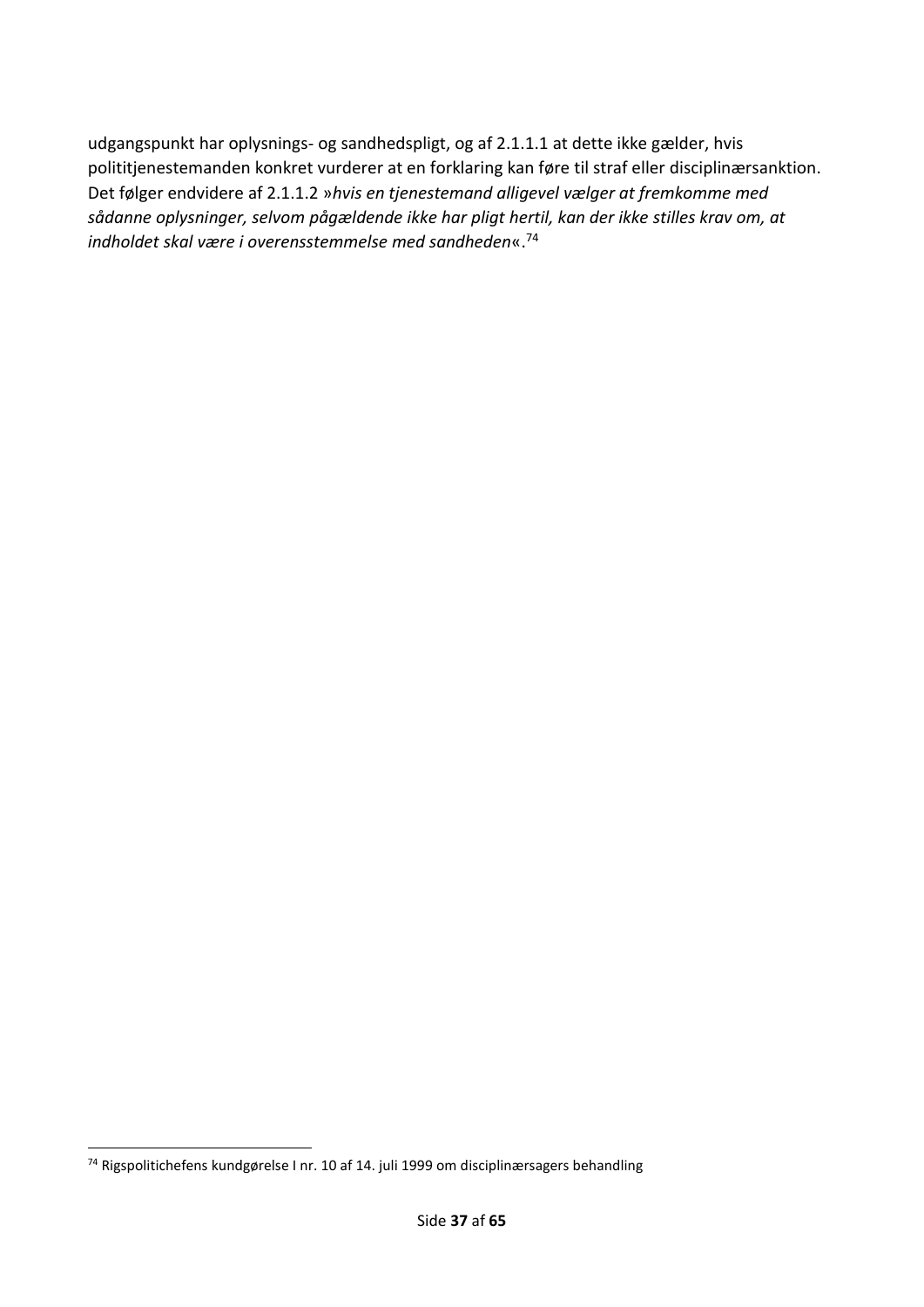# <span id="page-37-0"></span>5. Administrativ praksis

I det følgende behandles eksempler fra administrativ praksis. Formålet med kapitlet er at undersøge, hvordan en falsk anmeldelse, som fører til en klagesag, kan påvirke den relaterede straffesags gang.

Først behandles bevisvurderingen i klagesager, herefter klagesager der har ført til tiltalerejsning efter straffelovens § 164, stk. 1.

Dernæst behandles opportunistiske anmeldelser og anklagemyndighedens tiltalepraksis.

Til sidst behandles konsekvensen af polititjenestemandens nægtelse af at afgive vidneforklaring på grund af en verserende klagesag henset til forbuddet mod selvinkriminering og prioriteringen af de forbundne straffe- og klagesager.

### <span id="page-37-1"></span>5.1 Bevisvurderingen i en klagesag

Om selve bevisvurderingen fremgår det af betænkning 1507-2009 at »*klager over politiet bliver formentlig i højere grad, end det er tilfældet på andre forvaltningsområder, opfattet som en klage over den enkelte polititjenestemand, og risikoen for at den pågældende kan blive udsat for kritik med tjenstlige konsekvenser til følge er større end på andre områder. Disse forhold har ført til - og må nødvendigvis føre til - at hensynet til den enkelte polititjenestemands retssikkerhed tillægges særdeles stor vægt, således at kravene til bevisets styrke for at give en klager medhold også i en adfærdsklagesag nærmer sig kravet til bevisets styrke i en straffesag«*. <sup>75</sup> Det fremgår endvidere at »*i det omfang klagesagen er rettet mod en bestemt polititjenestemand, vil der oftest være en latent (typisk meget lille) risiko for, at han, hvis klageren får medhold, kan straffes eller få en disciplinær sanktion. Dette forhold har den virkning, at det – for at klageren kan få medhold – efter bevisbedømmelsen skal være hævet over enhver rimelig tvivl, at klageren har ret. Dette bevisstyrkekrav kan naturligvis ikke angives eksakt, men ligger næppe under 90 %'s sandsynlighed*«.<sup>76</sup>

Politiklageordningerne er historisk set ofte blevet kritiseret af medierne i den offentlige debat. Det drejer sig typisk om enkeltsager. Kritikken drejer sig som regel om politiklageordningernes manglende uafhængighed, eftersom de ansatte som regel har professionel baggrund i politiet eller hos anklagemyndigheden.

I en konkret sag kontaktede Rigsadvokaten en forsvarsadvokat, som i et interview med Politiken under overskriften »*Advokat: For farligt at klage over politiet*« havde udtalt at »*hvis man klager over politiet, risikerer man, at sagen bliver vendt på hovedet, så man selv ender med at blive anklaget*«. I den forbindelse skrev Rigsadvokaten at »*klager over politiet bliver behandlet seriøst og grundigt af statsadvokaterne. Det sker naturligvis i mange tilfælde, at klageren ikke får medhold i sin klage. Dette kan imidlertid på ingen måde tages som udtryk for, at det skulle være farligt eller nytteløst at klage. De regionale statsadvokaters afgørelse i en sag træffes således på* 

<sup>75</sup> Betænkning om behandling af klager over politiet nr. 1507/2009, s. 189

<sup>76</sup> Betænkning om behandling af klager over politiet nr. 1507/2009, s. 195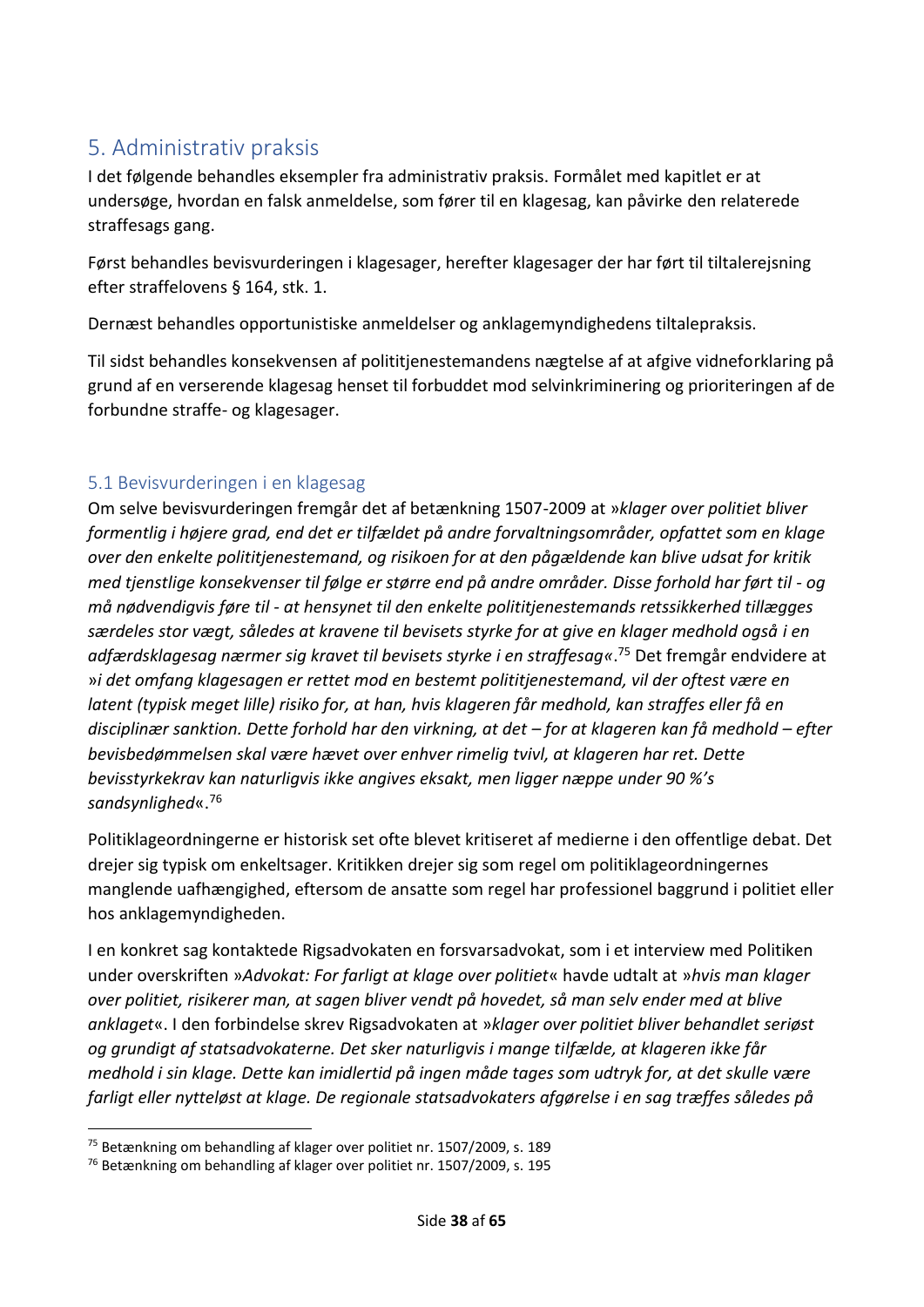*grundlag af en ganske almindelig bevisvurdering, der ikke adskiller sig fra bevisvurderingen i andre sager. Der er som anført af statsadvokat Peter Brøndt Jørgensen tale om en helhedsvurdering, hvor samtlige forklaringer indgår i sagen, uanset om der er tale om polititjenestemænd eller ej*«. 77

### <span id="page-38-0"></span>5.2 Påstand mod påstand

Det kan anføres generelt, at en polititjenestemands forklaring om egne iagttagelser kan lægges til grund som tilstrækkeligt bevis, hvis polititjenestemanden ikke selv er part i sagen, jf. **SA4-99-6206- 0098 og 511/99**. 78

En person blev anholdt for overtrædelse af politivedtægten. Efterfølgende anmeldte den anholdte en politiassistent for at have slået den anholdte i ansigtet under transporten til politistationen. I forbindelse med løsladelsen blev den anholdte opfordret til at gå på skadestuen, hvilket han dog ikke gjorde.

Statsadvokaten indstillede efterforskningen eftersom påstand stod mod påstand.

Politiassistenten anmeldte den anholdte for falsk anklage. Statsadvokaten opgav påtale. Sagen blev påklaget til Rigsadvokaten der tiltrådte statsadvokatens afgørelse og bemærkede at »*sagen adskilte sig fra de situationer, hvor en polititjenestemands forklaring om sine iagttagelser om et strafbart forhold, hvori han ikke selv er part, lægges til grund som tilstrækkeligt bevis«*. *79*

# <span id="page-38-1"></span>5.3 Åbenlyst grundløs

I administrativ praksis ses der flere eksempler på klagesager mod polititjenestemænd, som fører til en anmeldelse for falsk anklage efter straffelovens § 164, stk. 1. Det drejer sig typisk om særdeles grove beskyldninger, og hvor de faktiske forhold ikke støtter anmelders påstande.

I **SA2-2003-321-0100**<sup>80</sup> anmeldte en mand flere polititjenestemænd for en række strafbare forhold, herunder at have modtaget bestikkelsespenge fra en navngivet forsvarsadvokat, og at lække oplysninger til rockere.

Statsadvokaten så med stor alvor på anmeldelsen, og en omfattende efterforskning blev iværksat, som førte til at statsadvokaten afviste anmeldelsen som grundløs, hvorefter statsadvokaten rejste tiltale for falsk anmeldelse efter straffelovens § 164, stk. 1. Politiklagenævnet var enig i afgørelsen.

I byretten blev den tiltalte idømt 6 måneders fængsel som tillægsstraf. Landsretten stadfæstede byrettens dom.

Statsadvokatens valg af tiltalerejsning kan formentligt begrundes i anmeldelsens grove karakter og omfang, eftersom det drejede sig om flere navngivne polititjenestemænd og en forsvarsadvokat.

<sup>77</sup> Rigsadvokatens beretning 2004, s. 25

<sup>78</sup> Rigsadvokatens beretning 1999, s. 161

<sup>79</sup> Rigsadvokatens beretning 1999, s. 161

<sup>80</sup> Rigsadvokatens beretning 2004, s. 97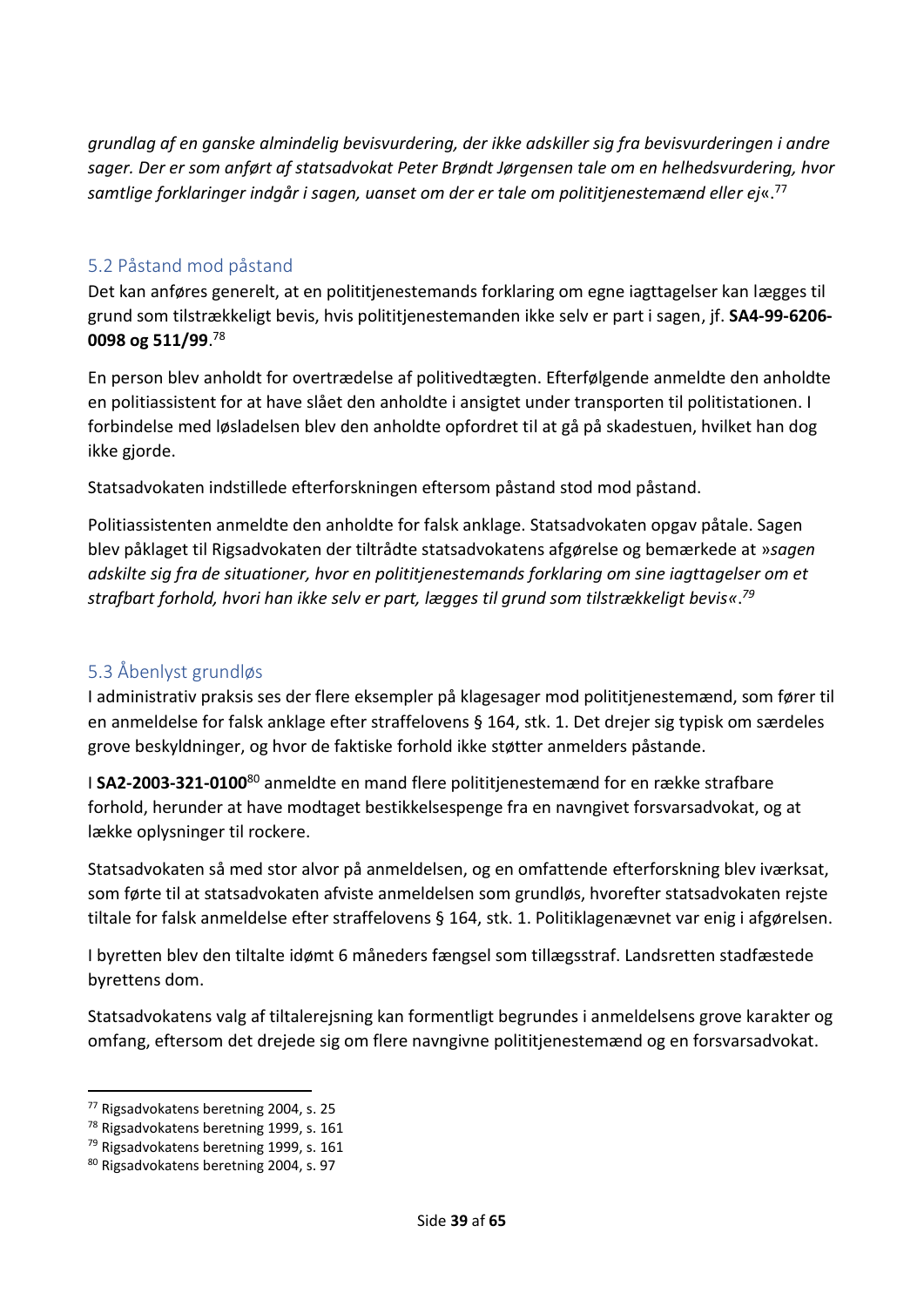Det fremgår ikke direkte, men det har sandsynligvis også spillet en rolle, at der i den omfattende efterforskning ikke blev fundet nogle indicier overhoved. Anmeldelsen har derfor fremstået som komplet grundløs. Henset til det forrige og resultatet af den efterfølgende domstolsbehandling, virker tiltalerejsningen velbegrundet.

### Et andet eksempel er **SA5-96-321-0036**. 81

A indgav en anmeldelse om vold i forbindelse med en anholdelse, hvor han under transporten til politistationen var blevet slået med knytnæveslag. A var blevet anholdt sammen med B fordi de svarede til et signalement vedrørende et overfald.

Statsadvokaten indstillede efterforskningen i sagen, og begrundede det med at A og B havde givet modstridende forklaringer, at A først havde søgt læge et halvt år efter episoden og samme dag som han blev afhørt af statsadvokaten, at han på *ganske urealistisk måde* havde afgivet forklaring til politiet som han havde en åbenbar modvilje overfor. Han påstod blandt andet at *hundemanden* hadede ham og tæskede ham hver gang de mødes, at polititjenestemænd havde fortalt ham at han fremover ville få tæsk når han blev anholdt, og at førersædet i patruljevognen blev rykket helt tilbage for at irritere ham.

Politiklagenævnet var enig med statsadvokatens afgørelse. Statsadvokaten rejste efterfølgende tiltale mod A. A blev dømt i byretten og landsretten afviste tiltaltes anke.

Det fremgår tydeligt, at der her er tale om person som nærer en stor modvilje mod politiet. Anmelderens forklaringer virker utvivlsomt fantasifulde.

I **SA1-99-321-0608 og 453/99**<sup>82</sup> var der flere vidner til stede, som ikke kunne bekræfte anmelderens udlægning af situationen.

En kvinde indgav en anmeldelse om at to politiassistenter havde truet hendes ven med en pistol efter en kropsvisitation. Den ene politiassistent skulle have peget en pistol mod vennens tinding og sagt »*at han kraftedme skulle fortælle hvor coken var ellers ville han trykke af*«.

Statsadvokaten valgte at indstille efterforskningen i sagen, eftersom vennen ikke kunne bekræfte forklaringen om truslen. Statsadvokaten besluttede desuden ikke at rejse tiltale efter straffelovens § 164, stk. 1. Sagen blev indbragt for Rigsadvokaten, som besluttede at efterforskningen skulle genoptages, og efterfølgende tiltrådte en indstilling, om at der blev rejst tiltale for falsk anklage.

Byretten vurderede at der i anmeldelsen ikke var beskyldninger rettet mod bestemte personer der kunne identificeres. På den baggrund blev den tiltalte frifundet. For mere om denne problematik jævnfør afsnittet om den uskyldiges identitet.

<sup>81</sup> Rigsadvokatens beretning 1997, s. 85 f

<sup>82</sup> Rigsadvokatens beretning 1999, s. 160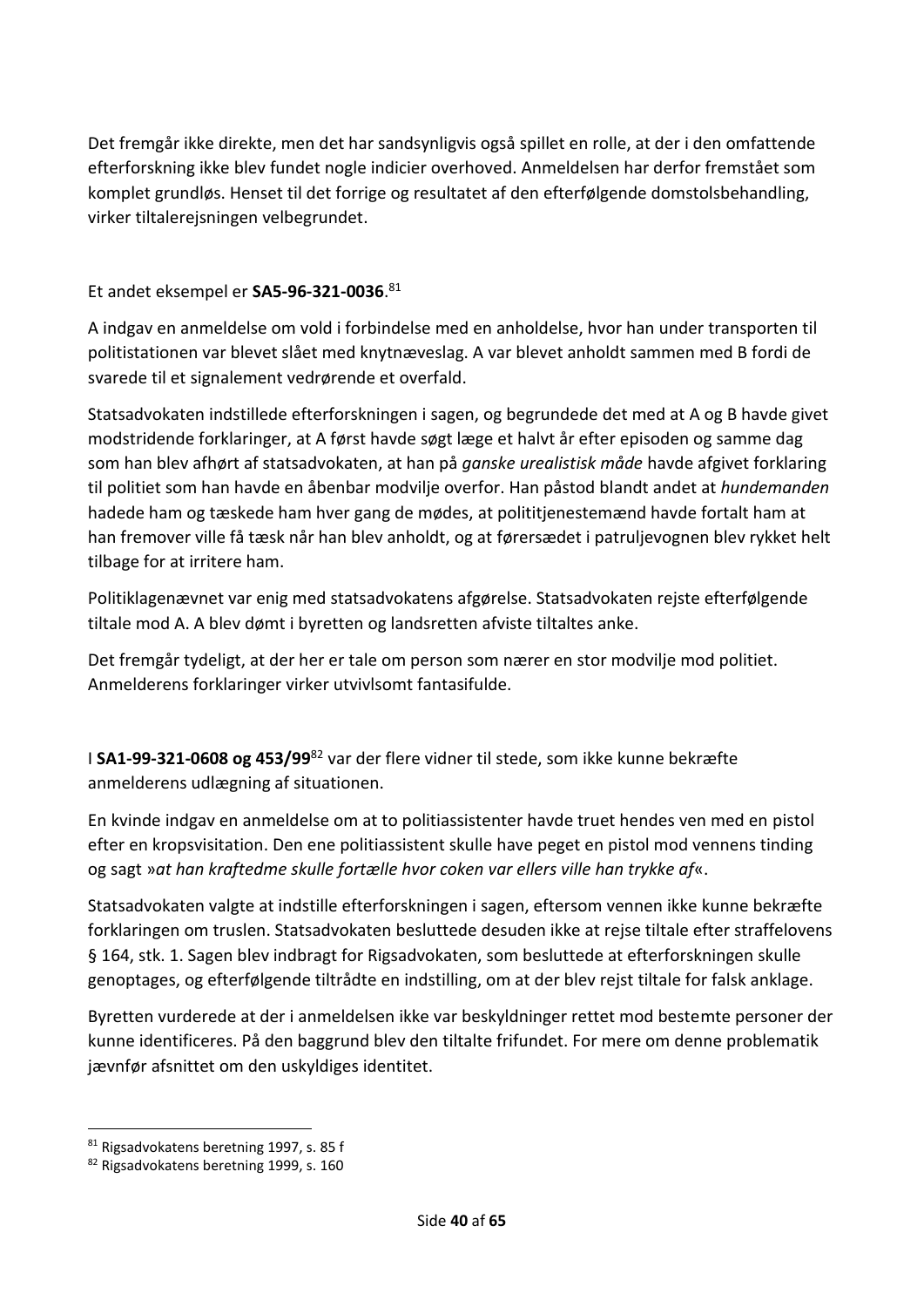Kvindens anmeldelse kunne ikke bekræftes af vennen eller nogen anden der var til stede. Rigsadvokatens beslutning om at genoptage sagen, efter at statsadvokaten havde indstillet efterforskningen, kan måske begrundes med at anmeldelsen var en del af den kontroversielle Station 1 sag.<sup>83</sup>

I **SA1-99-321-0600**<sup>84</sup> var anmelders forklaring utroværdig, og der blev derfor rejst tiltale for falsk anklage.

En kvinde anmeldte en navngiven polititjenestemand for, at i cirka 25-30 tilfælde at have krævet seksuelle ydelser som betaling for narkotika, som polititjenestemanden havde konfiskeret.

Statsadvokaten afviste anmeldelsen som grundløs blandt andet fordi at den anmeldte polititjenestemand ikke havde de ydre fysiske kendetegn, som kvinden angav, og fordi anmelderen ikke kunne udpege den lejlighed hun havde været i 25-30 gange. Politiklagenævnet var enig i afgørelsen.

Statsadvokaten rejste herefter tiltale efter straffelovens § 164, stk. 1. I byretten blev den tiltalte idømt 4 måneders fængsel. Dommen blev ikke anket.

I denne sag er der nok ikke tvivl om at anmeldelsen er uden hold i virkeligheden, og det må derfor have stået anmelderen klart, at oplysningerne i anmeldelsen var urigtige.

# <span id="page-40-0"></span>5.4 Opportunistisk anmeldelse

En del af specialets problemformulering beror på den problemstilling hvor polititjenestemænds vidneforklaring bortfalder på grund af en falsk modanmeldelse. I en beretning bemærker Rigsadvokaten at »*man kan lejlighedsvis få det indtryk, at en anmeldelse mod en polititjenestemand eller en klage over politiet kan være udløst af, at der rejses en straffesag mod klageren, f.eks. for vold mod politiet*«.<sup>85</sup>

Den problematik ses tydeligt i **SA5-96-44-0030**. <sup>86</sup> En kvinde var tiltalt for overtrædelse af straffelovens § 119, ved at have bidt, spyttet og sparket en polititjenestemand i forbindelse med en anholdelse. Tre uger inden domsforhandlingen klagede kvinden, gennem sin advokat, over polititjenestemanden for blandt andet at have opført sig aggressivt og racistisk.

I den konkrete sag valgte polititjenestemanden at afgive vidneforklaring. Det skete på trods af at polititjenestemanden var fritaget for at afgive vidneforklaring. Dagen efter vidneforklaringen trak advokaten anmeldelsen tilbage.

<sup>83</sup> For yderligere se Ib Henricson, Politiret, 6. udgave, Jurist- og Økonomiforbundets Forlag, 2016, s. 1015 f

<sup>84</sup> Rigsadvokatens beretning 1999, s. 159

<sup>85</sup> Rigsadvokatens beretning 1997, s. 130

<sup>86</sup> Rigsadvokatens beretning 1997, s. 130 f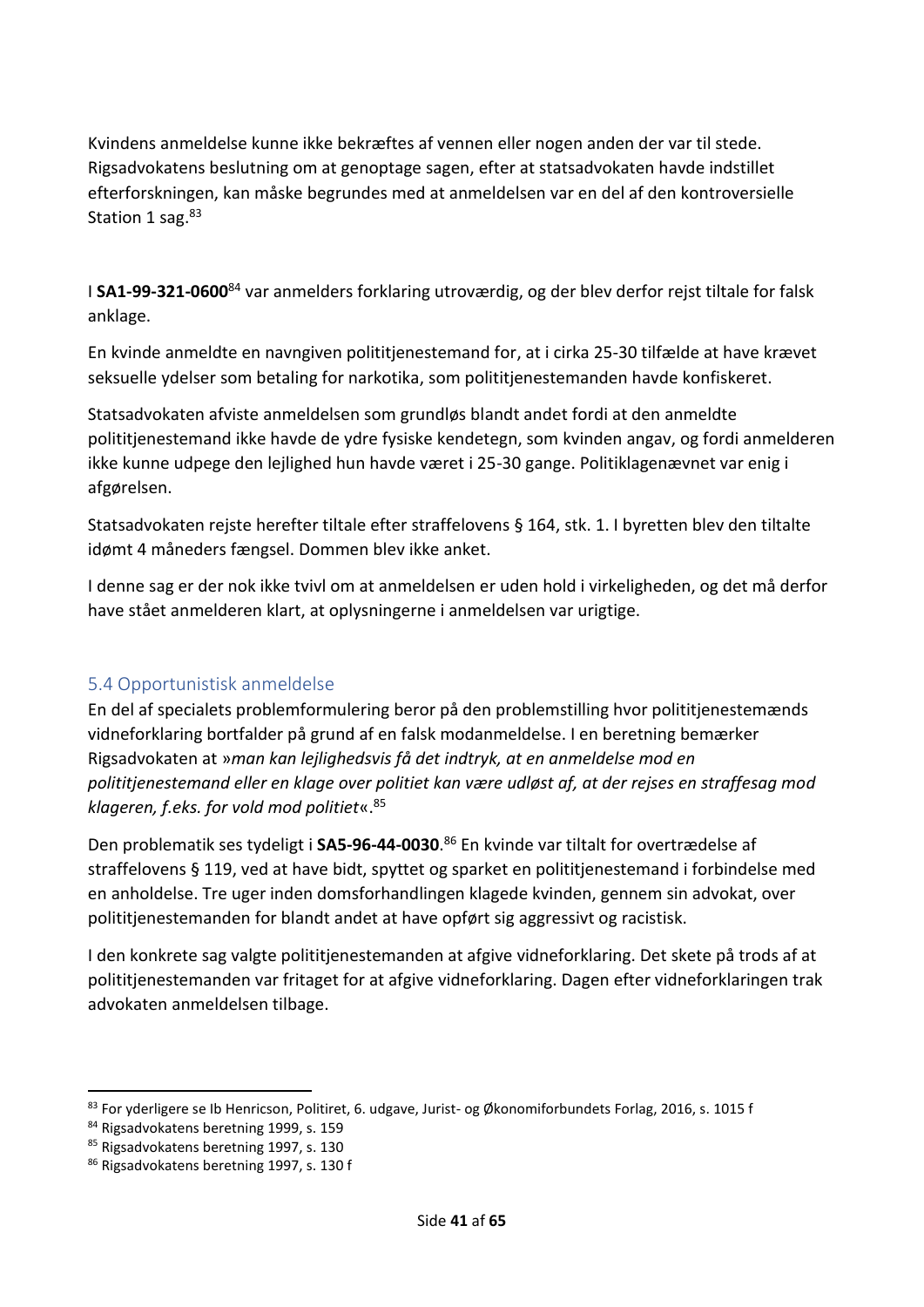Det er her klart at klagen fremstår som et opportunistisk forsøg på at hindre polititjenestemandens vidneudsagn. Det er ikke utænkeligt, at klagen blev trukket tilbage med stor hastighed, for at undgå en tiltale efter straffelovens § 164, stk. 1. Desuden bliver straffen for falsk anmeldelse mildere, hvis anmelderen straks trækker anmeldelsen tilbage, jf. afsnittet om **SA2-99- 321-0317 og K 487/99**. 87

Et tilsvarende hændelsesforløb forelå i **K 28/96**<sup>88</sup>. En person A var tiltalt for overtrædelse af straffelovens § 119, ved at have stødt sit knæ op i ansigtet på en polititjenestemand. Et år senere under hovedforhandlingen oplyste den tiltalte, at han var blev udsat for vold af den samme polititjenestemand. Den tiltaltes forklaring blev dikteret til retsbogen, og hovedforhandlingen blev udsat, idet forsvareren ville indgive en anmeldelse. Anmeldelsen blev således indgivet et år efter episoden, og i direkte forbindelse med hovedforhandlingen.

I **K 35/96**<sup>89</sup> blev indgivelsen af en anmeldelse påberåbt som grund til frifindelse i en straffesag. En person var sigtet for overtrædelse af færdselsloven, og fik tilsendt et bødeforlæg. Den sigtede klagede herefter over bødeforlægget og gjorde gældende, at han havde kørt for hurtigt på grund af chikanekørsel fra en anden bil. Det viste sig efterfølgende, at den anden bil, var en civil politibil. Klagesagen blev sat i bero og »*statsadvokaten fandt, at den indgivne klage reelt var As begrundelse for at blive frifundet i færdselssagen*«.<sup>90</sup>

I nogle klagesager bliver anmeldelsen først indgivet tæt på tidspunktet for polititjenestemandens vidneforklaring i den relaterede straffesag. Formålet med anmeldelsen er muligvis at trække straffesagen i langdrag eller at få polititjenestemanden til at undlade at afgive vidneforklaring, jf. **SA1-98-321-0475**. 91

En person der var tiltalt i en sag om handel med euforiserende stoffer oplyste efter et retsmøde til sin advokat, at han havde været udsat for vold i forbindelse med en anholdelse, foretaget af de to polititjenestemænd, der lige havde vidnet i sagen.

Statsadvokaten afviste anmeldelsen som grundløs på grund af, at en politiattest ikke angav skader der kunne svare til den i anmeldelsen beskrevne volde. Statsadvokaten begrundede endvidere afvisningen med at anmeldelsen var blevet indleveret i forbindelse med et retsmøde, hvor de to polititjenestemænd havde vidnet mod den tiltalte. Politiklagenævnet var enig i afgørelsen.

Der blev rejst tiltale for falsk anklage og i byretten fandt den tiltalte skyldig. I landsretten blev den tiltalte frifundet med dissens. Ifølge flertallets vurdering kunne det ikke afvises at tiltalte havde følt sig udsat for en voldsom behandling under anholdelsen, og derfor ikke havde det nødvendige forsæt til at indgive en falsk anmeldelse.

Sagen er bemærkelsesværdig fordi at der i forbindelse med anholdelsen var udarbejdet en politiattest af en praktiserende læge. Indholdet af politiattesten stemte ikke overens med den vold

<sup>87</sup> Rigsadvokatens beretning 1999, s. 158 f

<sup>88</sup> Rigsadvokatens beretning 1996, s. 137

<sup>89</sup> Rigsadvokatens beretning 1996, s. 139

<sup>90</sup> Rigsadvokatens beretning 1966, s. 139

<sup>&</sup>lt;sup>91</sup> Rigsadvokatens beretning 1999, s. 159 f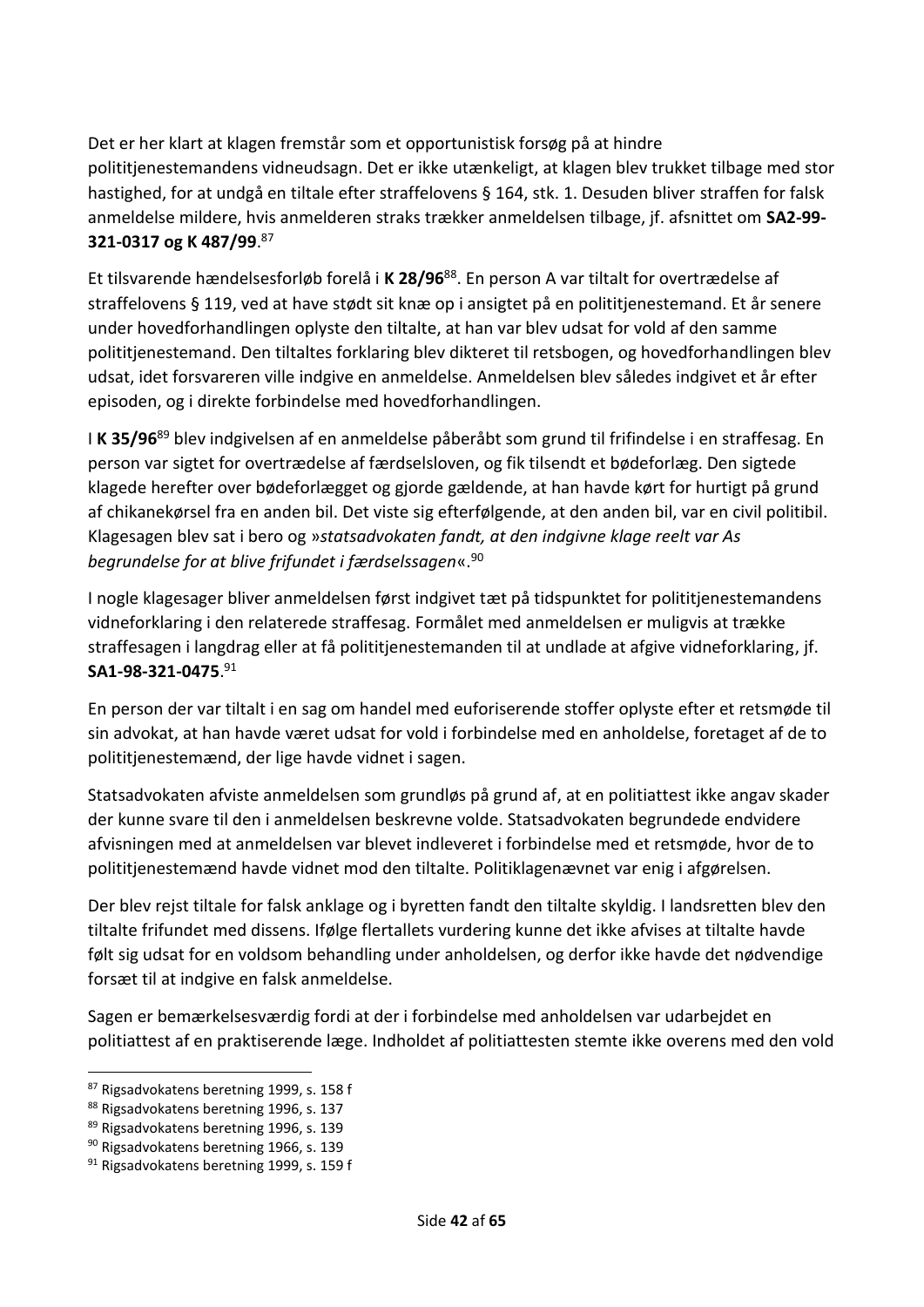som beskrevet i anmeldelsen. Der forelå med andre ord et centralt uafhængigt bevis der talte imod anmelderens forklaring. Statsadvokaten lagde yderligere vægt på at anmeldelsen var indgivet tre måneder efter episoden, og i direkte forbindelse med et retsmøde vedrørende et andet forhold. Det kan formentligt ikke afvises, at statsadvokaten har opfattet anmeldelsen som chikanøs.

Henset til indholdet af politiattesten og det sene tidspunkt for anmeldelsen, virker tiltalerejsningen særdeles velbegrundet.

Landsrettens resultat er imidlertid problematisk. Det bør derfor bemærkes, at der i landsretten var dissens om resultatet. Frifindelsen blev begrundet med at den tiltalte kunne have opfattet anholdelsen for voldsom, og derfor ikke have haft forsæt til at indgive en anmeldelsen indeholdende urigtige oplysninger.

**SA6-2003-321-0026**<sup>92</sup> er et tilsvarende eksempel.

En mand blev dømt for overtrædelse af straffelovens § 119, stk. 1 ved at have givet en politiassistent et knytnæveslag i ansigtet, flere gange at have trykket ham for øjnene og kradset ham i ansigtet. Mandens advokat indgav en uge efter at der var rejst tiltale en anmeldelse mod den samme politiassistent. Af anmeldelsen fremgik det at politiassistenten havde sparket den tiltalte i ansigtet. En lægeundersøgelse af tiltalte viste kun mindre overfladiske skrammer.

Statsadvokaten vurderede at anmeldelsen og lægeundersøgelsen var svært forenelige, og afviste derfor anmeldelsen som grundløs. Politiklagenævnet var enig i afgørelsen.

Sagens fakta er næsten identisk med sagen **SA1-98-321-0475**<sup>93</sup>. I begge sager blev anmeldelsen indgivet i forbindelse med begyndelsen af domstolsbehandlingen af en anden sag der udsprang af samme episode med de samme parter. Der var desuden foretaget en lægeundersøgelse i begge sager, som ikke stemte overens med det begivenhedsforløb der fremgik af anmeldelsen.

I den tidligere beskrevne sag valgte statsadvokaten at rejse tiltale for falsk anklage. Der blev imidlertid ikke rejst tiltale i denne sag. Det virker ellers oplagt at overveje straffelovens § 164, stk. 1 eftersom lægeundersøgelsen direkte modsiger anmeldelsen.

#### <span id="page-42-0"></span>5.5 Modanmeldelse, ej tiltale

I den administrative praksis er der flere eksempler på at anklagemyndigheden er tilbageholden med at rejse tiltale i sager om modanmeldelse. Ved modanmeldelse forstås en situation hvor en polititjenestemand er blevet anmeldt enten som en adfærdsklage eller anmeldelse om strafbart forhold, som efterfølgende blev afvist, og hvor polititjenestemanden herefter indgiver en anmeldelse for falsk anklage mod den oprindelige anmelder.

<sup>92</sup> Rigsadvokatens beretning 2003, s. 159

<sup>93</sup> Rigsadvokatens beretning 1999, s. 159 f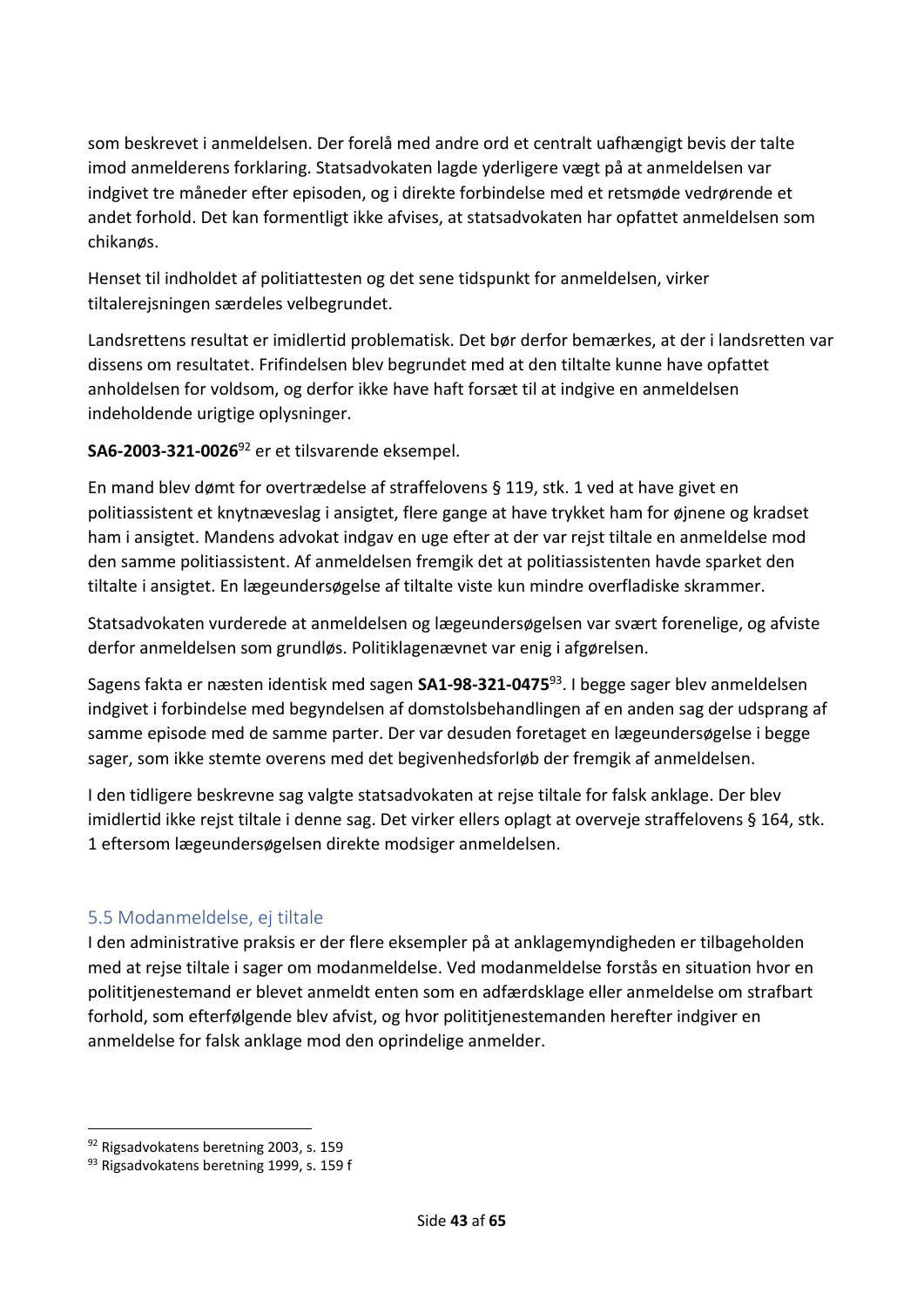#### Et eksempel herpå er **SA2-99-321-0317 og K 487/99**. 94

En person der var anholdt og sigtet for spirituskørsel blev visiteret, og i den forbindelse fremsatte han beskyldninger om at to politiassistenter, der havde anholdt ham, havde stjålet 1.000 kr. i kontanter fra ham. Den anholdte blev gentagne gange adspurgt om han ønskede at opretholde anmeldelsen, hvilket han bekræftede. Først tre timer senere, hvor han skulle afhøres nærmere om tyverianmeldelsen, indrømmede han at anmeldelsen var falsk.

Politiassistenterne anmeldte den anholdte for falsk anklage. Statsadvokaten afviste anmeldelsen om falsk anklage, hvilket politiklagenævnet var enig i. Politiassistenterne indbragte afgørelsen for Rigsadvokaten, som traf afgørelse om at den anholdte skulle sigtes for falsk anklage efter straffelovens § 164, stk. 1. Rigsadvokaten vurderede, at den anholdte havde haft rig mulighed til at trække den falske anmeldelse tilbage, og at han ifølge sin egen forklaring fremsatte beskyldningerne for at tage hævn over politiet.

I straffesagen blev den tiltalte idømt 10 dages hæfte, og i forbindelse med strafudmålingen hæftede byretten sig ved, at der trods alt, gik relativ kort tid før den tiltalte erkendte at anmeldelsen var urigtig.

Sagen illustrerer hvordan der er en modvilje mod at føre sager efter straffelovens § 164, stk. 1.

På den ene side er det jo tydeligt at anmelderen har realiseret både det objektive og subjektive gerningsindhold i bestemmelsen. Endvidere erkender anmelderen selv sin skyld. Af den grund virker statsadvokatens afgørelse om at afvise sagen som grundløs, ikke særligt velbegrundet.

På den anden side kan der argumenteres for at der ikke skete nogen reel "skade", eftersom at anmeldelsen blev trukket tilbage indenfor tre timer. Strafudmålingen på de 10 dage er tilsvarende beskeden. Straffen er kun på tre dage højere end den korteste fængselsstraf, jf. straffelovens § 33, stk. 1.

I **SA4-00-6206-0013 og 459/00**<sup>95</sup> blev der ikke rejst tiltale for falsk anklage på baggrund af anmelders subjektive opfattelse af en politiforretning.

En person indgav en anmeldelse, om at han var blevet slået 8-10 gange i hovedet med en metalstavlygte. Ifølge politiassistenternes forklaring blev den anholdte slået over skulderen to gange med en politistav.

Statsadvokaten indstillede efterforskningen eftersom den anholdtes forklaring ikke stemte overens med en lægeundersøgelse af den anholdte.

Politiassistenterne indgav en anmeldelse om falsk anklage. Statsadvokaten opgav påtale idet det ikke kunne afvises, at den anholdte opfattede det som om han blev slået med en metalstavlygte. Rigsadvokaten tiltrådte statsadvokatens afgørelse.

<sup>94</sup> Rigsadvokatens beretning 1999, s. 158 f

<sup>95</sup> Rigsadvokatens beretning 2000, s. 148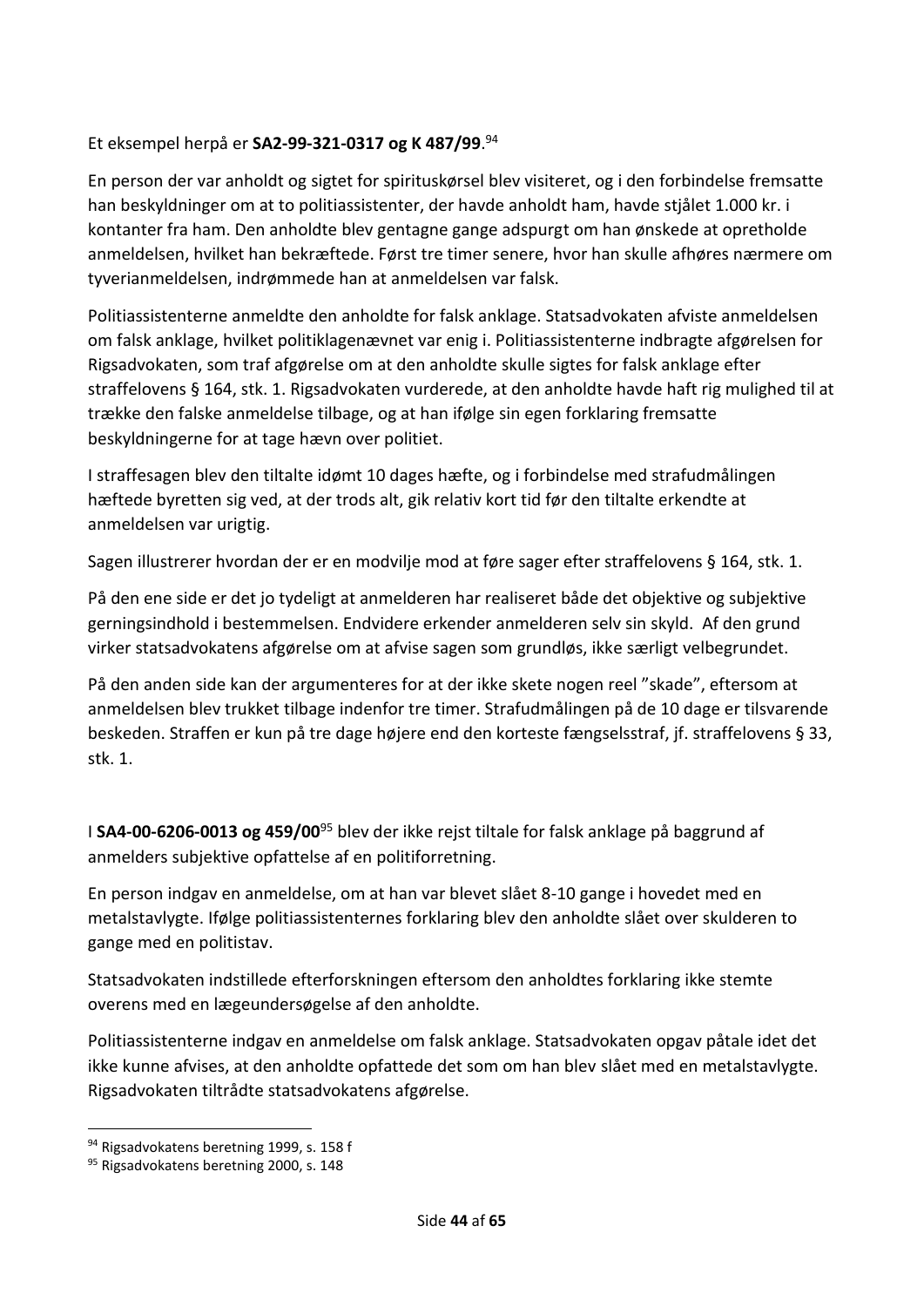Det virker ved første øjekast usandsynligt at 8-10 slag i hovedet med en metalstavlygte kan forveksles med 2 slag over skulderen med en politistav. Sammenholdt med resultatet af lægeundersøgelsen, som understøttede polititjenestemændenes forklaring, burde straffelovens § 164, stk. 1 at have været overvejet. Statsadvokaten og Rigsadvokaten er imidlertid enige om at tillægge anmelderens subjektive fortolkning af episoden stor betydning.

I **SA2-97-321-0190 og K 196/97** og **SA2-97-321-0206; K 229/98**<sup>96</sup> blev der ikke rejst tiltale på trods af gentagne anmeldelser.

En hyrevognschauffør blev idømt en bøde for overtrædelse af færdselsloven. Chaufføren anmeldte herefter den politiassistent, som havde vidnet i straffesagen, for falsk forklaring for retten. Statsadvokaten afviste anmeldelsen som grundløs. Politiklagenævnet var enig i afgørelsen. Chaufføren påklagede afgørelsen til Rigsadvokaten, der tiltrådte statsadvokatens afgørelse.

Et år senere indgav chaufføren en ny anmeldelse mod flere polititjenestemænd for falsk forklaring i forbindelse med en anden upåanket straffesag vedrørende en hastighedsoverskridelse. Statsadvokaten afviste anmeldelsen som grundløs. Politiklagenævnet var enig i afgørelsen. Chaufføren påklagede afgørelsen til Rigsadvokaten, der tiltrådte statsadvokatens afgørelse.

Der blev ikke rejst tiltale for falsk anmeldelse.

Sagen drejede sig om to mindre overtrædelser af færdselsloven med en samlet bødestraf på 4.000 kroner. Indholdet af de to anmeldelser fremgår ikke direkte, og det kan derfor ikke med sikkerhed fastslås om anmelderen har realiseret de objektive og subjektive krav i straffelovens § 164, stk. 1.

# <span id="page-44-0"></span>5.6 Manglende forklaring

I praksis ses der mange eksempler på politiforretninger, hvor der kun er den involverede og en polititjenestemand til stede. I sådanne tilfælde vil en eventuel uoverensstemmelse som udgangspunkt hvile på påstand mod påstand. I det tilfælde, hvor polititjenestemanden nægter at udtale sig i straffesagen henset til en verserende klagesag, vil resultatet derfor typisk være frifindelse på bevisets stilling. Se eksempelvis **SA1-99-44-0336 og K 627/00**. 97

I forbindelse med et færdselsuheld blev politiet tilkaldt. Den ene af de involverede blev tiltalt for overtrædelse af straffelovens § 121 fordi han flere gange kaldte en politiassistent for racist. Efterfølgende klagede han over den politiassistent der var kommet til stedet.

Den tiltalte blev frifundet blandt andet fordi at politiassistenten ikke ønskede at afgive forklaring, henset til den verserende klagesag hos statsadvokaten.

<sup>96</sup> Rigsadvokatens beretning 1997, s. 84

<sup>97</sup> Rigsadvokatens beretning 1999, s. 67 f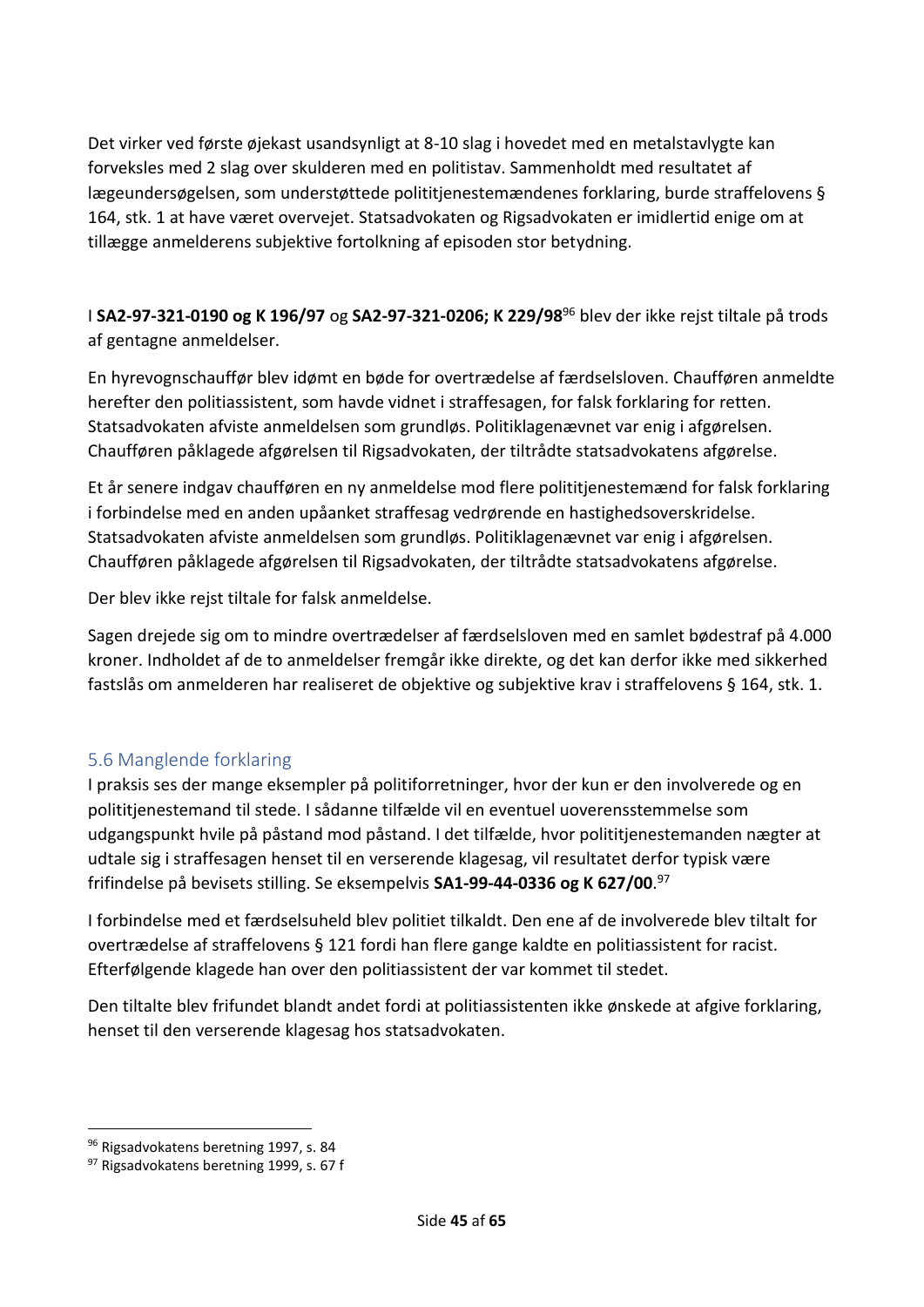Såfremt det eneste vidne i en straffesag bortfalder, må anklagemyndigheden nødvendigvis påstå frifindelse henset til objektivitetsprincippet. Jævnfør eksempelvis **SA3-98-44-0153**. 98

En mand blev anholdt og sigtet for spirituskørsel. I forbindelse med anholdelsen gjorde manden modstand, og kaldte politiassistenterne *nazi- og hiposvin*, og sparkede en af politiassistenterne på benet. Manden blev sigtet for overtrædelse af straffelovens § 119. Manden klagede over politiassistenternes magtanvendelse i forbindelse med anholdelsen.

I byretten blev manden frifundet efter anklagemyndighedens påstand. Det skyldes at politiassistenterne, på grund af den verserende klagesag hos statsadvokaten, ikke ønskede at afgive forklaring i retten.

Efterfølgende afviste statsadvokaten klagesagen. Politiklagenævnet var enig i statsadvokatens afgørelse.

# <span id="page-45-0"></span>5.7 Prioriteringen af straffe- og klagesager

I forbindelse med behandlingen af straffe- og klagesager, som udspringer af den samme episode, opstår der en problematik vedrørende prioriteringen af de to sager. Der kan eksempelvis være tale om en straffesag mod en borger for overtrædelse af straffelovens § 119 i forbindelse med en anholdelse, hvor borgeren efterfølgende har indsendt en klage over magtanvendelsen ved anholdelsen. Spørgsmålet er således, hvilken af de to sager skal behandles først?

I det givne eksempel er der tale om en enkelt episode, og det er derfor de samme parter som er involveret i klagesagen og straffesagen. Det betyder at det er den samme persongruppe som skal afhøres i begge sager.

Der kan tænkes tre fremgangsmetoder angående klagebehandlingen og efterforskningen. 1) Begge sager behandles samtidigt 2) Klagesagen behandles først 3) Straffesagen behandles først.

Den første fremgangsmetode er ulogisk. Det vil utvivlsomt indebære et stort ressourcespild, hvis sagerne behandles samtidigt. Til hver sagsbehandling vil det være nødvendigt at afhøre de involverede parter, som derfor vil blive afhørt gentagne gange. Det kan have en negativ konsekvens for kvaliteten af vidneudsagn, hvis de involverede parter skal afhøres gentagne gange af forskellige myndigheder.

Angående den anden fremgangsmetode er det statsadvokaternes opfattelse at »*en praksis, hvorefter straffesagen mod klageren sættes i bero på klagesagens behandling eller afgørelse, vil kunne resultere i en markant forøgelse af antallet af klager*«.<sup>99</sup>

Den tredje fremgangsmetode er at behandle straffesagen først. Det fremgår af bemærkninger af statsadvokaten i en konkret sag at »*i overensstemmelse med helt fast praksis bør en undersøgelse … afvente udfaldet af den verserende straffesag, der omhandler helt samme handlingsforløb*«.*<sup>100</sup>*

<sup>98</sup> Rigsadvokatens beretning 1999, s. 83 f

<sup>99</sup> Rigsadvokatens beretning 1997, s. 128

<sup>100</sup> FOB.2001.147 s. 2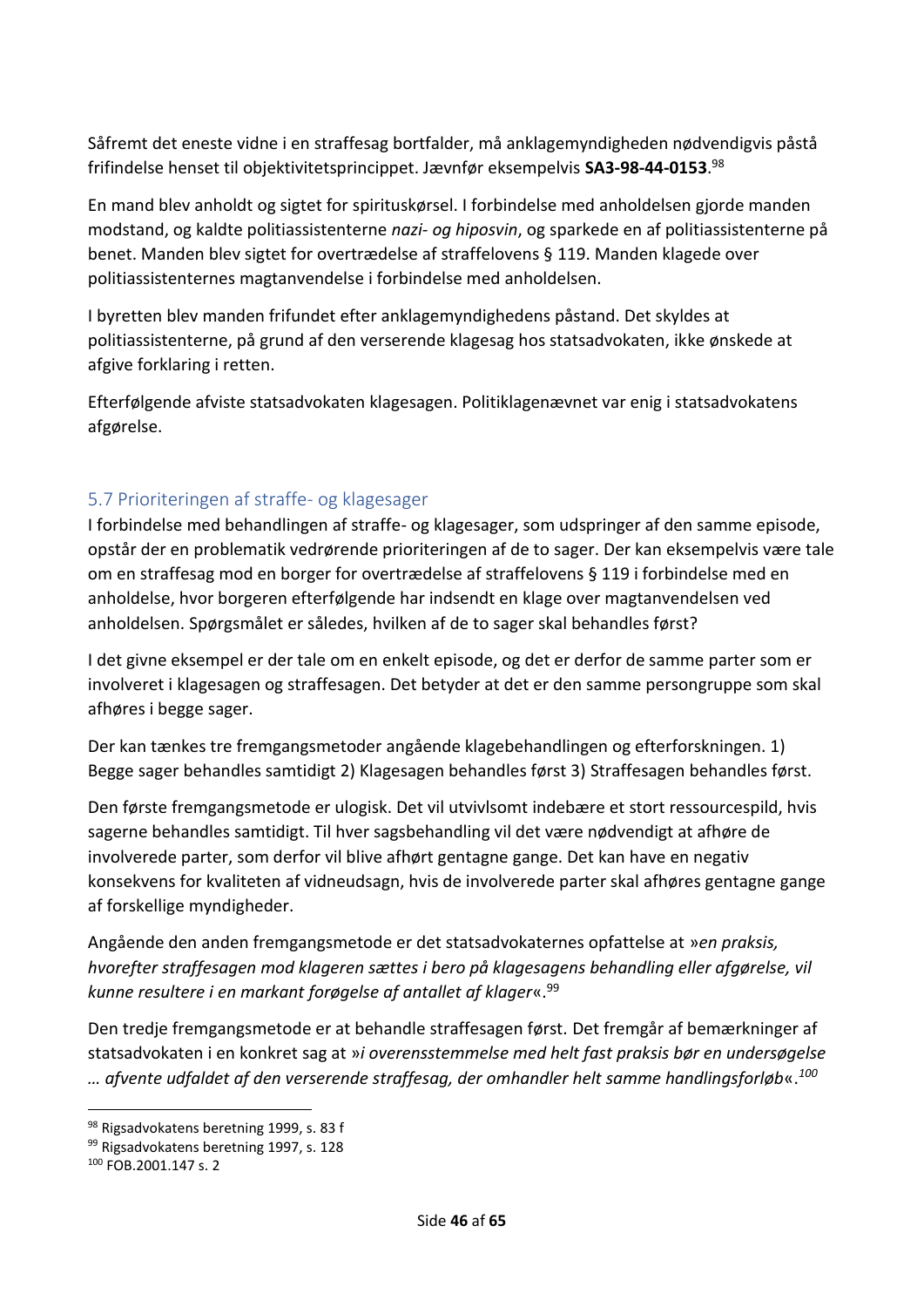Statsadvokaten har i en anden sag begrundet at sætte sagen i bero således »*Jeg har herved lagt vægt på, at den efterforskning, De anmoder om, synes at angå det samme handlingsforløb, som retten skal tage stilling til ved afgørelsen af den mod Deres klienter rejste tiltale. Jeg finder det derfor særdeles uhensigtsmæssigt, at der sideløbende med sagens behandling i retten foretages efterforskning af mig med afhøring af de samme personer, som afgiver forklaring i retten om nøjagtigt det samme hændelsesforløb*«.<sup>101</sup>

Rigsadvokaten har godkendt den ordning, og bemærket at »*det er min opfattelse, at statsadvokaterne bør have et vidt skøn over, hvordan en undersøgelse tilrettelægges, herunder om det efter en konkret vurdering er hensigtsmæssigt at sætte behandlingen af en klagesag i bero på afgørelsen af en verserende straffesag«*. 102

Det er således den tredje fremgangsmetode der anvendes i praksis. Det medfører at en klagesag sættes i bero i hvert fald indtil straffesagen er afgjort i første instans. Det er blevet argumenteret at på den måde bedst får klarlagt klagens fulde omfang.<sup>103</sup> Metoden har den fordel at retsbogsforklaringer kan anvendes ved den senere klagesag. Det fremgår af Rigsadvokatens bemærkninger i en klagesag at »*jeg er endvidere af den opfattelse, at reglerne i retsplejelovens kapitel 93 b ikke er til hinder for, at straffesagens akter, herunder retsbogsudskrifter, kan indgå som en del af statsadvokatens undersøgelsesmateriale i klagesagen*«.<sup>104</sup>

Problematikken blev endvidere behandlet af Folketingets Ombudsmand i **FOB2001.147**.

En politiklagenævnssag blev af statsadvokaten sat i bero indtil en straffesag med de samme parter var afgjort. Statsadvokaten begrundede afgørelsen med at straffesagen og politiklagenævnssagen hændelsesmæssigt havde de samme hovedpunkter. Rigsadvokaten var enig i statsadvokatens afgørelse.

En advokat klagede, på vegne af Politiforbundet i Danmark til Folketingets Ombudsmand. Klagen angik for det første prioriteringen i forholdet mellem straffesager og politiklagenævnssager i almindelighed. For det andet angik klagen den konkrete sag.

Advokaten anførte at statsadvokaten i en anden sag havde udtalt at »*i overensstemmelse med helt fast praksis bør en undersøgelse i nærværende sag derfor afvente udfaldet af den verserende straffesag, der omhandler helt samme handlingsforløb*«.<sup>105</sup> Advokaten bemærkede at »denne '*helt faste praksis' savner hjemmel i retsplejeloven, er i strid med god forvaltningsskik og i øvrigt i strid med Menneskerettighedskonventionens artikel 6*«.<sup>106</sup>

<sup>101</sup> K 28/96, Rigsadvokatens beretning 1996

<sup>&</sup>lt;sup>102</sup> Rigsadvokatens beretning 1997, s. 128

<sup>103</sup> FOB.2001.147, s. 2

<sup>104</sup> Rigsadvokatens beretning 1996, s. 139

<sup>105</sup> FOB.2001.147, s. 2

<sup>106</sup> FOB.2001.147, s. 2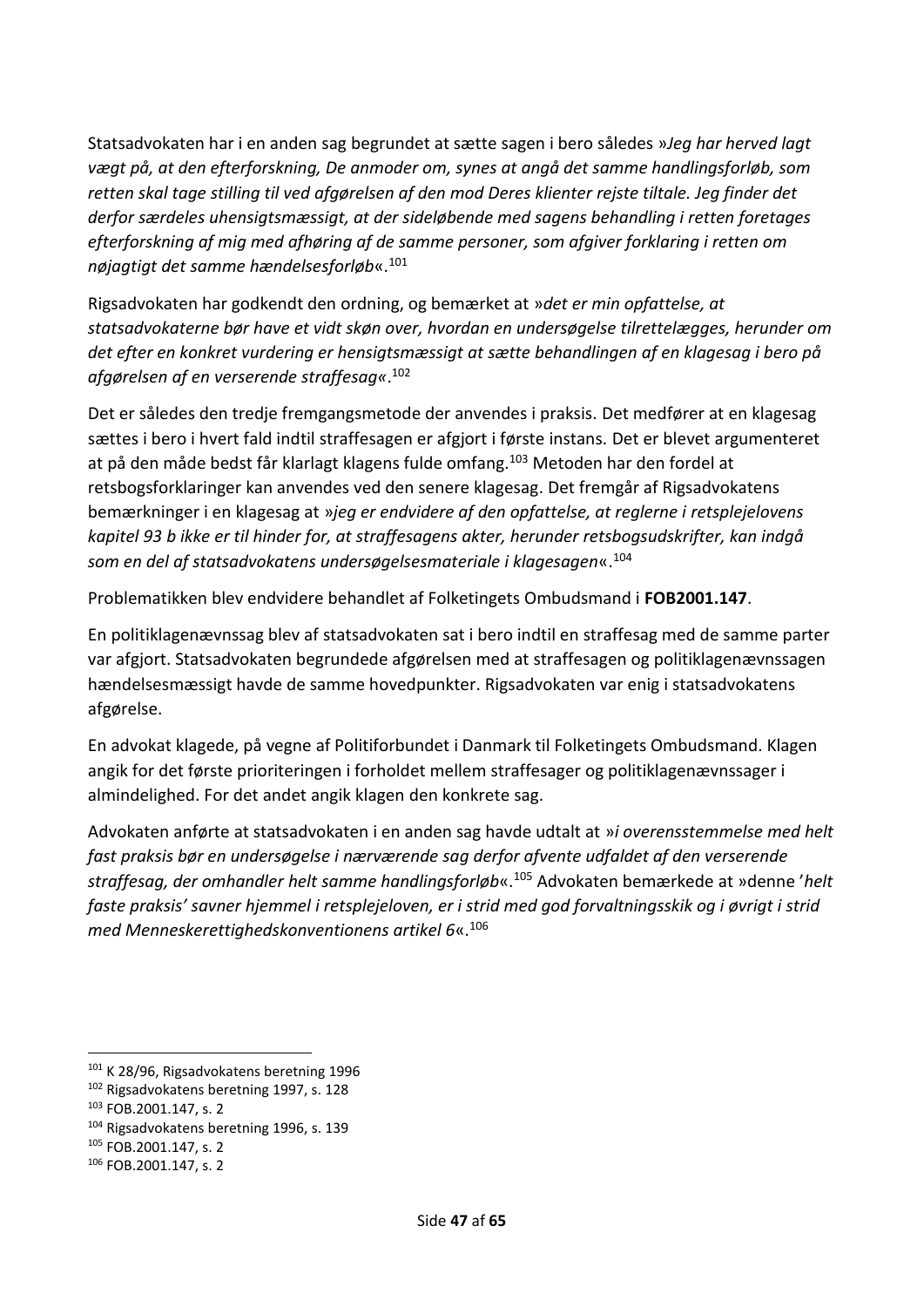Advokaten var kritisk over denne faste praksis og anførte at »*polititjenestemænd, der indkaldes til at afgive vidneforklaring i en situation som den foreliggende, kan naturligvis påberåbe sig vidnefritagelse i medfør af retsplejelovens § 171, stk. 2, nr. 1*

*Tiltalte, der måtte få kendskab til Statsadvokaternes praksis, kan således med held, efter at der er rejst tiltale, indgive en anmeldelse imod de implicerede polititjenestemænd i en række tilfælde med den konsekvens, at Anklagemyndigheden under domsforhandlingen i straffesagen må ændre sin påstand fra domfældelse i overensstemmelse med anklageskriftet til frifindelse, når de implicerede polititjenestemænd (som de eneste vidner) påberåber sig vidnefritagelse. Sådanne uheldige konsekvenser af den praktiserede ordning vil i hvert fald kunne elimineres, såfremt politiklagenævnssagen færdigbehandles inden domsforhandlingen i straffesagen, hvad der efter min opfattelse helt oplagt bør ske, såfremt beskyldningerne imod de implicerede polititjenestemænd er alvorlige, herunder med beskyldninger om vold* «.<sup>107</sup>

Statsadvokaten bemærkede at politiklagenævnssager ikke ubetinget sættes i bero på udfaldet af straffesagen. Afgørelsen træffes på baggrund af en konkret afvejning af den enkelte sags forhold. Det er dog hovedreglen at klagesagen sættes i bero, hvis der er tale om hændelsesmæssigt sammenfald mellem klagesagen og straffesagen. Statsadvokaten bemærkede endvidere, at han fandt det betænkeligt, hvis den tiltalte klager kunne overtage styringen af straffesagens forløb, ved at indgive en klage over den involverede polititjenestemand.

Angående berostillelsen anførte Folketingets Ombudsmand, at et grundlæggende krav til forvaltningen er at afgørelser skal træffes så hurtigt som det er muligt og forsvarligt. En berostillelse vil uundgåeligt medføre en forhaling af sagen, og skal derfor være sagligt begrundet. Ombudsmanden udtalte at »*afgørelsen af hvorvidt det kan anses for rimeligt at stille en sag i bero mens udfaldet af en anden sag afventes, afhænger i første omgang af en prognose for betydningen af den anden sag. Statsadvokaten har bl.a. henvist til den procesbesparelse som forventes at kunne opnås ved at afvente udfaldet af straffesagen. I en sag som den foreliggende er der på den anden side et klart og vægtigt hensyn at tage til de politifolk som er involveret i klagesagen der kan have alvorlige tjenestelige og/eller strafferetlige konsekvenser, ligesom også hensynet til klagerne naturligvis er af betydning*«. 108

På det grundlag fandt Folketingets Ombudsmand ikke anledning til at udtale kritik af statsadvokatens afgørelse om berostillelse i den konkrete sag. Der var heller ikke anledning til at iværksætte en undersøgelse om hvorvidt kravet om rettergang inden rimelig tid i Den Europæiske Menneskerettighedskonventions artikel 6 var tilsidesat. Der kan dog være et hensyn til parterne i en berostillet politiklagenævnssag, som medfører at afgørelsen om berostillelse skal genovervejes, hvis straffesagen trækker væsentligt ud.

I forhold til advokatens klage om prioriteringen i forholdet mellem straffesager og politiklagenævnssager i almindelighed, fandt Folketingets Ombudsmand ikke anledning til at iværksætte en undersøgelse. Afgørelsen blev begrundet med at efter statsadvokaternes og

<sup>107</sup> FOB.2001.147, s. 3

<sup>108</sup> FOB.2001.147, s. 4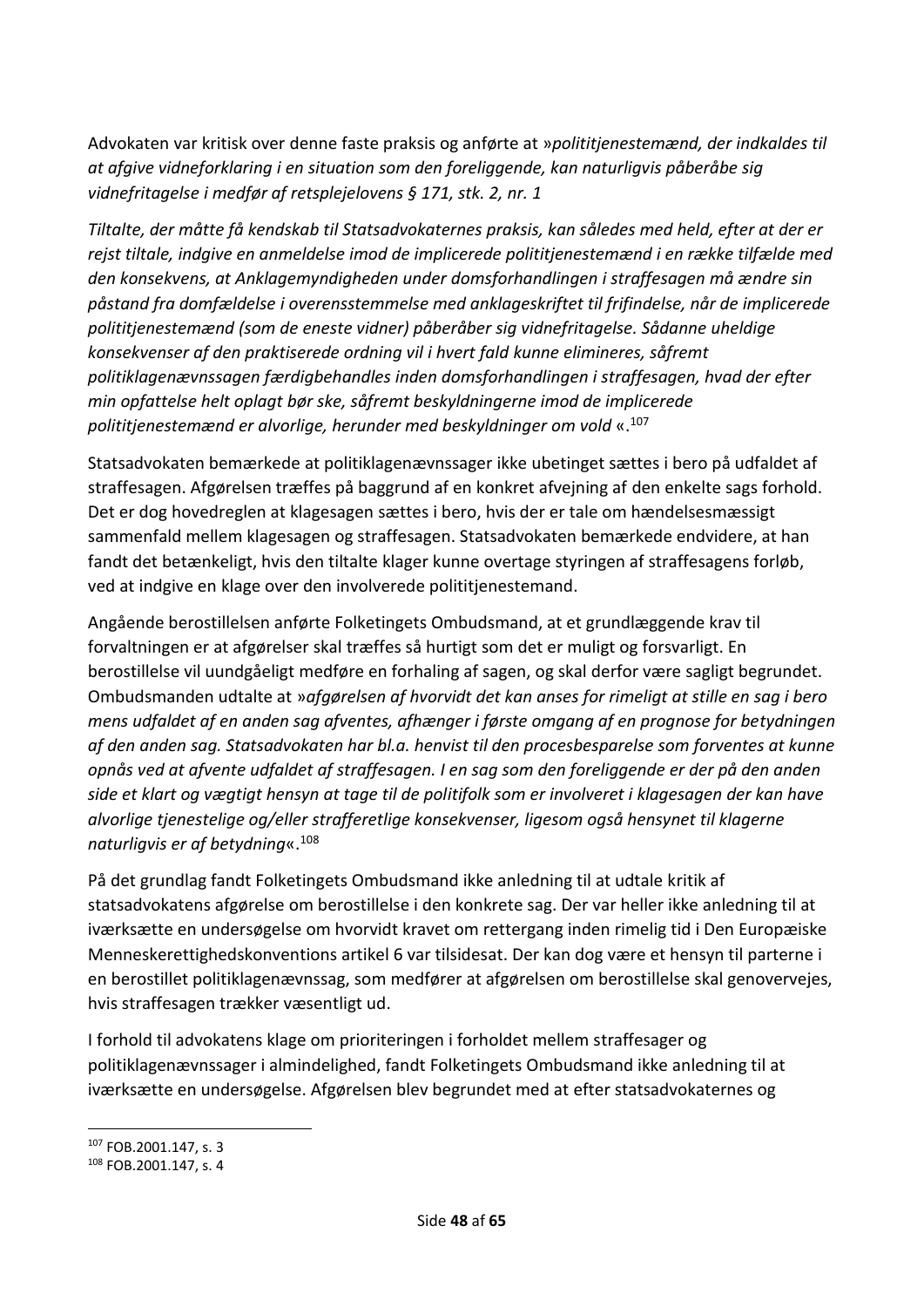Rigsadvokatens oplysninger afgøres beslutningen om berostillelse på baggrund af en konkret vurdering med inddragelse af saglige hensyn.

### <span id="page-48-0"></span>5.8 Delkonklusion

På baggrund af det foregående kan det generelt konkluderes at på grund af hensynet til den enkelte polititjenestemands retssikkerhed er der i klagesager et krav til bevisets styrke, som er tæt på kravet til bevisets styrke i en straffesag.

Der er flere eksempler på falske anmeldelser, som er så grove, at anklagemyndigheden har valgt at rejse tiltale efter straffelovens § 164, stk. 1.

Der er imidlertid også flere eksempler der tyder på, at anklagemyndigheden er meget forsigtig med at reise tiltale for falsk anklage.

En polititjenestemand har ikke pligt til at afgive vidneforklaring i en straffesag, hvis der verserer en klagesag mod polititjenestemanden. Polititjenestemandens vidneforklaring er ofte central, og derfor fører bortfald af vidneforklaring ofte til frifindelse af den tiltalte.

Spørgsmålet om prioriteringen af straffe- og klagesager er kompliceret og er blevet behandlet i stort omfang af statsadvokaterne, Rigsadvokaten og Folketingets Ombudsmand. Det har ført til en fast praksis, hvorefter straffesagen behandles først. Det betyder imidlertid ofte at klagesagen sættes i bero, og behandles først efter straffesagens konklusion. Den fremgangsmetode har den fordel, at vidneafhøringer som er blevet ført til retsbogen, kan anvendes i forbindelse med klagesagens behandling. De alternative fremgangsmetoder er ikke praktisk anvendelige, fordi de i høj grad vil påvirke straffesagens gang.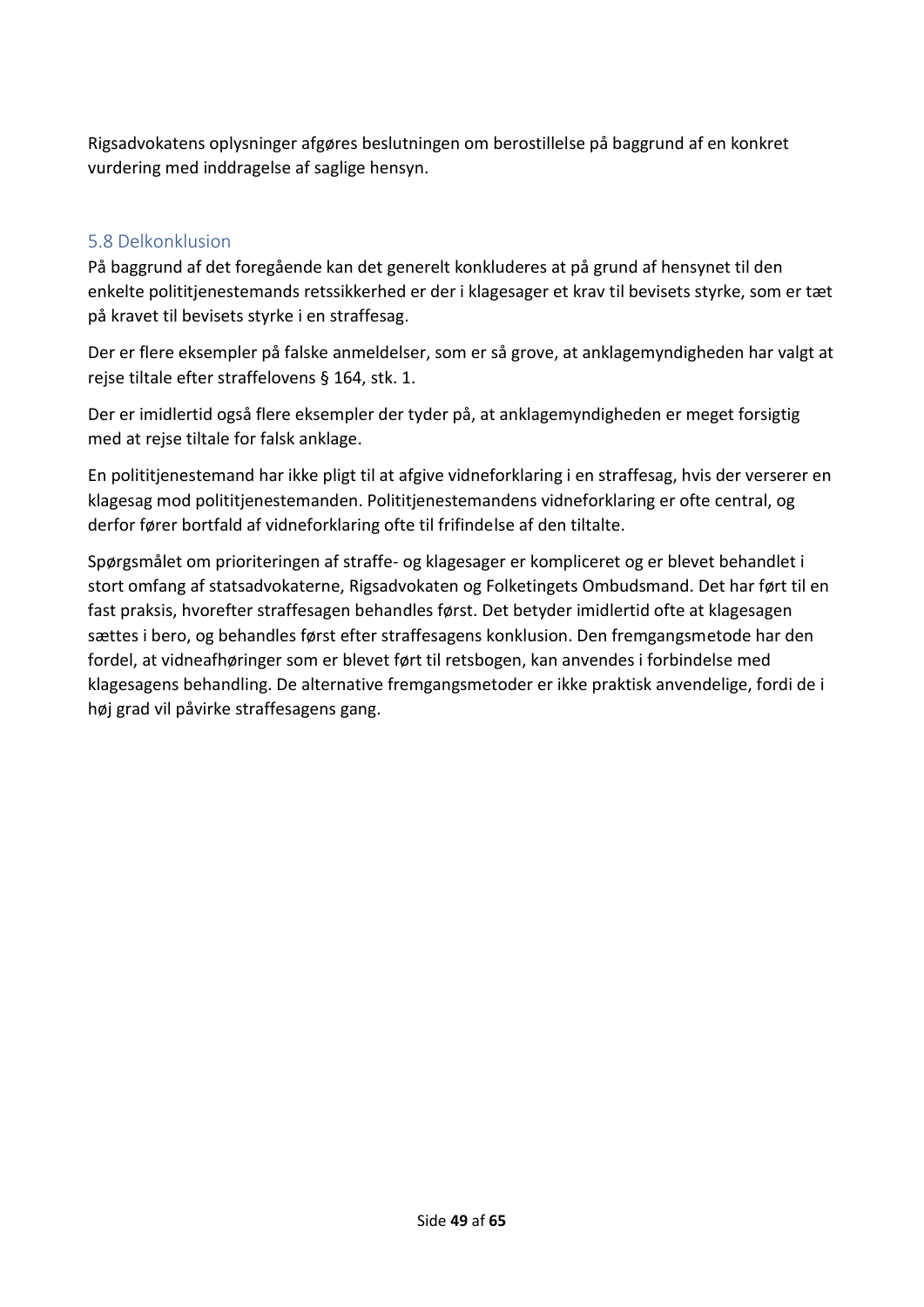# <span id="page-49-0"></span>6. Forholdet til EMRK

I dette kapitel beskrives kort de internationale menneskerettighedernes tilblivelse og formål med fokus på Den Europæiske Menneskerettighedskonvention. Derefter bliver de relevante konventionsbestemmelser analyseret i forhold til falsk anklage med inddragelse af relevant praksis fra Den Europæiske Menneskerettighedsdomstol.

#### <span id="page-49-1"></span>6.1 Historie

Princippet om menneskerettigheder har sine rødder i filosofien fra Oldtiden. De forfatningssikrerede menneskerettigheder så sin begyndelse med Magna Carta i England I 1200 tallet, men begyndte først at sprede sig i Europa omkring 1700-tallet, og i Danmark markeret med Grundloven i 1849. Udviklingen tog først for alvor fart efter Anden Verdenskrig, som følge af de mange overgreb mod civilbefolkningen.<sup>109</sup>

I 1948 blev De Forenede Nationers Verdenserklæring om Menneskerettigheder vedtaget. Verdenserklæringen indeholder en række politiske, borgerlige og kulturelle rettigheder. Det var første gang at der i et internationalt dokument var oplistet en række grundlæggende rettigheder. Verdenserklæringen er ikke juridisk bindende, men har været anvendt bredt til inspiration for andre menneskerettighedskonventioner herunder Den Europæiske Menneskerettighedskonvention.<sup>110</sup>

I 1949 blev Europarådet oprettet og året efter blev Den Europæiske

Menneskerettighedskonvention vedtaget. Konventionen trådte i kraft i 1953 og blev ratificeret af Danmark i samme år. I 1992 blev konventionen inkorporeret i dansk lov.<sup>111</sup> Konventionen opretter desuden Den Europæiske Menneskerettighedsdomstol, hvis opgave er at sikre opfyldelsen af de forpligtelser, som følger af konventionen jf. EMRK art. 19. Domstolens afgørelser er bindende for Europarådets medlemsstater. Domstolen har haft en stor indflydelse på udviklingen af menneskerettigheder.

#### <span id="page-49-2"></span>6.2 Formål

Jens Elo Rytter stiller spørgsmålet hvorfor skal vi overhoved have menneskerettigheder, som beskytter det enkelte menneskes frihed og værdighed?<sup>112</sup> Han oplister to udgangspunkter. Først er menneskerettigheder nødvendige af ideologiske årsager, som et nødvendigt krav i et retfærdigt samfund. Derudover er menneskerettigheder af praktiske årsager med til at forebygge konflikter,

<sup>109</sup> Jens Elo Rytter, Individets grundlæggende rettigheder, 4. udgave, Karnov Group Denmark A/S København, 2021, s. 22 f

<sup>110</sup> Jens Elo Rytter, Individets grundlæggende rettigheder, 4. udgave, Karnov Group Denmark A/S København, 2021, s. 24

<sup>&</sup>lt;sup>111</sup> Jens Elo Rytter, Individets grundlæggende rettigheder, 4. udgave, Karnov Group Denmark A/S København, 2021, s. 24 f

<sup>&</sup>lt;sup>112</sup> Jens Elo Rytter, Individets grundlæggende rettigheder, 4. udgave, Karnov Group Denmark A/S København, 2021, s. 32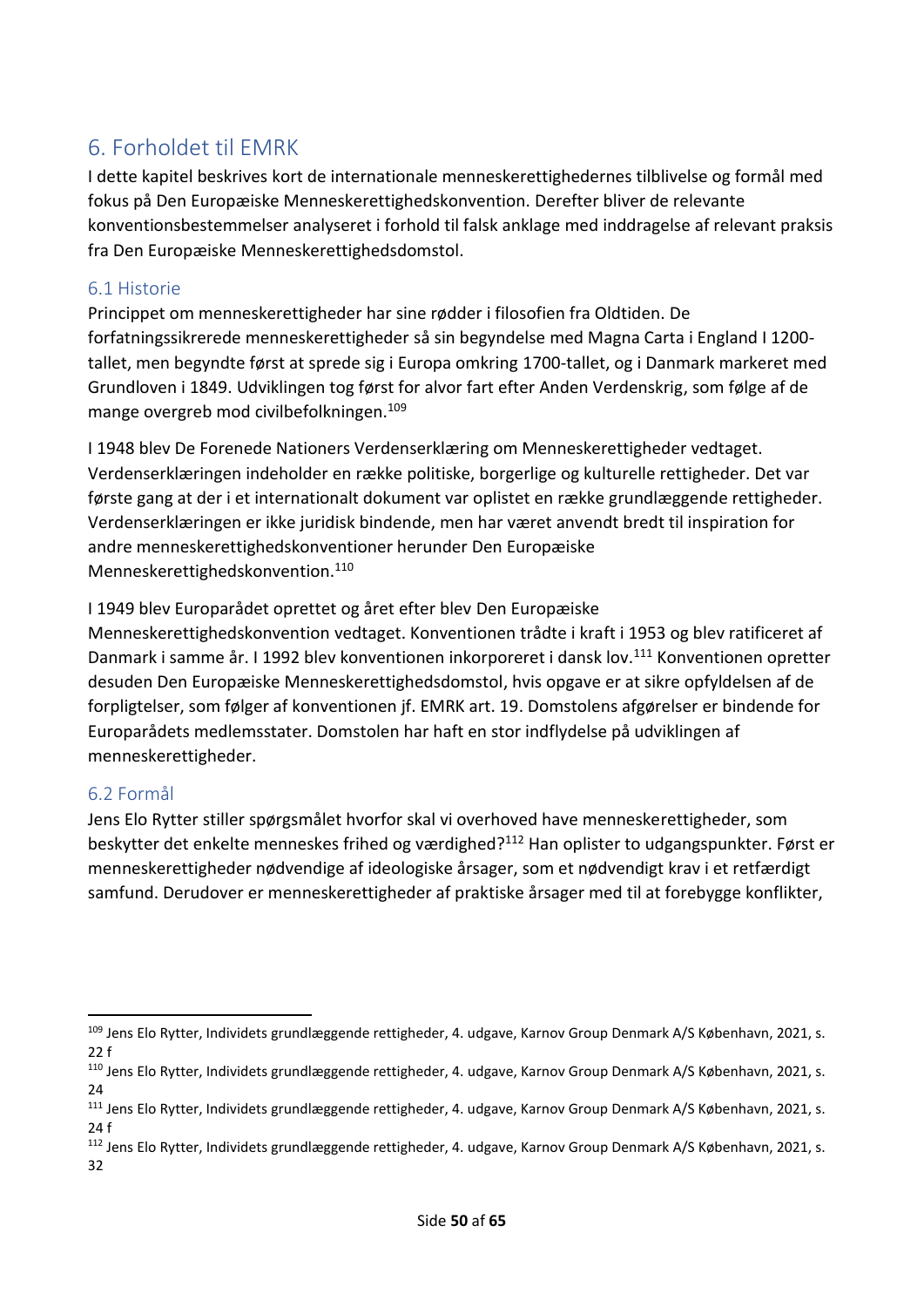og skaber derved et fredeligt samfund. Han bemærker, at en række konflikter i moderne tid er opstået som følge af undertrykkelse af religiøse, etniske eller nationale mindretal.<sup>113</sup>

# <span id="page-50-0"></span>6.3 Artikel 3 – Forbud mod tortur

Artikel 3 indeholder et absolut forbud mod tortur, umenneskelig eller nedværdigende behandling eller straf. Forbuddet omfatter fysisk såvel som psykisk mishandling.

I sager om falsk anmeldelse er kritikken af politiets magtanvendelse ofte en central del af klagen. Artikel 3 yder beskyttelse over for politiets uretmæssigt magtanvendelse. Et eksempel på det er M.F. mod Ungarn<sup>114</sup>.

En mand blev stoppet af politiet mens han kørte i en bil med tyvekoster. Manden anmeldte senere til politiet, at han var blevet udsat for omfattende mishandling af politiet, med det formål, at han skulle indrømme tyveriet. Han blev desuden udsat for en række racistiske udtalelser med henvisning til hans romabaggrund. Han blev senere undersøgt på et hospital, hvor der blev udstedt en attest, der dokumenterede flere skader på kroppen. Anklagemyndigheden valgte at indstille efterforskningen. Den forurettedes forklaring blev afvist som utroværdig, blandt andet henset til at han var blevet stoppet af politiet med tyvekoster, og vold med det formål at opnå en tilståelse derfor ikke var nødvendig. På den baggrund blev den forurettede efterfølgende dømt for falsk anklage.

Den Europæiske Menneskerettighedsdomstol fandt at der var sket en krænkelse af artikel 3. Det var tilfældet for mishandlingen af den forurettede. Der var også sket en krænkelse af artikel 3 som følge af politiets mangelfulde efterforskning af sagen. Der var desuden sket en krænkelse af artikel 14, fordi at politiet ikke havde efterforsket det racistiske motiv i sagen.

# <span id="page-50-1"></span>6.4 Artikel 6 – Ret til retfærdig rettergang

Af artikel 6 i den Europæiske Menneskerettighedskonvention fremgår det at *enhver har ret til en retfærdig og offentlig rettergang*. Artiklen oplister herefter en detaljeret liste over elementer som indgår i en retfærdig rettergang, herunder blandt andet krav om en uafhængig og upartisk domstol, offentlighed, kontradiktion, eget valg af forsvarer og forbud mod selvinkrimination.

Efter bestemmelsens ordlyd angår retten til retfærdig rettergang *når der skal træffes afgørelse enten i en strid om hans borgerlige rettigheder og forpligtelser eller angående en mod ham rettet anklage for en forbrydelse*, jf. art. 6, 1. pkt. Det er tydeligt at bestemmelsen finder anvendelse i straffesager. Begrebet *strid om hans borgerlige rettigheder og forpligtelser* er imidlertid vanskeligere at definere entydigt. Udgangspunktet er at bestemmelsen finder anvendelse i civile sager, men det er mindre klart om anvendelsesområdet også inkluderer disciplinærsager.

<sup>113</sup> Jens Elo Rytter, Individets grundlæggende rettigheder, 4. udgave, Karnov Group Denmark A/S København, 2021, s. 32 f

<sup>114</sup> M.F. v. Hungary, 45855/12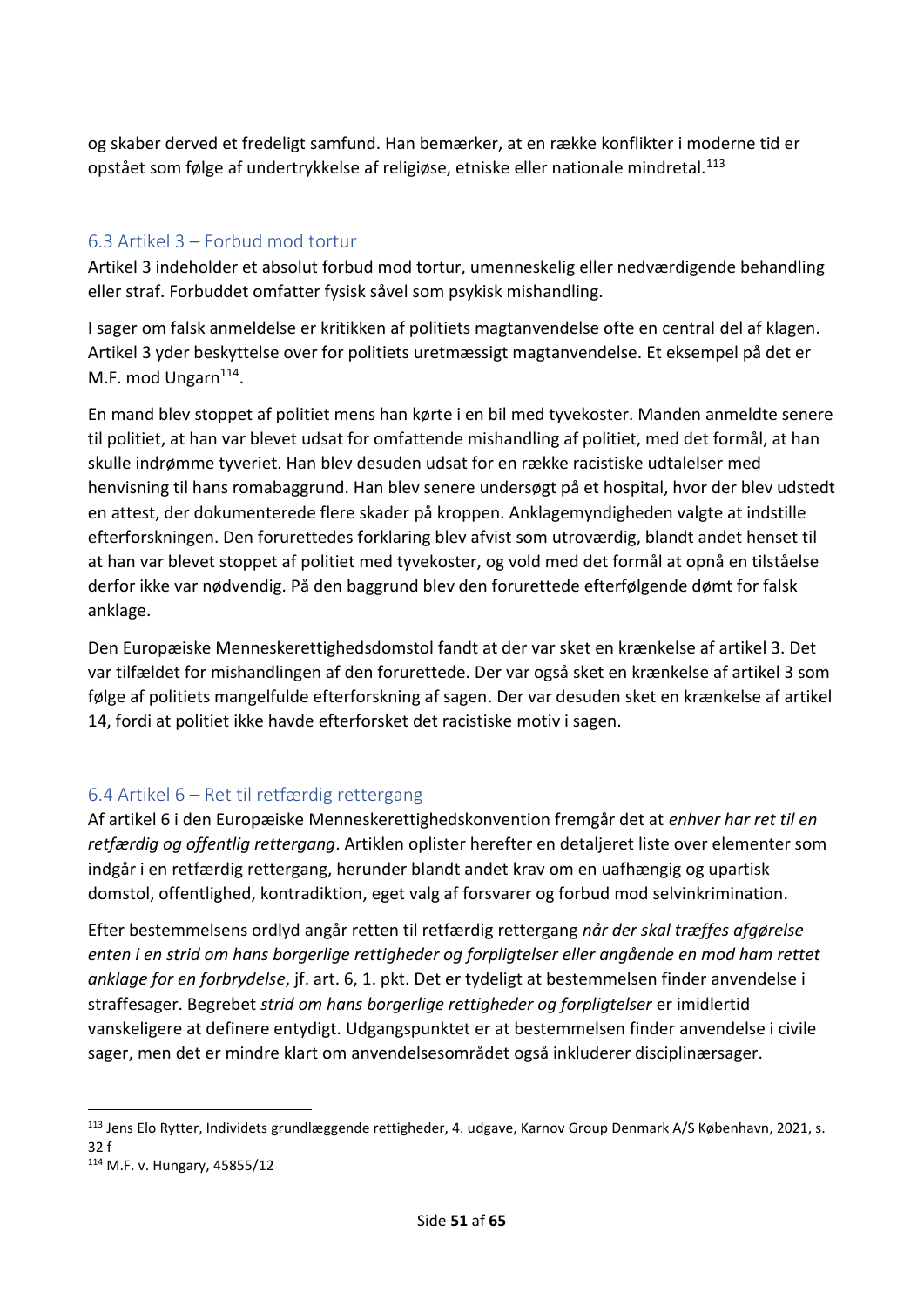Den Europæiske Menneskerettighedsdomstol har i sin praksis anlagt en vidtgående fortolkning af begrebet *borgerlige rettigheder og forpligtelser* til at omfatte en lang række offentligretlige sager mellem myndigheder og private.<sup>115</sup> Eksempelvis disciplinære sanktioner over for læger og advokater og offentlige ansættelsesforhold. 116

Det kan således ikke lægges til grund at bestemmelsen finder direkte anvendelse i disciplinærsager. Det er imidlertid klart at principperne i bestemmelsen, herunder forbuddet mod selvinkrimination, er blevet anvendt som inspiration i anden lovgivning og disciplinærregelsæt. Jævnfør eksempelvis retssikkerhedslovens<sup>117</sup> § 10, hvoraf det fremgår at *hvis der er konkret mistanke om, at en enkeltperson eller juridisk person har begået en lovovertrædelse, der kan medføre straf, gælder bestemmelser i lovgivningen m.v. om pligt til at meddele oplysninger til myndigheden ikke i forhold til den mistænkte, medmindre det kan udelukkes, at de oplysninger, som søges tilvejebragt, kan have betydning for bedømmelsen af den formodede lovovertrædelse* og retsplejelovens § 1019 g *indklagede har ikke pligt til at afgive forklaring til Politiklagemyndigheden, hvis forklaringen må antages at ville udsætte den pågældende for strafansvar eller disciplinæransvar*.

Klouvi mod Frankrig<sup>118</sup> er et eksempel på en sag om overtrædelse af artikel 6 vedrørende falsk anmeldelse. En kvinde, ved navn Agnès Klouvi, anmeldte en mand for adskillige voldtægter og seksuel chikane. Efterforskningen blev indstillet på grund af manglende beviser. Klouvi blev efterfølgende dømt for falsk anklage. Det skete på baggrund af en bestemmelse i den dagældende straffelov, hvorefter domsfældelse for falsk anklage var påkrævet, hvis anklagen ikke førte til en sigtelse. Den Europæiske Menneskerettighedsdomstol fandt at der var sket en krænkelse af artikel 6 om retten til en retfærdig rettergang herunder princippet om uskyldsformodningen. Det blev kritiseret, at den nationale lovgivning havde frataget domstolene det konkrete skøn.

Det fremgår desuden af Brandstetter mod Østrig<sup>119</sup>, at artikel 6 ikke giver en tiltalt ubegrænset ret til, i forbindelse med sit forsvar, at kaste en falsk mistanke på en anden person. Menneskerettighedsdomstolen udtalte »*it would be overstraining the concept of the right of defence of those charged with a criminal offence if it were to be assumed that they could not be prosecuted when, in exercising that right, they intentionally arouse false suspicions of punishable behaviour concerning a witness or any other person involved in the criminal proceedings*«.<sup>120</sup>

<sup>115</sup> Jens Elo Rytter, Individets grundlæggende rettigheder, 4. udgave, Karnov Group Denmark A/S København, 2021, s. 465

<sup>116</sup> Jens Elo Rytter, Individets grundlæggende rettigheder, 4. udgave, Karnov Group Denmark A/S København, 2021, s. 465

<sup>117</sup> Lov nr. 442 af 09/06/2004

<sup>118</sup> Klouvi mod Frankrig, 30754/03

<sup>119</sup> Brandstetter mod Østrig, 11170/84

<sup>120</sup> Brandstetter mod Østrig, 11170/84, para. 52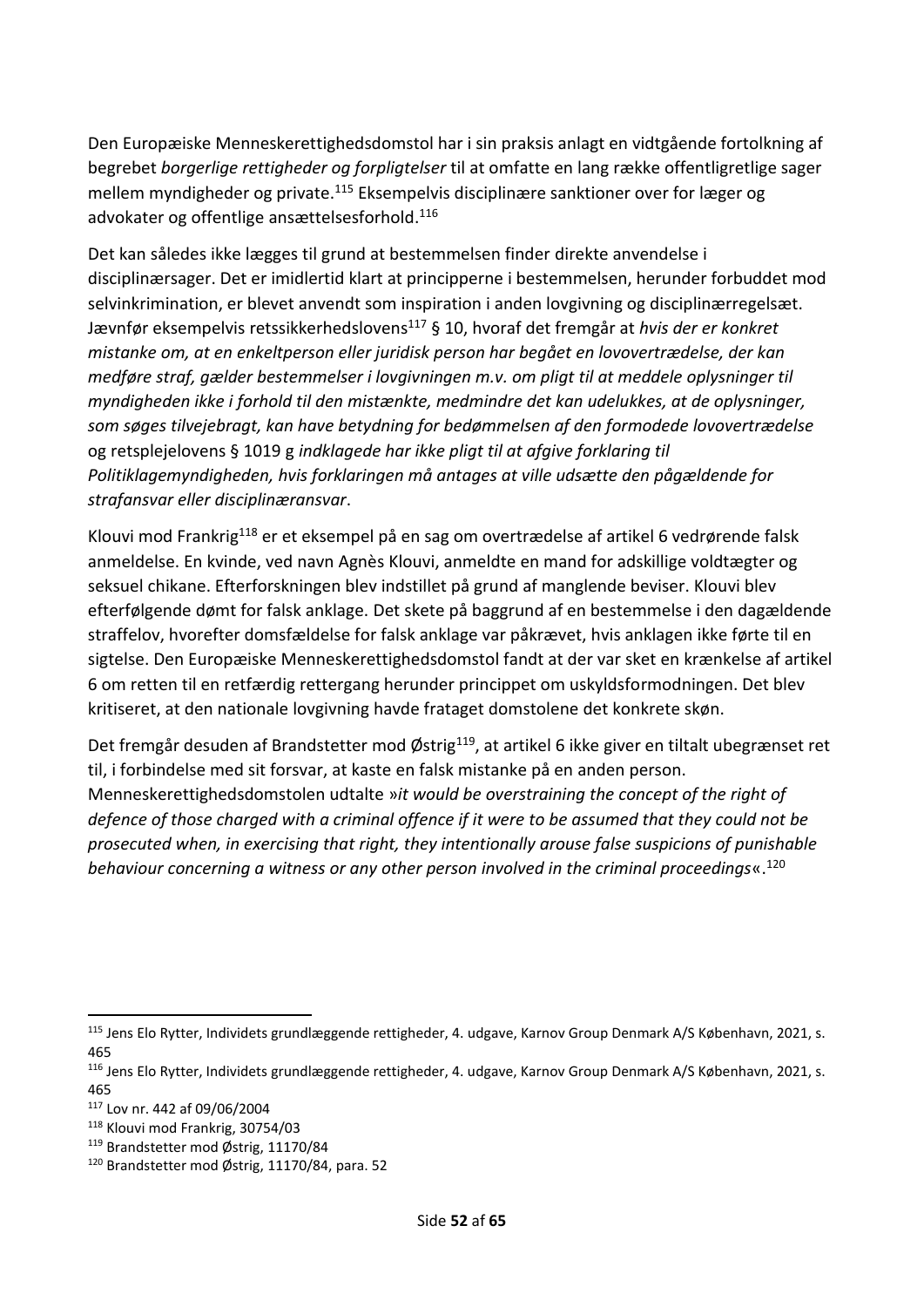#### <span id="page-52-0"></span>6.5 Artikel 10 – Retten til ytrings- og informationsfrihed

Den Europæiske Menneskerettighedskonventions artikel 10 beskytter friheden til at ytre sig og til at modtage information. Ytringsfrihed er ifølge Jens Elo Rytter værdifuld for individets adgang til at udfolde sin personlighed. Ytringsfriheden styrker samfundsudviklingen i almindelighed, og er en nødvendig forudsætning for et demokrati.<sup>121</sup>

Indholdet i artikel 10 er ikke absolut. Det er muligt at gøre indgreb i ytringsfriheden. Det følger af artikel 10, stk. 2 at *udøvelsen af disse frihedsrettigheder medfører pligter og ansvar, kan den underkastes sådanne formaliteter, betingelser, restriktioner eller straffebestemmelser, som er foreskrevet ved lov og er nødvendige i et demokratisk samfund af hensyn til den nationale sikkerhed, territorial integritet eller offentlig tryghed, for at forebygge uorden eller forbrydelse, for at beskytte sundheden eller sædeligheden, for at beskytte andres gode navn og rygte eller rettigheder, for at forhindre udspredelse af fortrolige oplysninger, eller for at sikre domsmagtens autoritet og upartiskhed*.

Straffelovens § 164, stk. 1 om falsk anklage kan betragtes som et indgreb i individets ret til ytringsfrihed. Trine Baumbach bemærker i den forbindelse, at selvom retten til ytringsfrihed ikke har sit primære virkefelt vedrørende bevidst urigtige udsagn<sup>122</sup> er »*§164, stk. 1, om den der afgiver urigtige oplysninger til offentlig myndighed med forsæt til, at en uskyldig derved bliver sigtet, dømt eller undergivet strafferetlig retsfølge for et strafbart forhold, også en straffebestemmelse, der efter sin karakter udgør en begrænsning af ytringsfriheden og derfor skal fortolkes i lyset heraf*«. 123

Kernen i kriminaliseringen af falsk anklage er at straffe den der med forsæt afgiver urigtige oplysninger. På samme tid er det nødvendigt at borgeren har tillid til klagesystemet, og ikke frygter at blive straffet for at indgive en anmeldelse i god tro. Det skal derfor indgå i forsætsbedømmelsen af § 164, stk. 1 under hensyn til ytringsfriheden, at falsk anklage afgivet i god tro ikke straffes.<sup>124</sup>

I Bezymyannyy v. Russia<sup>125</sup> blev en forretningsmand dømt for falsk anmeldelse ved at have klaget til anklagemyndigheden over, at en navngivet dommer havde »*acting in the exercise of her duties, had committed a crime by delivering a deliberately unjust decision knowingly based on incorrect and sometimes even openly forged documentary evidence*«.<sup>126</sup> Den Europæiske Menneskerettighedsdomstol fandt, at der var sket en krænkelse af artikel 10. Domstolen lagde vægt på, at det i et demokratisk samfund »*may be necessary to protect public servants from offensive, abusive and defamatory attacks which are calculated to affect them in the performance of their duties and to damage public confidence in them and the office they hold«*. <sup>127</sup> Domstolen taler her for en skærpet beskyttelse for offentligt ansatte som indtager en særlig rolle i samfundet,

<sup>123</sup> Trine Baumbach, Strafferet og menneskeret, 1. udgave, Karnov Group Denmark A/S København, 2014, s. 270

<sup>&</sup>lt;sup>121</sup> Jens Elo Rytter, Individets grundlæggende rettigheder, 4. udgave, Karnov Group Denmark A/S København, 2021, s. 282 f

<sup>122</sup> Trine Baumbach, Strafferet og menneskeret, 1. udgave, Karnov Group Denmark A/S København, 2014, s. 267

<sup>124</sup> Trine Baumbach, Strafferet og menneskeret, 1. udgave, Karnov Group Denmark A/S København, 2014, s. 267

<sup>&</sup>lt;sup>125</sup> Case of Bezymyannyy v. Russia, 10941/03

<sup>126</sup> Case of Bezymyannyy v. Russia, 10941/03, para. 14

<sup>127</sup> Case of Bezymyannyy v. Russia, 10941/03, para. 38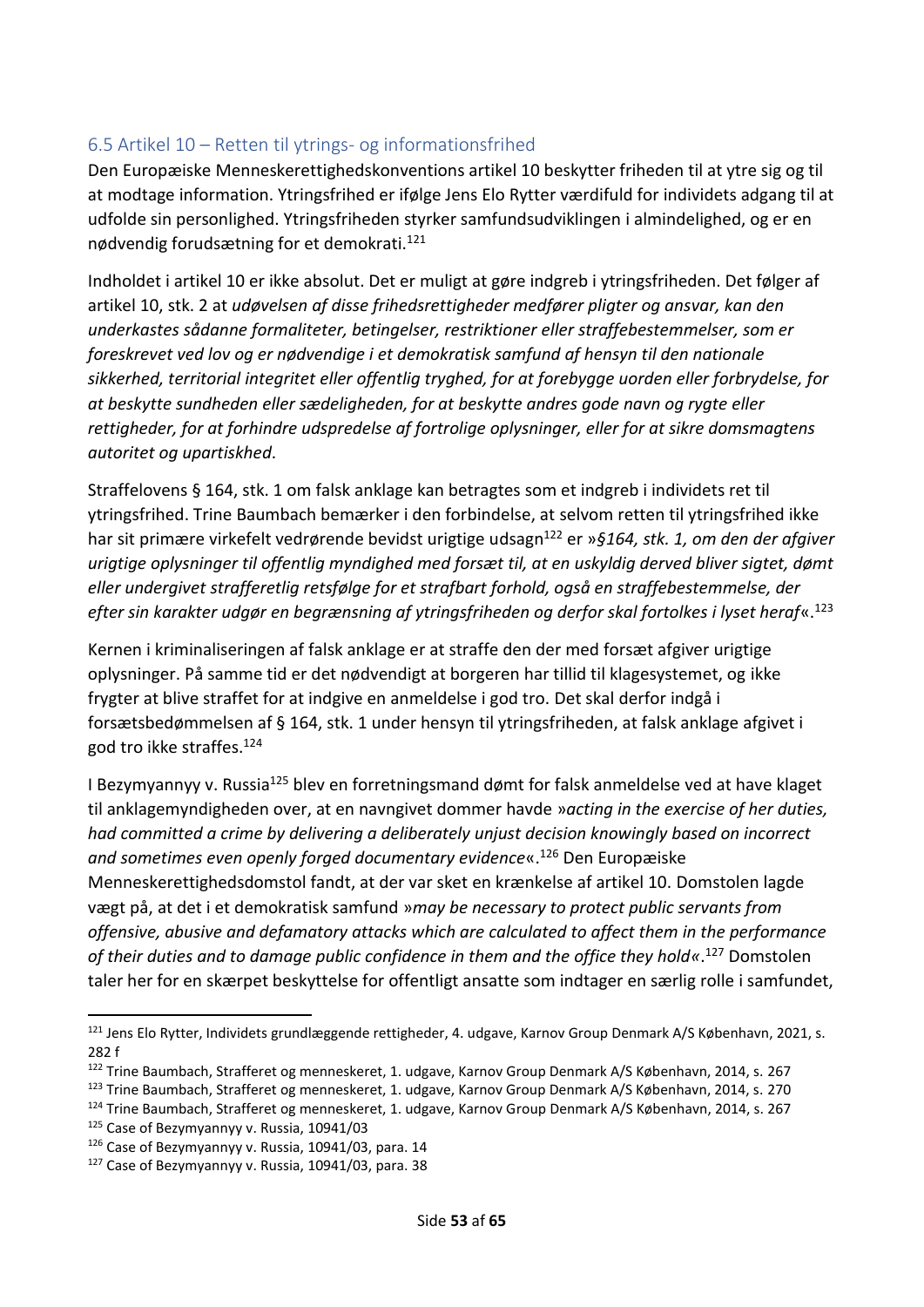i det her tilfælde dommere, men som det må kunne fortolkes til også at omfatte politiet. I dansk retspraksis ses det generelt som strafskærpende, at en falsk anklage rettes mod en polititjenestemand, jf. afsnittet om § 164 retspraksis. Det følger af rationalet om at en falsk anklage mod en enkelt polititjenestemand kan være med til at underminere befolkningens tillid til politiet i sin helhed.

Domstolen går videre og bemærker at et velfungerende klagesystem er et af fundamenterne i et demokratisk samfund: » *The Court reiterates in that connection that it is one of the precepts of the rule of law that citizens should be able to notify competent State officials about conduct of civil servants which to them appears irregular or unlawful … The important role that the judiciary plays in a democratic society cannot in itself immunise judges from being targets of citizens' complaints*«.<sup>128</sup>

I den forbindelse indgik det i domstolens vurdering at klagen var indgivet direkte til anklagemyndigheden, og ikke videregivet til andre, herunder medierne. Klageren havde rapporteret, i en høflig tone, et forhold, som han anså for at være ulovligt, til den rette myndighed.

Domsfældelsen for falsk anklage ved den nationale domstol var begrundet med at den pågældende dommers afgørelse var blevet opretholdt under appel. Det blev derfor lagt til grund at forretningsmanden nødvendigvis må have indgivet klagen i ond tro. Trine Baumbach konkluderede at »*Menneskerettighedsdomstolen mente under hensyn til at ytringsfriheden ikke, at man kunne slutte således og fandt som følge heraf, at da klager havde rettet anmeldelsen direkte til de relevante myndigheder og ikke havde offentliggjort sin anmeldelse i medierne, havde klager ikke forsæt til falsk anmeldelse. Man må med andre ord forstå dommen således, at forsætsbedømmelsen i sager den mødende skal ske i lyset af ytringsfriheden*«. 129

En tilsvarende situation forelå i **U.2010.1496 V**. Tretten ansatte i et statsfængsel blev dømt efter straffelovens § 267 (injurie-bestemmelsen). De tretten ansatte havde i en klage til fængselslederen skrevet at en socialrådgiver havde begået dokumentfalsk. Landsretten lagde til grund, at socialrådgiveren ikke havde begået dokumentfalsk, og som følge heraf måtte de tretten ansatte have haft forsæt til overtrædelse af straffelovens § 267. Der er tale om den samme logik, som førte til domsfældelse ved den nationale domstol i Bezymyannyy v. Russia. I begge sager blev der ikke taget stilling til om indgrebet i ytringsfriheden kunne begrundes i hensynene i artikel 10, stk. 2. Trine Baumbach bemærker i den forbindelse at »*selvom det følger af de kriminaliseredes forholds natur i straffelovens kapitel 17, at ytringsfriheden ikke ofte vil medføre straffrihed, da betingelserne for indgreb i artikel 10, stk. 2 tit vil være opfyldt, er prøvelsen efter sidstnævnte bestemmelse af principiel vigtighed, bl.a. fordi den antager en anden karakter end en traditionel* 

<sup>128</sup> Case of Bezymyannyy v. Russia, 10941/03, para. 40

<sup>129</sup> Trine Baumbach, Strafferet og menneskeret, 1. udgave, Karnov Group Denmark A/S København, 2014, s. 270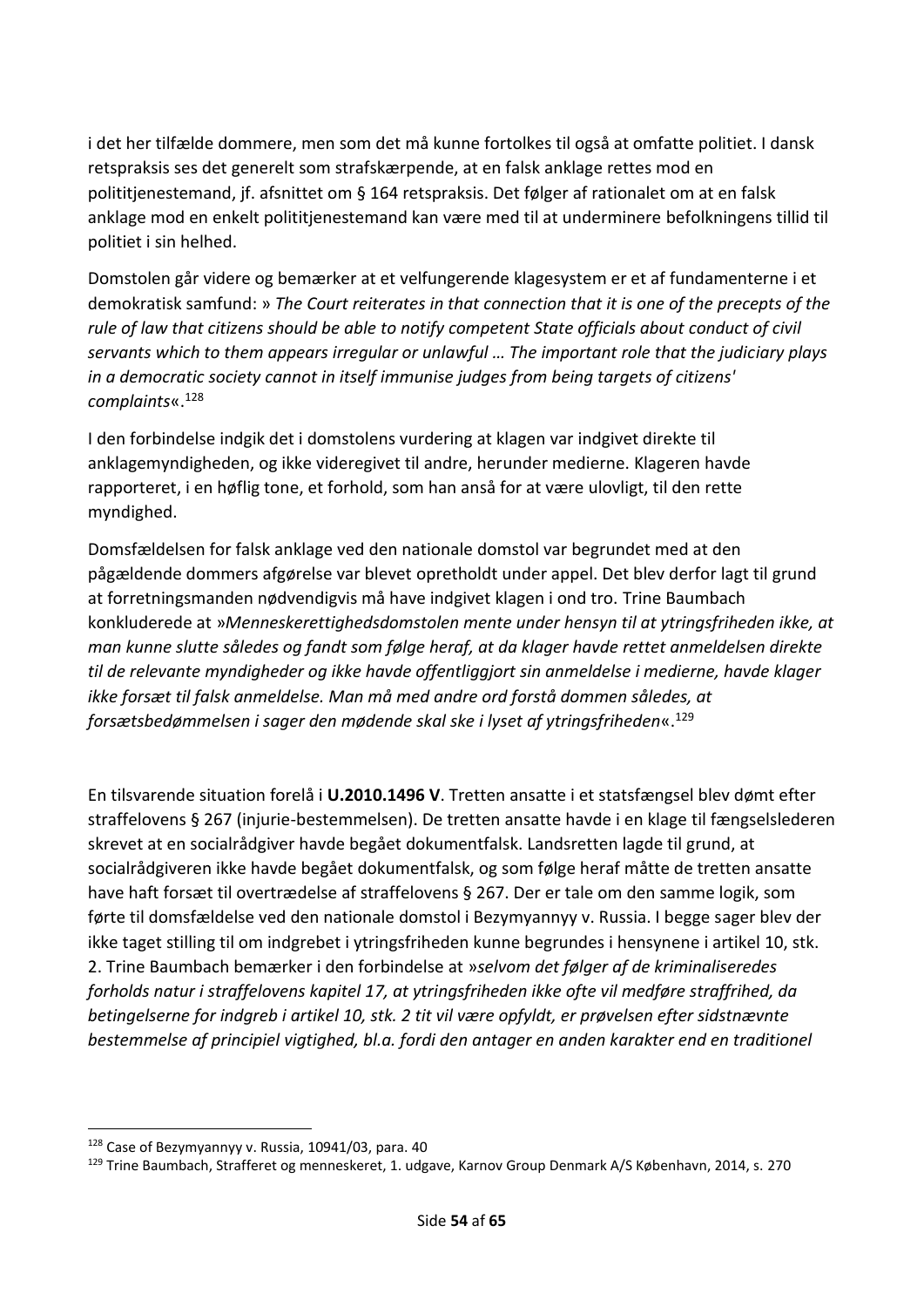*strafferetligt (hjemmels- og forsæts-) prøvelse. Samtidigt vil en eksplicit prøvelse efter artikel 10, stk. 2 også have betydning, hvis sagen senere indbringes for domstolen*«.<sup>130</sup>

<sup>130</sup> Trine Baumbach, Strafferet og menneskeret, 1. udgave, Karnov Group Denmark A/S København, 2014, s. 271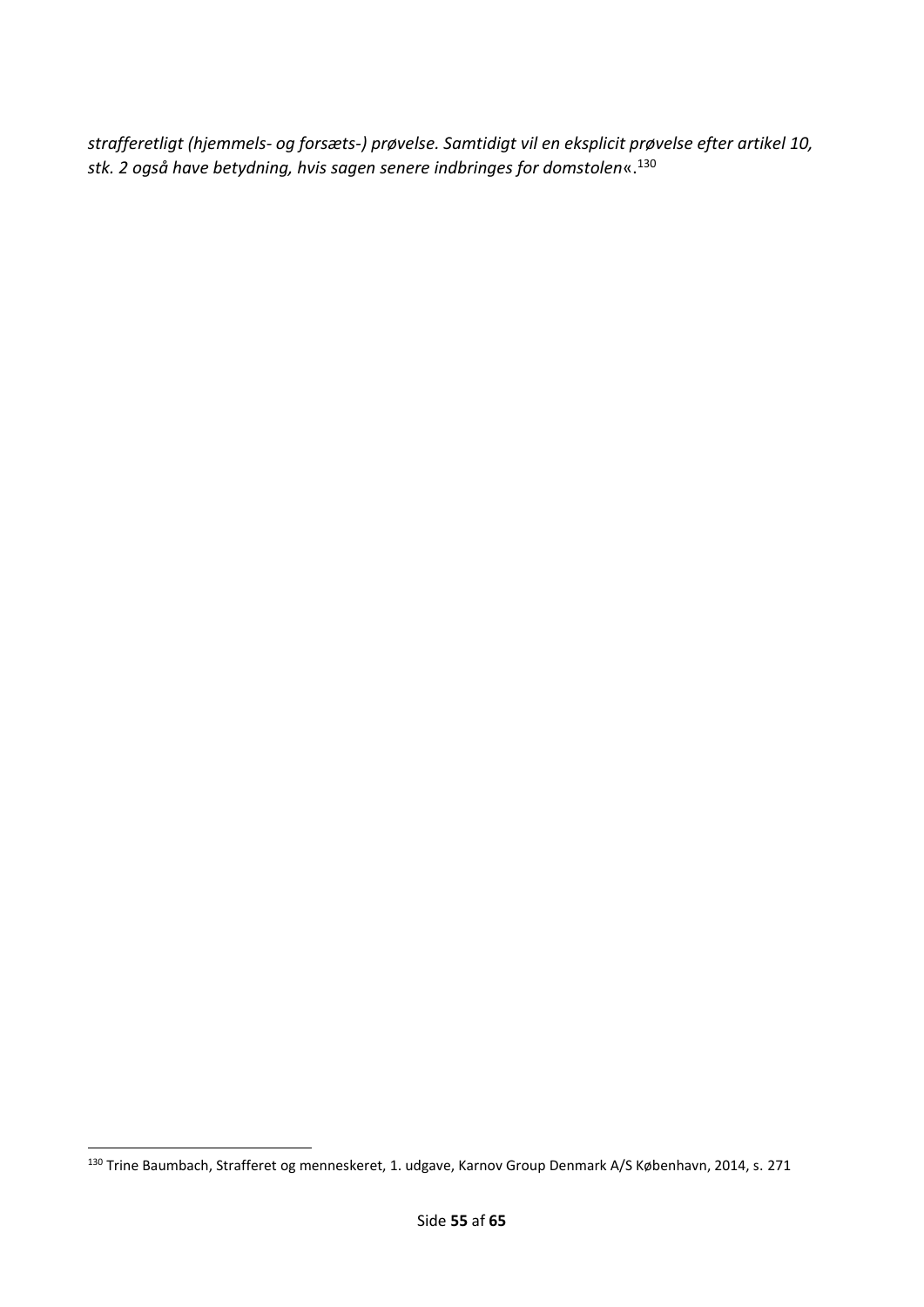# <span id="page-55-0"></span>7. Konklusion

I specialet behandles falske anklage mod polititjenestemænd. Efter straffelovens § 164, stk. 1 straffes den der afgiver urigtige oplysninger til en offentlig myndighed med forsæt til, at en uskyldig derved bliver sigtet, dømt eller undergivet strafferetlig retsfølge for et strafbart forhold.

Anvendelsesområdet for straffelovens § 164, stk. 1 er forholdsvist bredt. I retspraksis ses der talrige eksempler på anvendelse ved falsk legitimering til politiet, og i sager om falske anmeldelser af voldtægt. I praksis ses også at bestemmelsen anvendes til at kaste tvivl om en politiforretning, hvor en borger har udøvet vold mod politiet. Det er denne problematik, som er blevet analyseret i specialet.

En person der er tiltalt for at have begået vold mod en polititjenestemand kan påvirke straffesagens gang ved fremsætte en falsk anklage. Det kan ske ved at den tiltalte beskylder polititjenestemanden for overdreven magtanvendelse. Den pågældende polititjenestemand vil herefter ikke længere have vidnepligt henset til forbuddet mod selvinkriminering. En polititjenestemands vidneforklaring er som regel et centralt og ofte afgørende bevis. Bortfalder vidnepligten er det ensbetydende med, at straffesagen mod borgeren svækkes markant bevismæssigt. Det kan som yderste konsekvens betyde at anklagemyndigheden må påstå frifindelse af den tiltalte, jf. objektivitetsprincippet.

I den offentlige debat er anklagemyndigheden blevet kritiseret for at være tilbageholden med at rejse tiltale om falsk anklage i sager hvor en polititjenestemand har været anmeldt for sin adfærd eller et strafbart forhold, og hvor anmeldelsen efterfølgende har vist sig at være grundløs. I praksis fraråder en række politiforeninger, at deres medlemmer indgiver modanmeldelse. Det begrundes i at det er særdeles svært at bevise anmelderens forsæt til at ved anmeldelsen en uskyldig derved bliver sigtet eller undergivet strafferetlig retsfølge. Det kan indikere, at der stilles et meget højt beviskrav, før der rejses tiltale. Det kan endvidere konstateres, at den seneste trykte dom vedrørende falsk anklage mod en polititjenestemand er fra 2013.

På baggrund af den trykte retspraksis kan det konkluderes, at i langt de fleste sager er der tale om en meget omfattende bevisførelse. Bevisførelsen inkluderer ofte adskillige uafhængige vidner og dertil som regel ofte også en lægeundersøgelse af anmelder.

Til sammenligning kan det konstateres, at bevisførelsen i de øvrige § 164 domme ofte er mere blandet. Der er i retspraksis flere eksempler på tilsvarende bevistunge sager. Det drejer sig for eksempel om U.1969.438 H, hvor der i bevisførelsen indgik tekniske undersøgelser og flere sagkyndige erklæringer. Der er imidlertid også eksempler på domme, hvor bevisførelsen nærmer sig påstand mod påstand. I sager om overtrædelse af færdselsloven, hvor den sigtede benytter en andens legitimation, er det almindelig praksis, at polititjenestemandens vidneforklaring alene lægges til grund som tilstrækkeligt bevis til domsfældelse for falsk anklage. I de øvrige sager er retspraksis omfattende, og den seneste trykte dom er fra 2021.

En falsk anklage mod en polititjenestemand vil som regel føre til en klagesag eller efterforskning for et strafbart forhold. I begge tilfælde er det Den Uafhængige Politiklagemyndighed som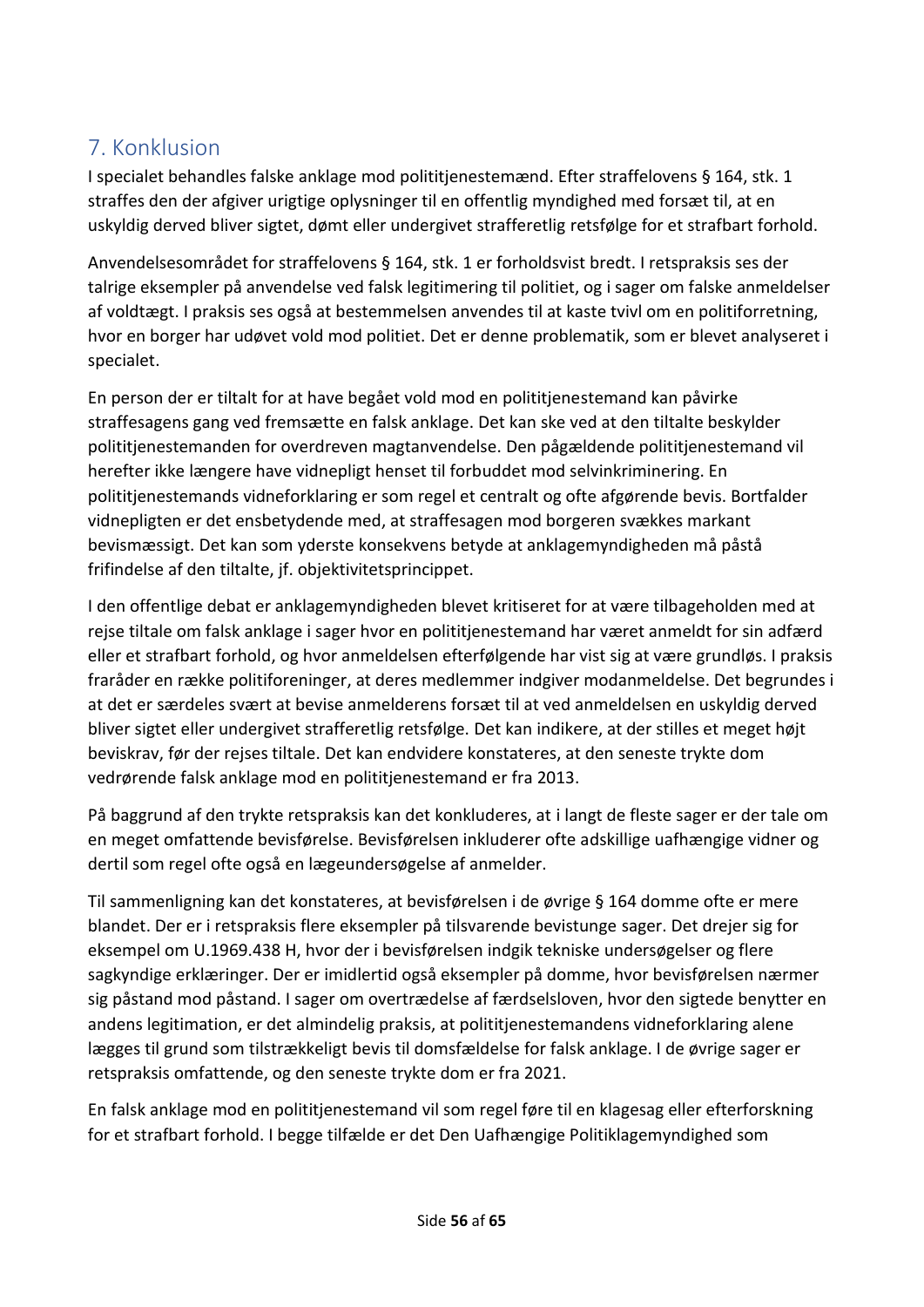behandler anmeldelsen. På baggrund af hensynet til den enkelte polititjenestemands retssikkerhed stilles der et højt krav til bevisvurderingen i klagesagen.

I den administrative praksis er der flere eksempler på klagesager, som førte til en tiltalerejsning efter straffelovens § 164, stk. 1. Det sker typisk i forbindelse med at en særdeles grov anmeldelse afvises som grundløs. Der ses også eksempler på anmeldelser, som utvivlsomt er indgivet med henblik på at få en polititjenestemands vidneforklaring til at bortfalde i en relateret straffesag. Der er desuden sager, hvor anmelderen har realiseret de objektive og subjektive kriterier i straffelovens § 164, men hvor der ikke blev rejst tiltale for falsk anklage.

Det kan på baggrund af det forrige konkluderes, at der både i retspraksis og administrativ praksis er eksempler på at falske anmelder benyttes til at påvirke udfaldet af en relateret straffesag. På den baggrund er det nødvendigt at sikre den enkelte polititjenestemands retssikkerhed ved at straffelovens § 164 anvendes effektivt i praksis. Det er som tidligere beskrevet dog ikke altid tilfældet, og der er derfor behov for et opgør med tankegangen om at det ikke nytter noget at indgive en modanmeldelse. Der kan tilsvarende rejses spørgsmålstegn ved anklagemyndighedens tiltalepraksis. Det er klart, at der er tale om en svær balance mellem på den ene side at beskytte polititjenestemænd mod falsk anklage og samtidig ikke straffe borgere, som i god tro har indgivet en anmeldelse.

Det bør overvejes, hvordan begge af disse hensyn kan tilgodeses.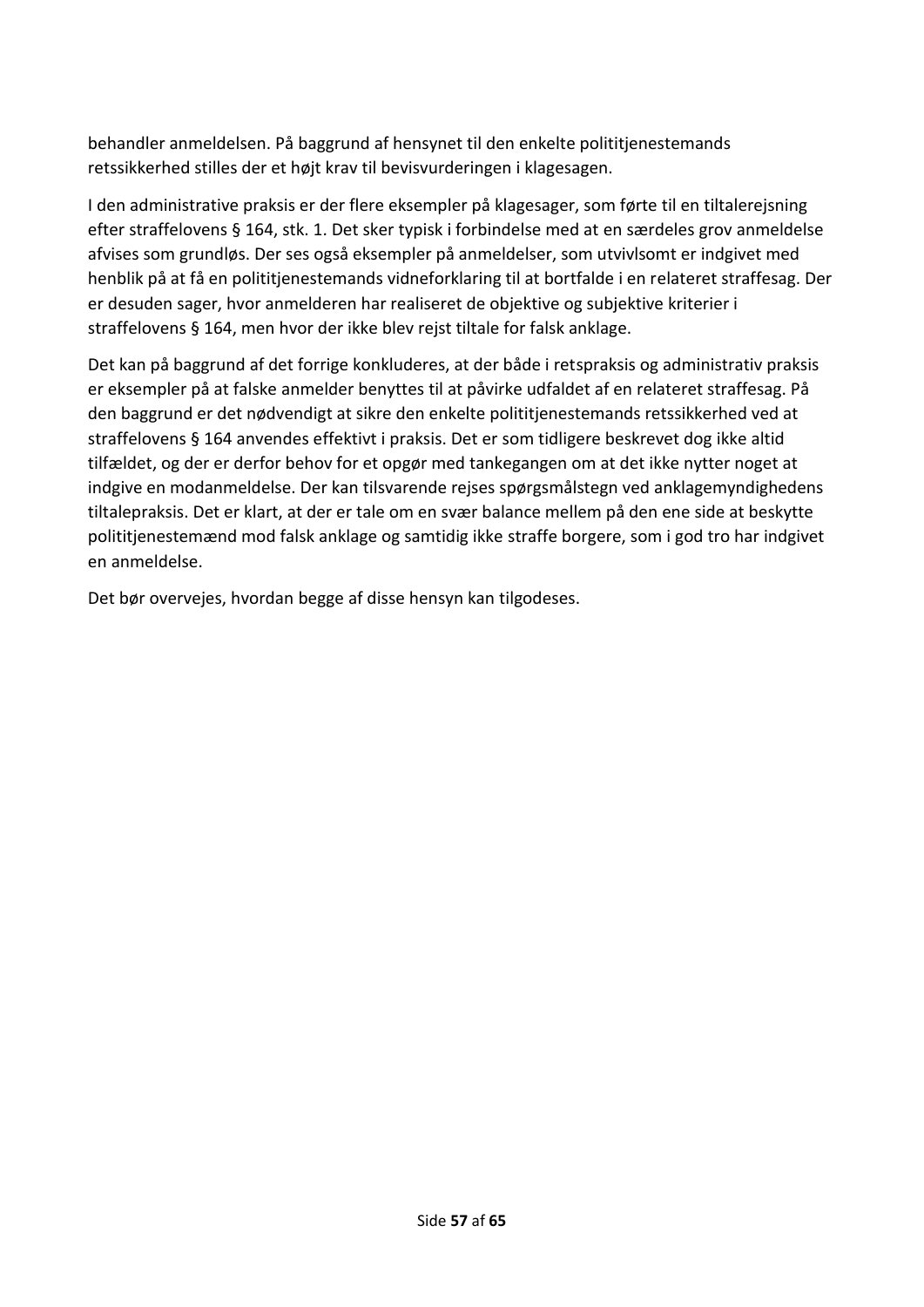# <span id="page-57-0"></span>8. Perspektivering

På baggrund af det forrige kan det konkluderes at straffeloven § 164, stk. 1 i praksis anvendes sjældent i sager om falske anmeldelser mod polititjenestemænd. Det kan der, som tidligere beskrevet, være flere årsager til.

I dette afsnit behandles en række retspolitiske overvejelser. Jens Evald beskriver retspolitik som *udtalelser om retten, som den bør være (de lege ferenda) modsat om retten, som den er (de lege lata, gældende ret). Begrebet sigter særligt til den del af retsvidenskaben, som indeholder argumentation for ændringer i retstilstanden og fremkommer med forslag til, hvad disse ændringer bør gå ud på*. 131

#### <span id="page-57-1"></span>8.1 Flere anmeldelser

En anmeldelse som har vist sig at være komplet grundløs bør give anledning til at overveje en modanmeldelse om falsk anklage. Det er imidlertid langt fra i alle tilfælde, hvor en polititjenestemand er blevet falsk anklaget, at der indgives en modanmeldelse. I praksis fraråder politiforeningerne ofte deres medlemmer at indgive en modanmeldelse. Det begrundes i at modanmeldelsen sjældent fører til domsfældelse, på grund af det høje beviskrav.<sup>132</sup>

Det forhold, at der sjældent indgives modanmeldelser, er med til at forstærke problematikken. En anmeldelse er nødvendig for at starte efterforskning. Det er derfor nødvendigt, at der indgives flere modanmeldelser. Flere modanmeldelser kan endvidere være med til at skabe opmærksomhed om problemstillingen. På længere sigt kan modanmeldelserne være med til at sætte gang i retspraksis, hvilket kan føre til principielle domme på området.

Rigsadvokaten tilkendegav, i forbindelse med en klage over påtaleopgivelse i en sag om vold mod politiet »*at han er enig i vigtigheden af, at der som led i den kvalificerede beskyttelse af blandt andet polititjenestemænd rejses tiltale for overtrædelse af straffelovens § 119, såfremt det må antages, at sagen kan føre til domfældelse*«.<sup>133</sup> Det må kunne lægges til grund, at der er et tilsvarende behov for kvalificeret beskyttelse af polititjenestemænds retssikkerhed i forbindelse med falske anklager.

#### <span id="page-57-2"></span>8.2 Kropskameraer

Modanmeldelsen mod en falsk anmeldelse bliver, som tidligere beskrevet, ofte opgivet på bevisets stilling, fordi det kan være vanskeligt at bevise gerningsmandens forsæt. Sagerne opstår ofte i forbindelse med en politiforretning, hvor kun anmelder og en polititjenestemand er til stede. Det er derfor ikke ualmindeligt at påstand står mod påstand. Et muligt løsningsforslag er derfor politiets anvendelse af kropskameraer.

<sup>131</sup> Jens Evald, Juridisk teori, metode og videnskab, 2. udgave, Jurist- og Økonomiforbundets Forlag, 2020, s. 155

<sup>132</sup> Dansk Politi 02/April 2021, s. 7 f

<sup>133</sup> Rigsadvokatens beretning 1999, s. 51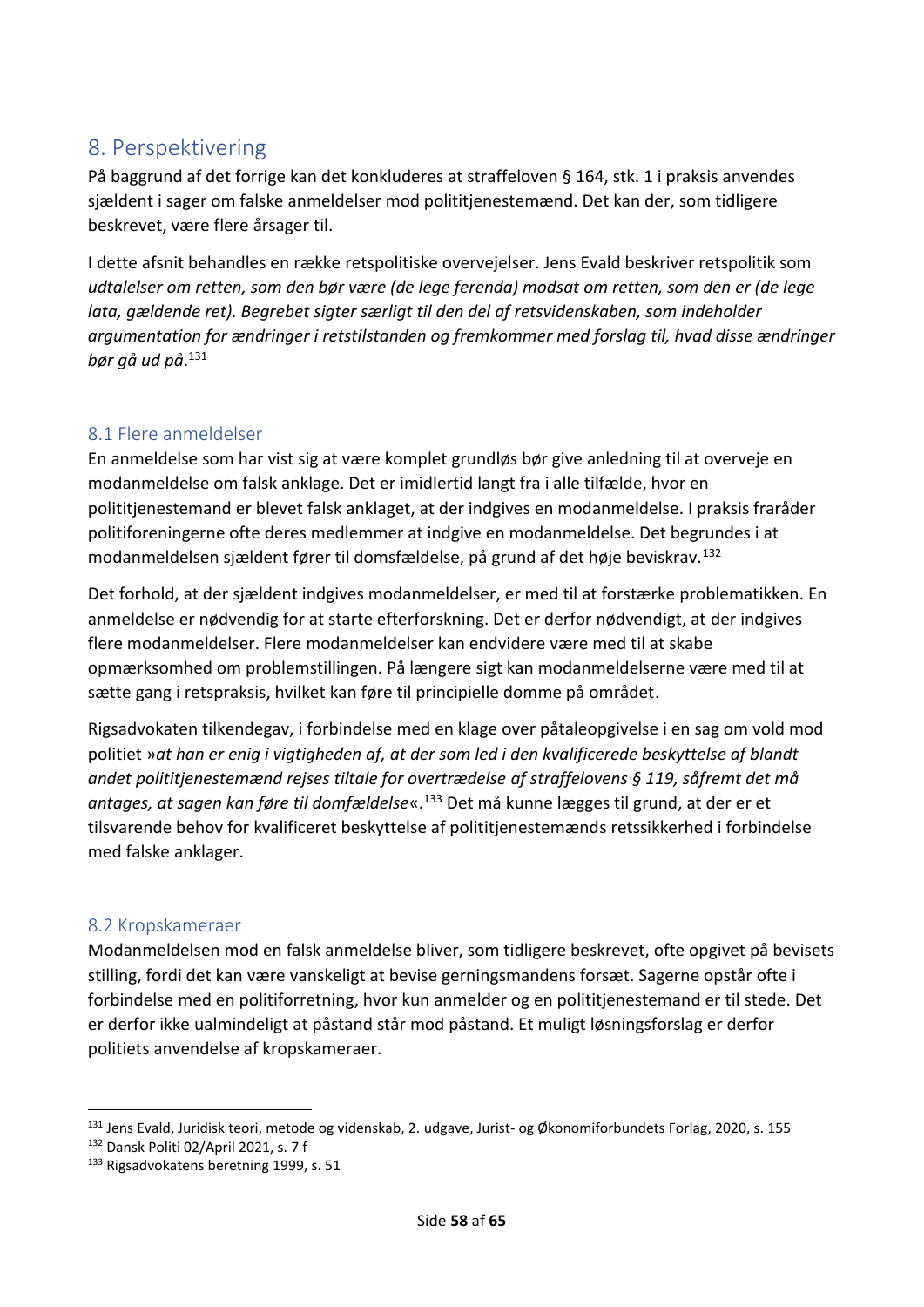Rigspolitiet har i 2021 iværksat et pilotprojekt, hvor kropskameraer bliver monteret på politiets hjelme, veste og køretøjer. Projektet finder sted i politikredsene i Nordjylland, Østjylland, Fyn og Københavns Vestegn. Projektet har til formål at undersøge retningslinjer for politiets brug af videodokumentation og skal evalueres med henblik på de overordnede og etiske overvejelse ved brug af kropskameraer.

Politiets brug af kropskameraer er en oplagt løsning på den førnævnte problemstilling. Det er klart at en videooptagelse kan være et afgørende bevis i en sag om falsk anmeldelse. Det kan også tænkes, at projektet kan have en præventiv effekt på området. En falsk anmeldelse vil unægteligt virke mindre attraktivt, hvis anmelderen ved, at episoden er blevet optaget på kamera. På den måde kan projektet være med til at forbedre retssikkerheden for den individuelle polititienestemand.

Projektet giver imidlertid også anledning til nogle retssikkerhedsmæssige bekymringer. Projektet kan anskues som et indgreb i den personlige frihed både for borger og polititjenestemænd. Såfremt brugen af kropskameraer bliver udvidet til hele landet, vil der ske en forøgelse af den systematiske masseovervågning. Der er stor forskel på opsætning af statiske kameraer på udvalgte steder til brug for politiet. Kropskameraerne kan endvidere være med til at influere den måde borgeren interagerer med politiet. Det bør også overvejes i hvor lang tid optagelserne skal gemmes, og sikkerheden omkring opbevaringen.

Pilotprojektet har ikke givet anledning til ny lovgivning. Det er blevet vurderet, at projektet er indenfor rammerne af de databeskyttelsesretlige regler i retshåndhævelsesloven. En permanent national udrulning af kropskameraer må forudsætte en konkret lovgivning. I den forbindelse bør der ske en proportionalitetsafvejning og en vurdering af menneskeretlige problematikker, herunder særligt retten til privatliv i EMRK-artikel 8.

I Politiret bemærker Ib Henricson at polititjenestemanden i forvejen befinder sig i et belastende arbejdsmiljø og at »*hertil kommer, at politimanden ofte i de mest belastende situationer, hvor han bekæmper urolighed, konstant er overvåget af mediernes tv- og videokameraer eller borgernes mobiltelefoner med indbygget kamera, hvad der principielt ikke er noget at indvende mod, men ikke desto mindre af den enkelte betjent opleves som et yderligere psykologisk pres, da han aldrig kan vide sig sikker mod at blive gengivet – ofte i knippelsvingende, sekundredigerede sekvenser, i den bedste sendetid, uden at "klippet" yder situationen fuld retfærdighed*«.<sup>134</sup>

Forsøgsordningen Borgerforslag muliggør, at borgere med stemmeret til Danmarks lovgivende forsamling, kan fremsætte og støtte borgerforslag med henblik på at få dem drøftet og stemt på i Folketinget. Et borgerforslag kan fremsættes som beslutningsforslag i Folketinget, hvis det har fået 50.000 støttetilkendegivelser inden for 180 dage fra offentliggørelsen. En ordning med kropskamera på polititjenestemænd er i flere tilfælde forsøgt fremlagt ved hjælp af denne forsøgsordning. Det har imidlertid ikke været muligt at opnå de påkrævede 50.000 støttetilkendegivelser.

<sup>134</sup> Ib Henricson, Politiret, 6. udgave, Jurist- og Økonomiforbundets Forlag, 2016, s. 93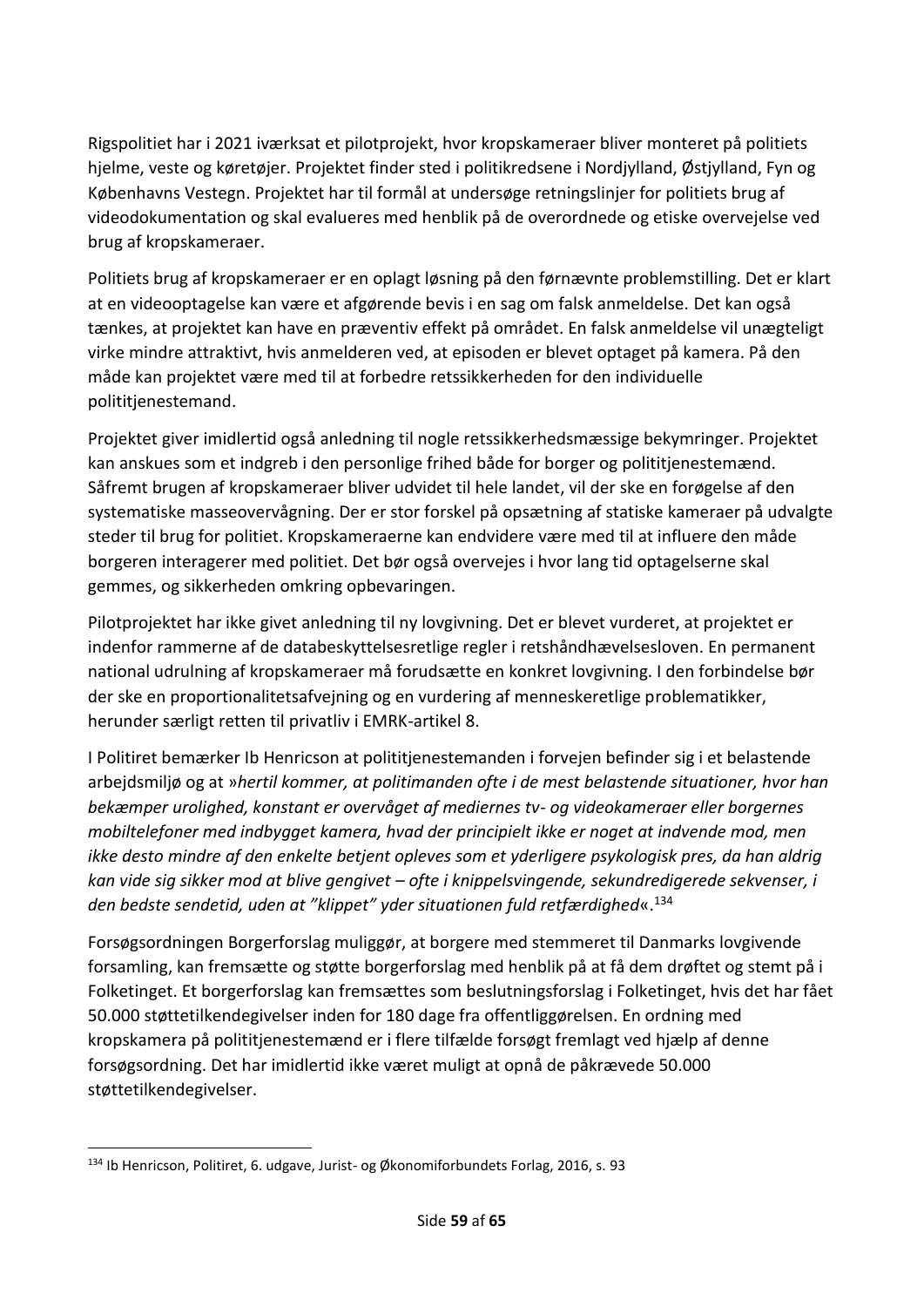Borgerforslagene, som enhver stemmeberettiget kan fremsætte, peger blandet andet på behovet for at sikre gennemsigtigheden i politiets arbejde og forbedre retssikkerheden i Danmark. I et af borgerforslagene fremhæves det at hensigten er at sikre borgernes rettigheder i mødet med politiet, og at borger er dårligt stillet, hvis der ønskes at klage over politiets opførsel, hvilket underbygges af den lave grad af medhold i klagesager over politiet hos Den Uafhængige Politiklagemyndighed.

Politiets brug af markeringsnummer på politiuniformen var en tilsvarende problematik, men mindre indgribende for den individuelle polititjenestemand.

# <span id="page-59-0"></span>8.3 Øget opmærksomhed

Den beskrevne problematik er, som tidligere nævnt, ikke behandlet i større grad i hverken den juridiske litteratur eller den offentlige debat. Det bør i den henseende bemærkes, at problematikken blev behandlet sporadisk i Rigsadvokatens årlige beretninger fra 1996 til 2011. Rigsadvokatens beretninger om behandling af klager over politiet ophørte med at blive udgivet i 2011. På det tidspunkt blev den nuværende politiklageordning introduceret, og Den Uafhængige Politiklagemyndighed begyndte at udgive en tilsvarende årsberetning.

I Rigsadvokatens beretninger var der årlige afsnit om grundløse klager og anmeldelser. De afsnit har særlig relevans for problematikken om straffelovens § 164 fordi de på grund af klagens natur ligger op til en vurdering om der skal indgives en modanmeldelse for falsk anklage. I beretningerne blev der desuden skrevet om særlige temaer som for eksempel prioriteringen af straffesager og klagesager, og parternes adgang til advokatbeskikkelse.

Problematikken om falsk anklage mod polititjenestemænd er ikke blevet behandlet i Den Uafhængige Politiklagemyndigheds årsrapporter. Det kan der være flere årsager til. Det er tidligere beskrevet, at i den tidligere politiklageordning var efterforskning og påtalemyndigheden samlet i en enhed hos statsadvokaterne. Den Uafhængige Politiklagemyndighed har ikke påtalemyndighed, og det kan være grunden til, at problematikken om falsk anklage ikke behandles i årsrapporterne, eftersom at problematikken er direkte forbundet med påtalemyndigheden.

Den Uafhængige Politiklagemyndighed er ikke en del af Anklagemyndigheden. Det har netop været formålet med den nye politiklageordning at adskille politiklagemyndigheden fra politi og Anklagemyndighed. På den måde har Politiklagemyndigheden mere karakter af en administrativ myndighed. Det er derfor ikke med sikkerhed muligt at kritisere Den Uafhængige Politiklagemyndighed for ikke at behandle problematikken i årsrapporterne. Der kan dog argumenteres for, at på grund af at Rigsadvokaten ikke længere udgiver årlige beretninger om behandlingen af klager over politiet, er det Politiklagemyndigheden som er den mest oplagte kandidat til at forsætte med at beskrive problematikken, eventuelt som et tema.

Det kan desuden bemærkes, at Rigsadvokatmeddelelsen om falsk anklage og falske strafafsonere senest revideret den 1. juli 2016 og er en af mindst detaljerede.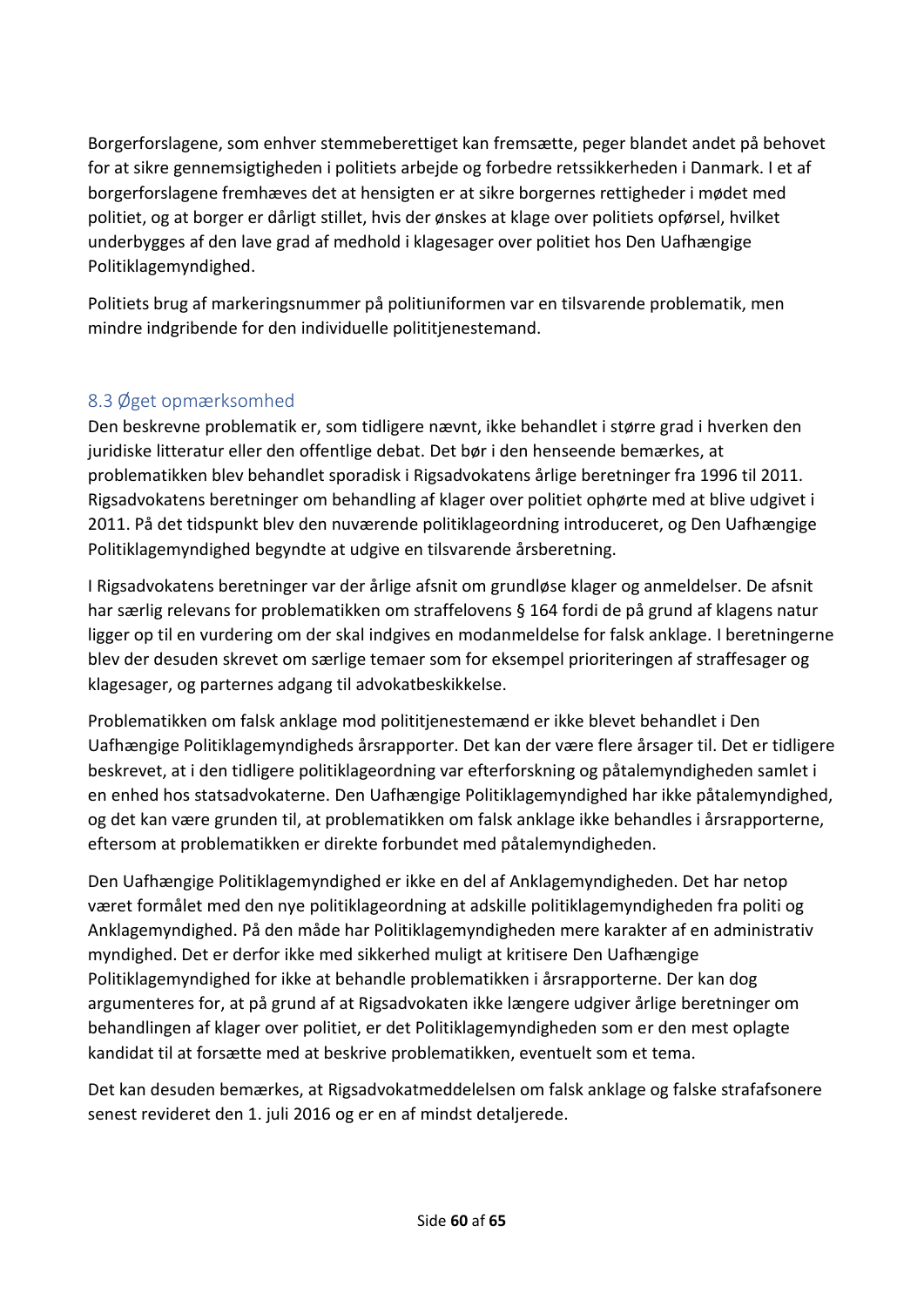#### <span id="page-60-0"></span>8.4 Status ultimo november 2021

I skrivende stund verserer en klagesag hos Den Uafhængige Politiklagemyndighed. Klagen tager udgangspunkt i en episode, hvor klager anmeldte to polititjenestemænd for at have udøvet vold mod klager. De to polititjenestemænd skulle desuden have anvendt racistiske udtryk. Østjyllands Politiforening har opfordret de to polititjenestemænd, til at gå videre med sagen. Det indebærer, at når klagen er færdigbehandlet hos Den Uafhængige Politiklagemyndighed, opfordres der til at polititjenestemændene indgiver en modanmeldelse for falsk anklage. Østjyllands Politiforening håber at sagen kan blive principiel, og være med til at italesætte problemstillingen. Sydsjællandsog Lolland-Falsters Politiforening behandler en lignende sag.<sup>135</sup>

Den konkrete sag fra Østjylland er ultimo november 2021 ikke færdigbehandlet hos domstolene.

<sup>135</sup> Dansk Politi 02/April 2021 s. 8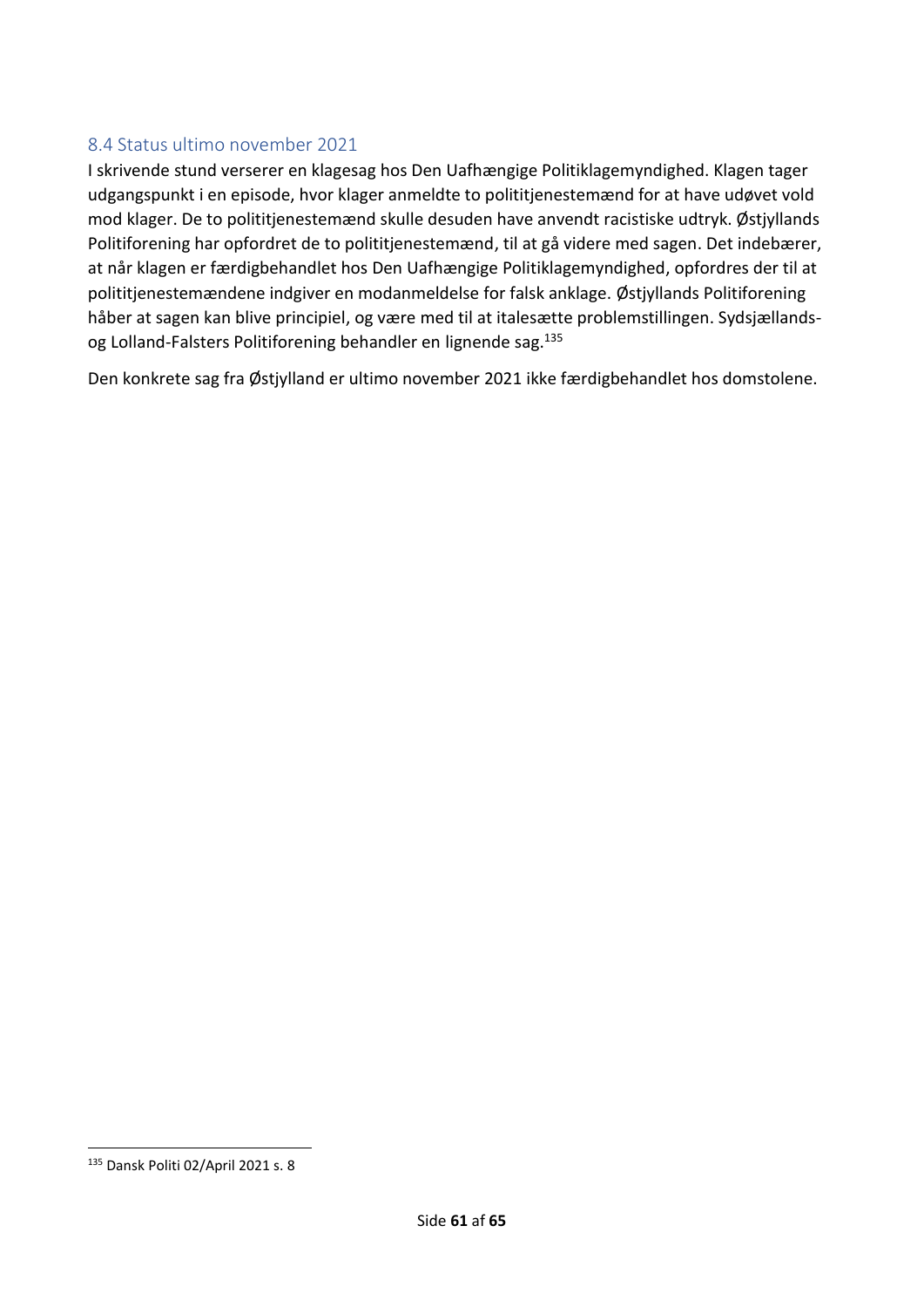# <span id="page-61-0"></span>9. Litteraturliste

#### **Bøger**

Munk-Hansen, Carsten, Retsvidenskabsteori, 2. udgave, Djøf Forlag, 2018

Zahle, Henrik, Bevisret. Oversigt, Jurist- og Økonomiforbundets Forlag, 1994

Baumbach, Trine, Strafferet og menneskeret, 1. udgave, Karnov Group Denmark A/S København, 2014

Elo Rytter, Jens, Individets grundlæggende rettigheder, 4. udgave, Karnov Group Denmark A/S København, 2021

Toftegaard Nielsen, Gorm, Thomas Elholm og Morten Niels Jakobsen, Kommenteret straffelov speciel del, 11. udgave, Jurist- og Økonomiforbundets Forlag, 2017

Waaben, Knud og Bo Langsted, Lars, Strafferettens specielle del, 6. udgave, Karnov Group Denmark A/S København, 2016

Henricson, Ib, Politiret, 6. udgave, Jurist- og Økonomiforbundets Forlag, 2016

Henricson, Ib, Politiret, 4. udgave, Jurist- og Økonomiforbundets Forlag, 2007

Munk-Hansen, Carsten, Den juridiske løsning, 1. udgave, Jurist- og Økonomiforbundets Forlag, 2017

Rørdam, Thomas, Forsvareren, 1. udgave, Karnov Group Denmark A/S København, 2012

Smith, Eva, Vidnebeviset, G.E.C Gad København, 1986

Fogtdal, Hans og Hjortenberg, Jesper, Politiklageordningen, 1. udgave, Jurist- og Økonomiforbundets Forlag, 2012

Evald, Jens, Juridisk teori, metode og videnskab, 2. udgave, Jurist- og Økonomiforbundets Forlag, 2020

#### **Lovgivning**

Straffeloven, lovbekendtgørelse 2021-09-20 nr. 1851

Forvaltningsloven, lovbekendtgørelse 2014-04-22 nr. 433

Retsplejeloven, lovbekendtgørelse 2021-09-15 nr. 1835

Retssikkerhedsloven, lovbekendtgørelse 2019-11-12 nr. 1121 om retssikkerhed ved forvaltningens anvendelse af tvangsindgreb og oplysningspligter

Politiloven, Lovbekendtgørelse 2019-11-29 nr. 1270 om politiets virksomhed

Lov 2010-04-21 nr. 404 om ændring af retsplejeloven og forskellige andre love

Lov 1967-06-09 nr. 248 om ændringer i borgerlig straffelov

Forslag til Lov om ændringer i borgerlig straffelov, L 124, 28. februar 1967

Rigspolitichefens kundgørelse I nr. 10 af 14. juli 1999 om disciplinærsagers behandling

Den Europæiske Menneskerettighedskonvention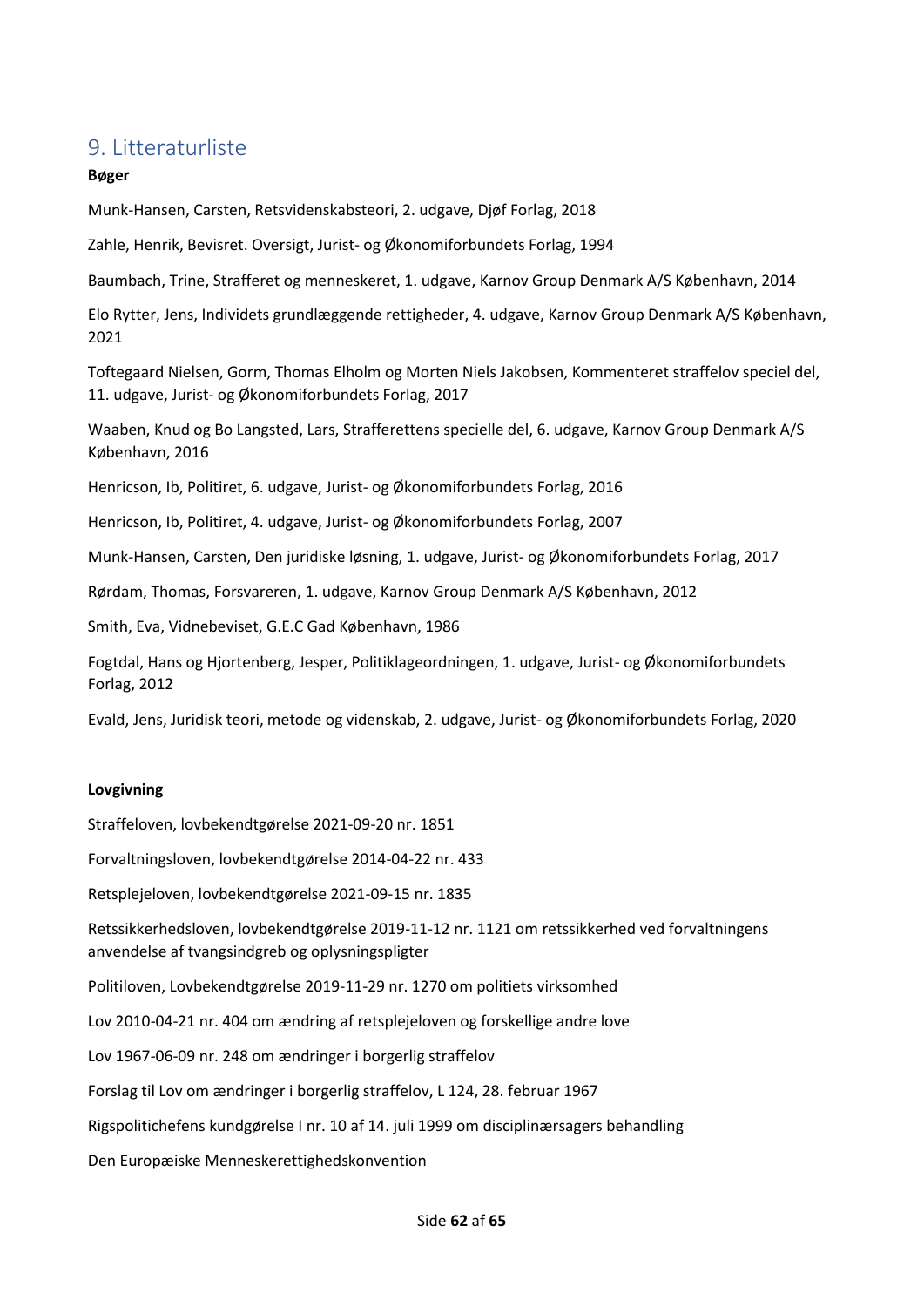#### **Retspraksis**

U.1965.662 H

U.1969.438 H

U.1978.233 Ø

U.1982.1059/1 Ø

U.1993.412/2 Ø

U.1994.501/1 Ø

U.1994.566 V

U.2004.690 Ø

TfK2006.217/2

TfK2006.365

TfK2006.532

TfK2007.28

TfK2009.89/2

TfK2011.204

U.2011.2510 H

TfK.2013.1

TfK2014.378

TfK.2014.444

TfK2014.718

U.2019.2891 Ø

TfK2020.67

TfK2020.178

TfK.2020.951/2

Case of M.F. v. Hungary (Application no. 45855/12)

Case of Klouvi v. France (Application no. 30754/03)

Case of Brandstetter v. Austria (Application no. 11170/84)

Case of Bezymyannyy v. Russia (Application no. 10941/03)

#### **Administrativ praksis**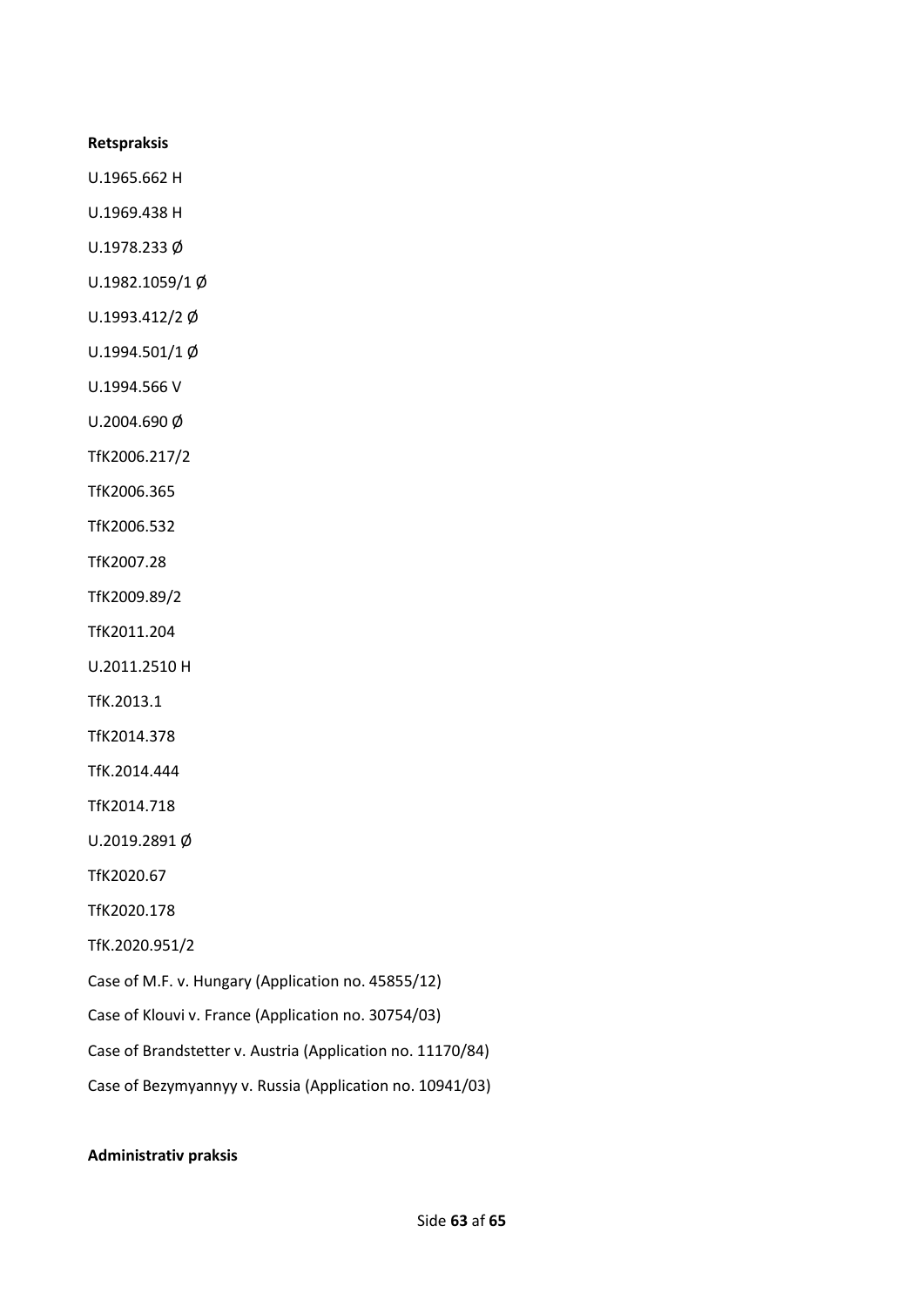Den Uafhængige Politiklagemyndighed årsberetning 2020

Rigsadvokatens beretning 1996

Rigsadvokatens beretning 1997

Rigsadvokatens beretning 1999

Rigsadvokatens beretning 2000

Rigsadvokatens beretning 2001

Rigsadvokatens beretning 2002

Rigsadvokatens beretning 2003

Rigsadvokatens beretning 2004

Rigsadvokatens beretning 2005

Rigsadvokatens beretning 2006

Rigsadvokatens beretning 2007

Rigsadvokatens beretning 2008-2009

Rigsadvokatens beretning 2010-2011

FOB.2001.147

SA6-2006-321-0280

SA2-2007-321-0006 og RA-2008-321-0030

SA1-97-321-0301 og K 173/97

SA4-99-6206-0098 og 511/99

SA2-2003-321-0100

SA5-96-321-0036

SA1-99-321-0608 og 453/99

SA1-99-321-0600

SA5-96-44-0030

SA2-99-321-0317 og K 487/99

K 28/96

SA1-98-321-0475

SA6-2003-321-0026

SA2-99-321-0317 og K 487/99

SA4-00-6206-0013 og 459/00